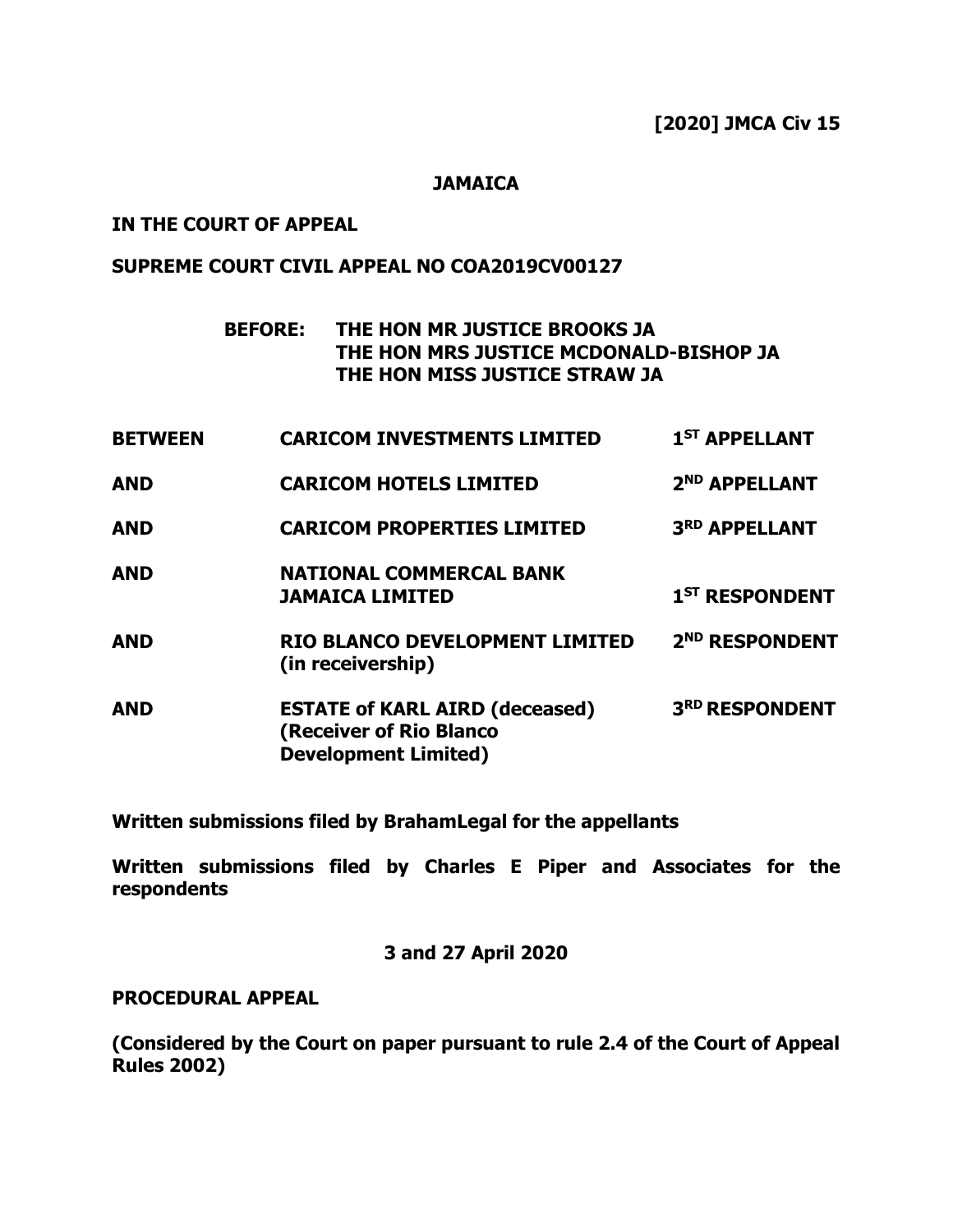## **BROOKS JA**

[1] This procedural appeal concerns the right of a party to amend its statement of case in preparation for a retrial of a case, and the extent to which such amendments should be allowed.

[2] Having considered the appeal on paper, this court, on 3 April 2020, made the following orders:

"(By majority, McDonald-Bishop JA dissenting in part)

- 1. The appeal is allowed in part.
- 2. Ground Q of the grounds of appeal is without merit and no order shall be made in that regard.
- 3. Orders 3 (except in respect of the order in respect of the claim for interest) and 4 of the judgment of the Supreme Court handed down herein on 16 December 2019 are set aside.
- 4. The appellants are granted permission to further amend their statement of case as proposed in the draft of the  $4<sup>th</sup>$  amended claim form and the  $4<sup>th</sup>$ amended particulars of claim which are appended to their application for court orders filed in the Supreme Court on 28 November 2019.
- 5. The  $4<sup>th</sup>$  amended claim form and the  $4<sup>th</sup>$  amended particulars of claim shall be filed on or before 9 April 2020 and served electronically on or before 10 April 2020.
- 6. The respondents shall be at liberty, if so advised, to file a further amended statement of defence on or before 17 April 2020 and serve same electronically on or before 17 April 2020.
- 7. The appellants shall be at liberty, if so advised, to file an amended reply on or before 21 April 2020 and serve same electronically on or before 21 April 2020.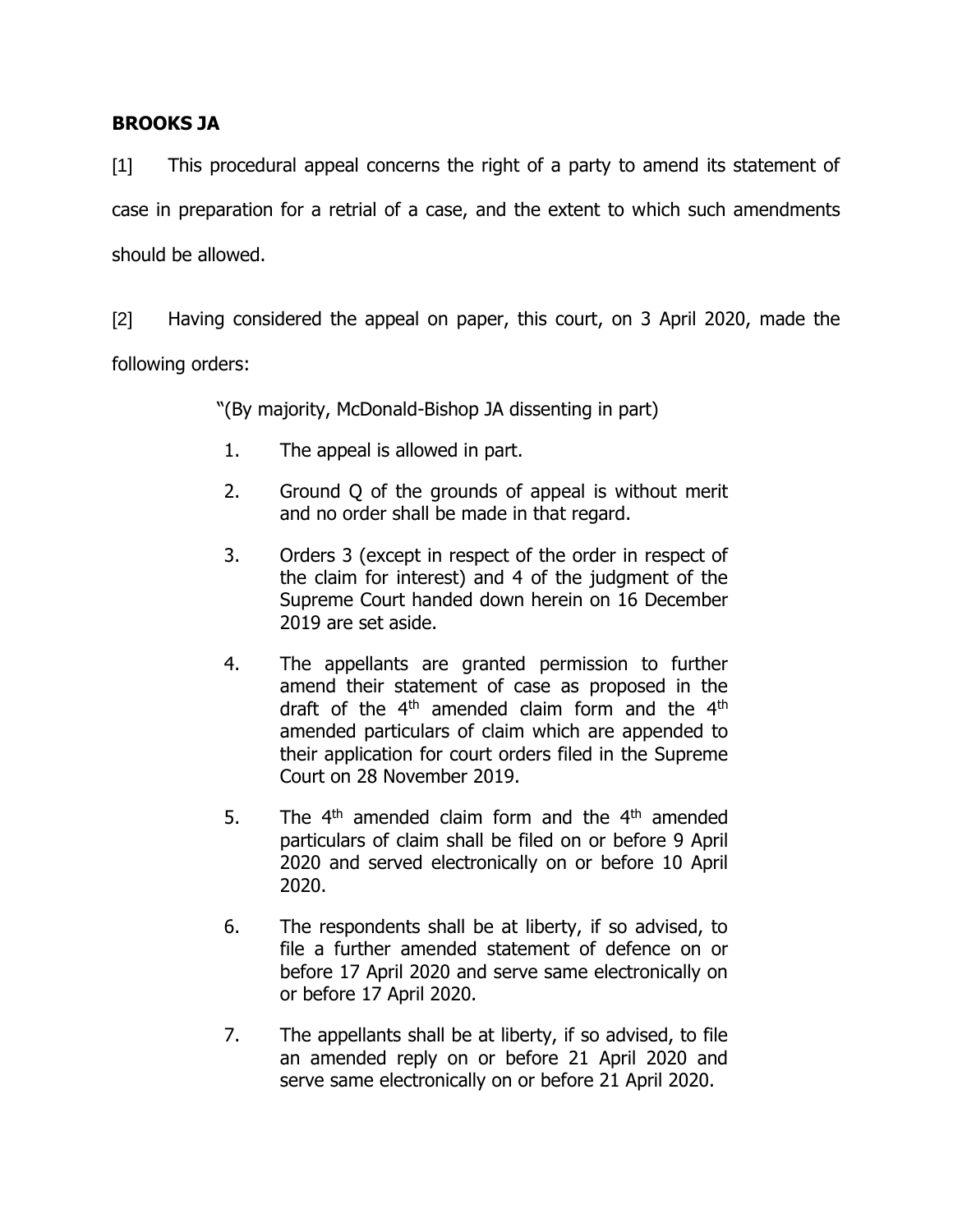- 8. The respondents' counter-notice of appeal is dismissed.
- 9. Costs of the application in the court below to the respondents in any event. Such costs are to be agreed or taxed.
- 10. Costs associated with the respondents' consideration of the 4<sup>th</sup> amended claim form and the 4<sup>th</sup> amended particulars of claim, the receiving of instructions in respect thereof, the preparation, filing and serving of any amendment to the defence and the consideration of and receiving of instructions in respect of any amended reply, shall be the respondents' in any event. Such costs are to be agreed or taxed.
- 11. No order as to costs of the appeal and of the counternotice of appeal."

At that time the court promised that its reasons for this decision would follow in writing at a later date. This is the fulfilment of that promise.

[3] In their last appearance before this court, Caricom Investments Limited, Caricom Hotels Limited and Caricom Properties Limited (the appellants) secured an order which declared as a nullity a judgment that had earlier been handed down in the Supreme Court. It was R Anderson J, who had prepared that judgment, after conducting a trial of a claim by the appellants against National Commercial Bank Jamaica Limited (NCB), Rio Blanco Development Limited (in receivership) (Rio Blanco) and Mr Karl Aird. Mr Aird has since died and NCB, Rio Blanco and the Estate of Karl Aird (deceased) (former receiver of Rio Blanco Development Limited) are now the named respondents to this appeal. The reason for this court's declaration was that R Anderson J had delivered the judgment after he had retired, and was therefore not authorised so to do. The trial before him was also declared a nullity.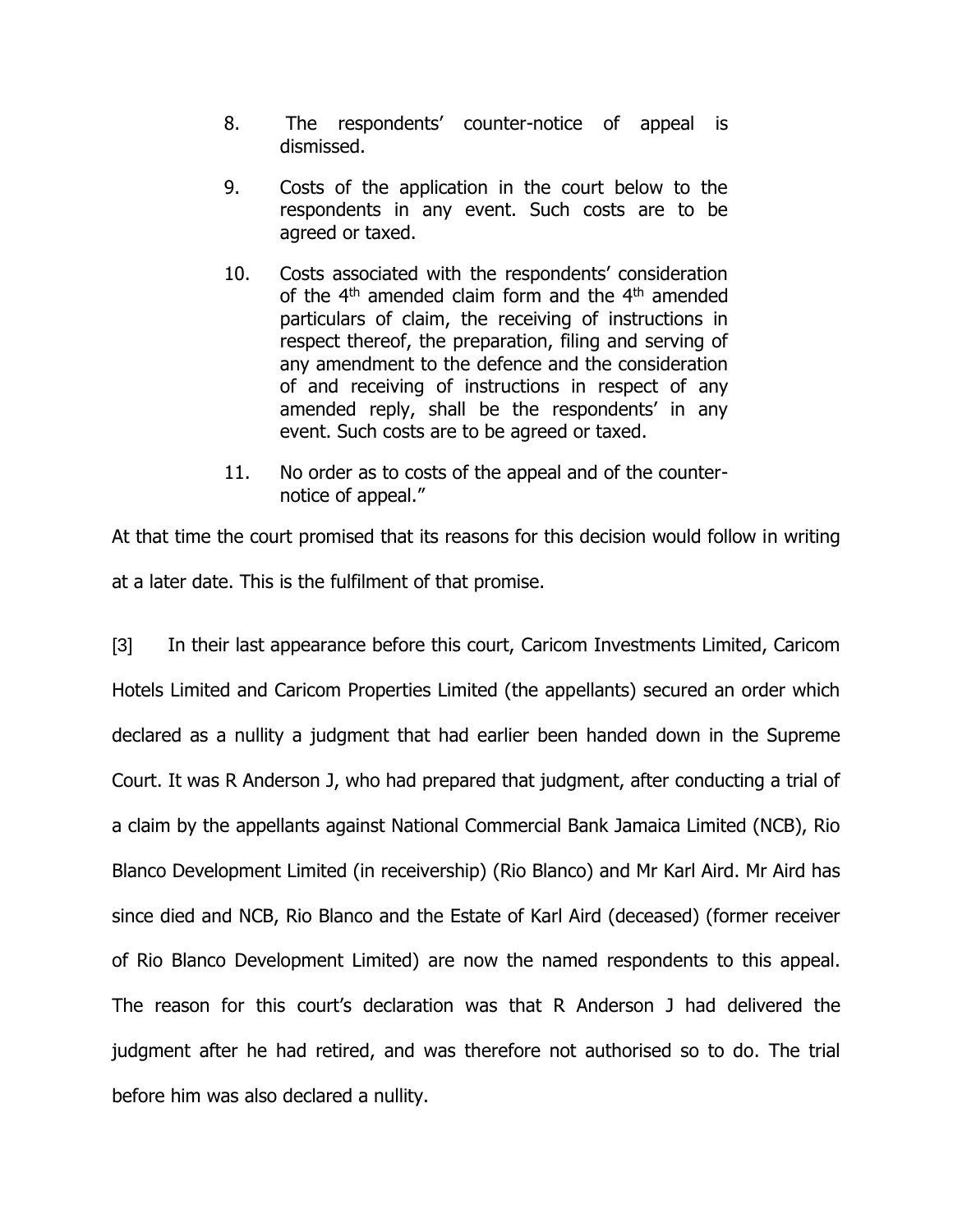[4] This court's judgment (**Caricom Investments Limited and Others v National Commercial Bank and Others** [2018] JMCA Civ 23) also ordered, in part, that "the registrar of [the Supreme Court] fix the matter for retrial at the earliest convenient time".

[5] In preparation for the retrial, the case came on for case management conference (CMC) before another judge of the Supreme Court. During the CMC, the appellants applied for, among other things, permission to further amend their claim form and particulars of claim. The proposed amendments sought to add additional causes of action and to claim interest at commercial rates. On 16 December 2019, the learned judge refused to grant the amendments, except for that in respect of interest.

[6] The appellants, with the leave of the learned judge, have filed this appeal, mainly seeking to set aside the refusal and asking for orders that the applications be granted. The respondents have filed a counter-notice of appeal asking that the order in relation to the interest be set aside.

#### **The essence of the case**

[7] The litigation has its genesis in an agreement, signed in 1993, for the sale of registered lands at White River on the border of the parishes of Saint Ann and Saint Mary. By the agreement, the first appellant, Caricom Investments Limited was purchasing the lands from the second respondent, Rio Blanco. Rio Blanco was the registered proprietor of the lands at the time, but the first respondent, NCB, had placed Rio Blanco in receivership. NCB appointed Mr Aird, who was its employee, as the receiver. It was he who conducted the sale of the lands.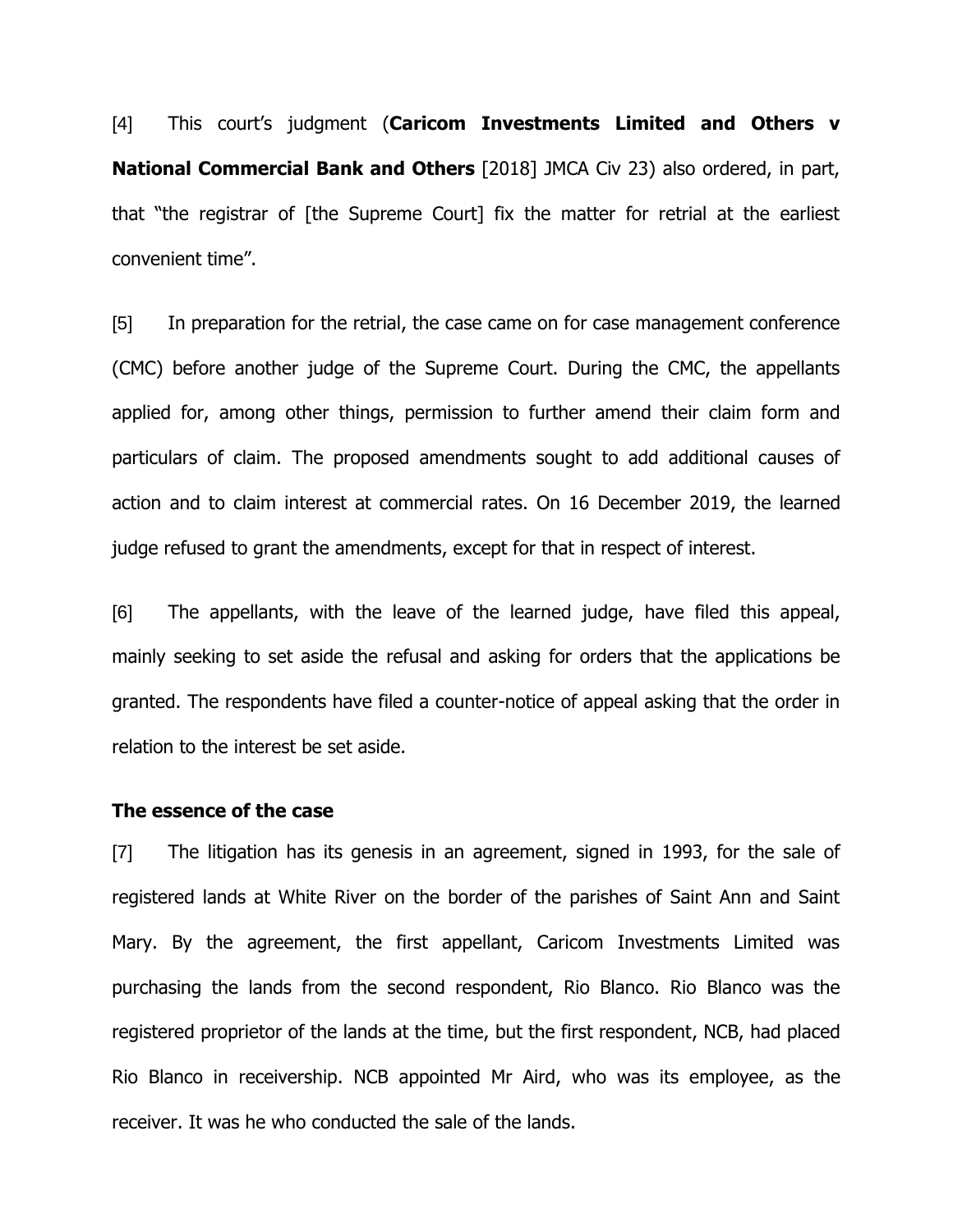[8] The lands comprised several lots, which Rio Blanco had previously operated as a hotel. The appellants assert that the lands were advertised and sold as a package as a hotel property.

[9] Caricom Investments Limited nominated the second appellant, Caricom Hotels Limited, and the third appellant, Caricom Properties Limited, to respectively receive title for some of the properties. NCB financed the purchase by the appellants, by way of a loan. The loan was secured by a mortgage.

[10] The difficulty arose when, although they were, respectively, registered as the proprietors for the various parcels of lands and had, by then, paid off the loan, the appellants could not receive the certificates of title for five of those parcels (the disputed lands). The disputed lands housed, or were near to, a sewage plant that is configured to be used in connection with the rest of the hotel property. Rio Blanco claimed that it still owned the disputed lands and contested NCB's right to sell them. Rio Blanco sued NCB in respect of their dispute, and the dispute is, apparently, still in litigation. The appellants, being unable to secure all that they sought to purchase, are left dissatisfied with the deal.

[11] In 2005, the appellants sued the respondents for, among other things, specific performance of the agreement for sale.

#### **The litigation between the appellants and the respondents**

[12] In September 2010, the appellants secured permission from R Anderson J, to file a further amended claim form and a further amended particulars of claim. By those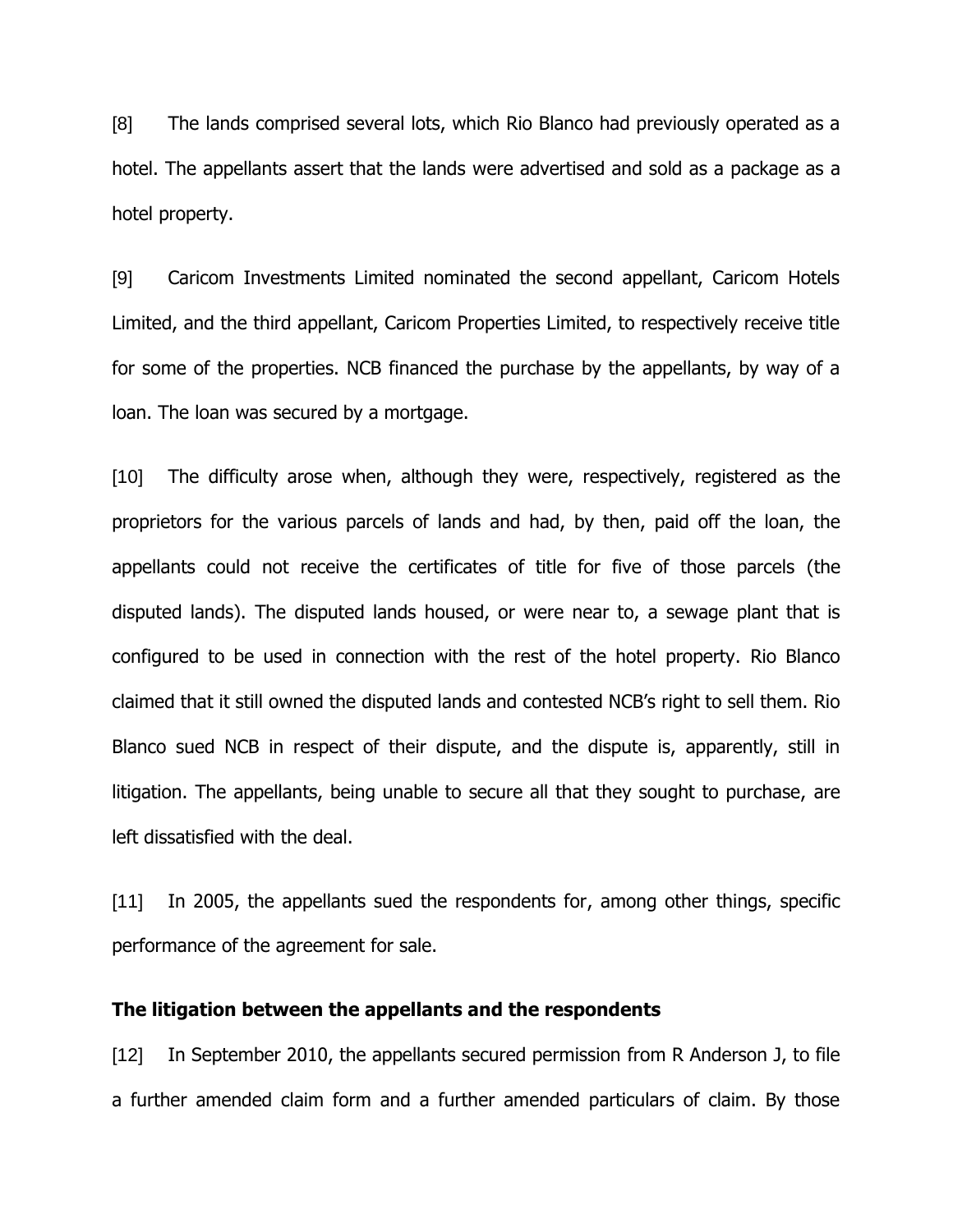pleadings, the appellants added claims for, as an alternative to specific performance, damages for breach of contract and a refund of the purchase price of the lands as well as compensation for the expenditure that the appellants had incurred in respect of the hotel property after purchasing it. The conclusion of the further amended claim form reads:

## "AND THE CLAIMANTS CLAIM AGAINST THE DEFENDANTS FOR:

1) In relation to the 1st Claimant, Specific performance of Agreements for Sale dated the 3rd day of May 1993 between the 1st Claimant and the 2nd Defendant, who acted through the 3rd Defendant, the 3rd Defendant having been appointed Receiver of the 2nd Defendant by the 1st Defendant pursuant to a Debenture of the 1st Defendant.

2) Further or in the alternative that in the event that specific performance is not possible, a declaration that the 2nd Defendant has wrongfully refused and/or neglected to hand over the Duplicate Certificates of Title and/or has wrongfully retained the Duplicate Certificates of Title in respect of the parcels of land registered at Volume 1220 Folio 921 and those registered at Volume 1230 Folios 801, 811, 812 in breach of its obligations contained in the said Agreements for Sale;

3) An order that the Claimants are therefore entitled to cancellation and/or rescission of the Agreement for Sale of Land dated 3rd May, 1993 in accordance with Clause 5 of the said Agreement together with damages in lieu of specific performance; and/or Damages for breach of Contract.

4) Damages for Breach of Warranty.

5) Special Damages in the amount of \$8,690,173,177.00 and continuing.

6) A refund of all monies in the amount of \$77,452,885.00 paid by the Claimants to the 1st Defendant up to the time of cancellation of the Agreement together with interest calculated 'at a rate equivalent to the best deposit rate of National Commercial Bank Jamaica Limited then prevailing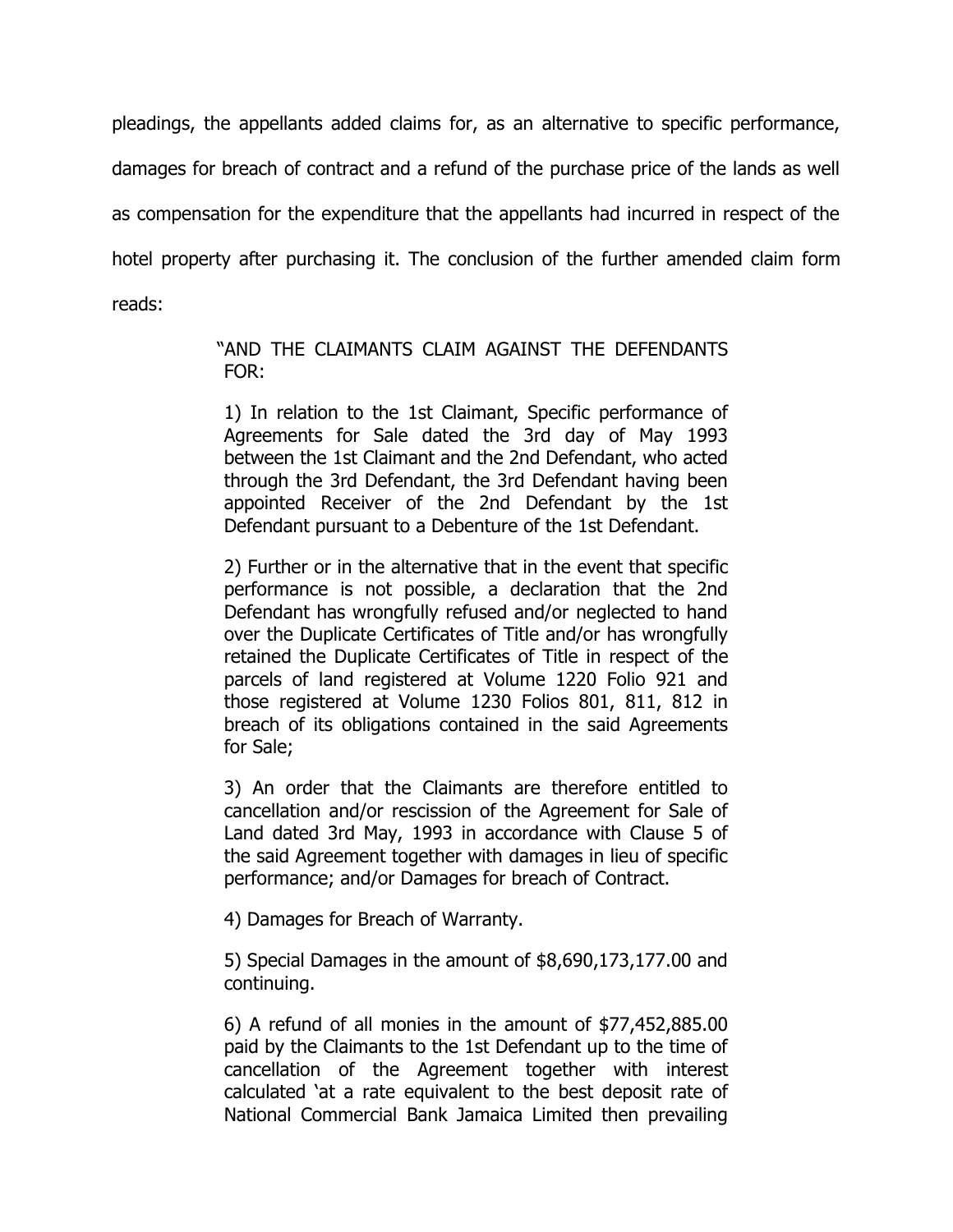on deposits as to amount similar to the amount being refunded the Purchaser' equating to \$8,993,967,420.00 and continuing.

7) The sum equivalent to the difference between the sums paid plus interest at the lending rates charged by the Claimants' Investors who the Claimants had to repay less the amount refunded in respect of the purchase price and costs attendant on the sale of the property together with interest calculated at the average Bank of Jamaica lending rate prevailing with amounts equating to \$13,677,214,145.00 and continuing.

8) An Order that the Claimants be indemnified for all losses suffered as a result of the suit brought by Rio Blanco Development Limited against the 1st and 3rd Defendants; and the caveat lodged against the Certificate of Title comprised in Volume 1229 Folio 161 registered in the name of the 3rd Claimant an opportunity loss of \$52,800,000 (being US\$600,000.00 x JA\$88.00.

9) Costs and Attorneys' costs.

10) Such further and other relief and orders as this Honourable Court shall think fit in the circumstance of the case." (Underlining removed)

The conclusion of the approved further amended particulars of claim was almost, but

not exactly in the same terms as set out above. There were some differences between

their respective paragraphs 7 and 8. The differences are not material for these

purposes.

[13] The appellants failed in their claim in the trial before R Anderson J.

[14] They filed an appeal from the judgment. Mr Aird died thereafter, and his estate

became the third respondent. NCB has conduct of the litigation on behalf of the estate.

### **The application that was before the learned judge**

[15] The relevant portion of the appellants' application, made at the CMC, stated: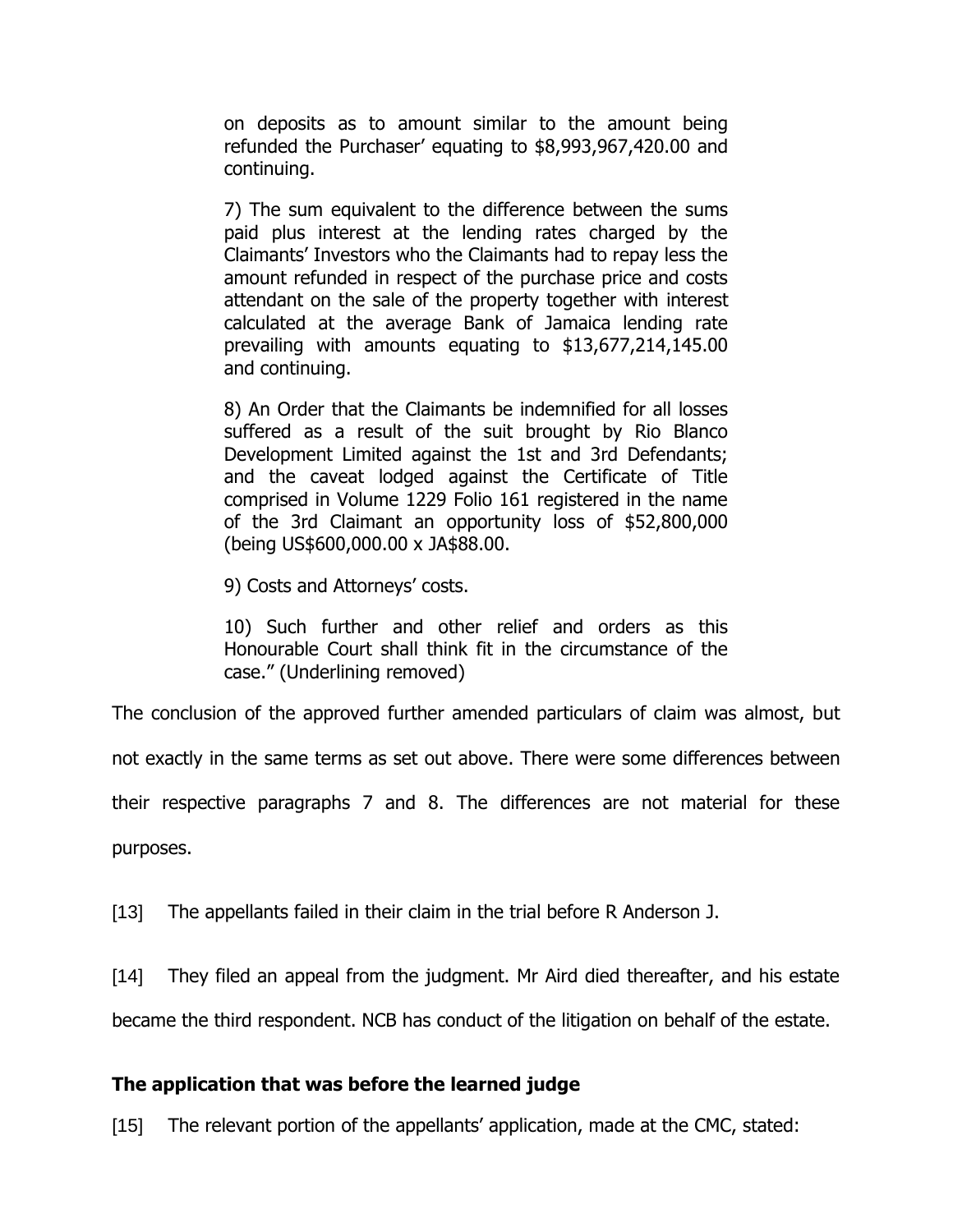- "3. The [appellants] be permitted to amend their statement of case as proposed in the draft of the 4<sup>th</sup> Amended Claim Form and the 4<sup>th</sup> Amended Particulars of Claim…and that the amended documents be filed and served within 21 days of the date of this Order.
- 4. Consequent on an Order made in terms of Order 3 herein, the parties, if so advised, be permitted to make directly consequential amendments to their respective statements of case in the manner prescribed by Supreme Court Civil Procedure Rules 20.3."

The amendments included the addition of assertions of vicarious liability and claims for damages for negligent misstatement and misrepresentation. The incongruity between the respective paragraphs 7 and 8 of the conclusion of the proposed amended claim form and that of the proposed amended particulars of claim remained, but, again, that is not a material issue for this judgment. The proposed amendment, other than that relating to the interest, was set out at paragraphs  $7(1)$  to  $7(8)$  of the 4<sup>th</sup> amended particulars of claim. It is not to be confused with paragraph 7 of the conclusion that is mentioned earlier in this paragraph. Paragraphs 7(1) to 7(8) need not be set out in this judgment, but they are attached hereto, as an Appendix.

[16] The respondents opposed these aspects of the application on grounds which will be mentioned, in due course, below.

[17] At the CMC, the application also asked to be admitted into evidence at the retrial:

- a. the witness statements made by;
- b. the oral testimony of; and
- c. the exhibits placed into evidence, through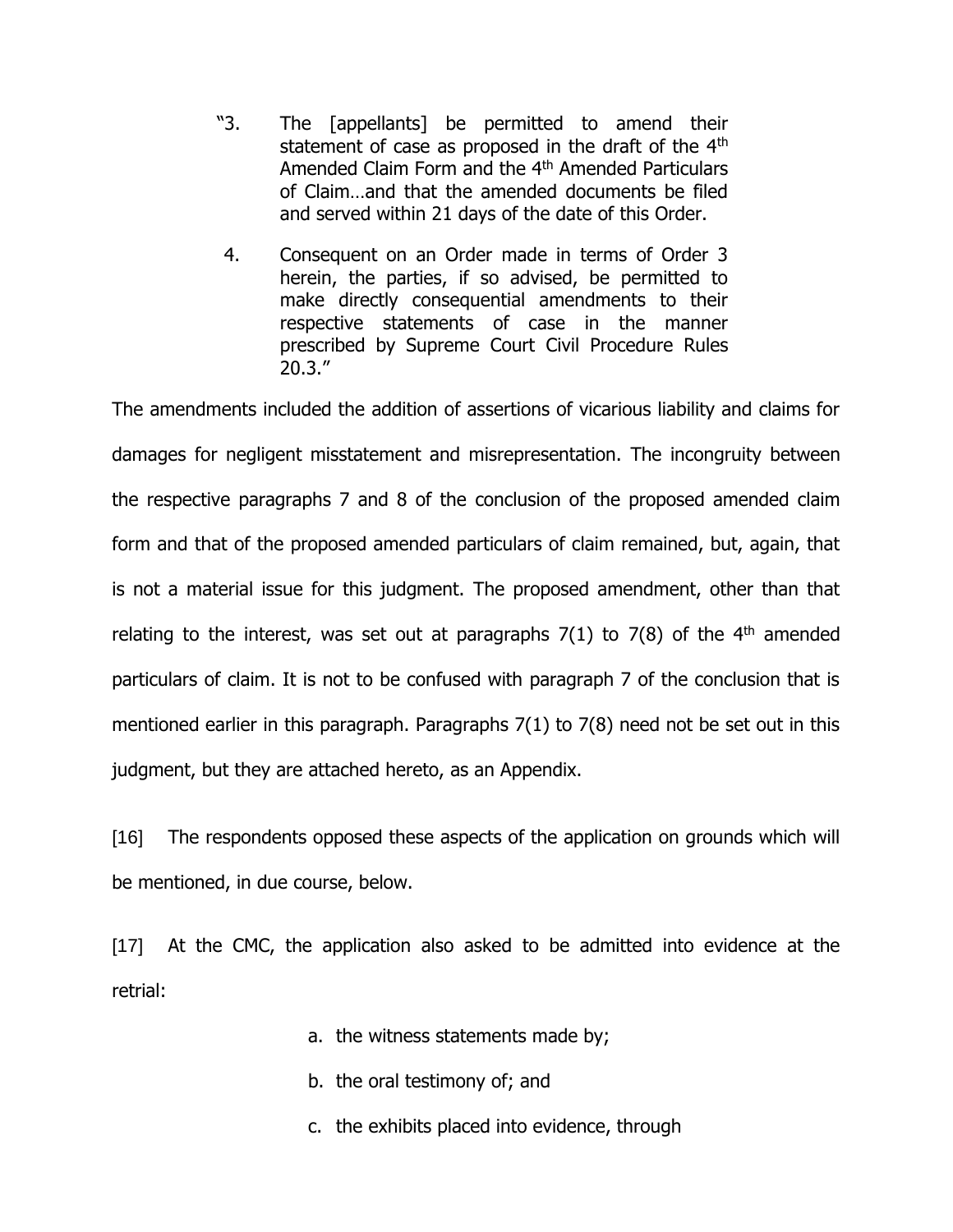Mr Aird, at the hearing before R Anderson J. This aspect of the application was not opposed and was granted.

#### **The relevant orders made by the learned judge**

[18] The learned judge, who heard the application for permission to amend, rendered his decision in a thorough, carefully written judgment. In his analysis of the application, the learned judge, after considering the overriding objective stipulated in the CPR, as well as various other parameters, found that:

- a. the proposed amendments are not precluded by the operation of any limitation period since they are founded on the same facts, or substantially the same facts, as gave rise to the cause of action for breach of contract already pleaded (paragraph [16];
- b. the application should be considered along the lines of a case, in which all the evidence had been led and "that there ought to be a…strong presumption against letting the applicant have the proverbial 'second bite of the cherry'" (paragraph [28]);
- c. the appellants "have simply decided to take the opportunity of the retrial to seek to reinforce their case" (paragraph [31]);
- d. in considering an application for permission to amend a statement of case, a judge is entitled to consider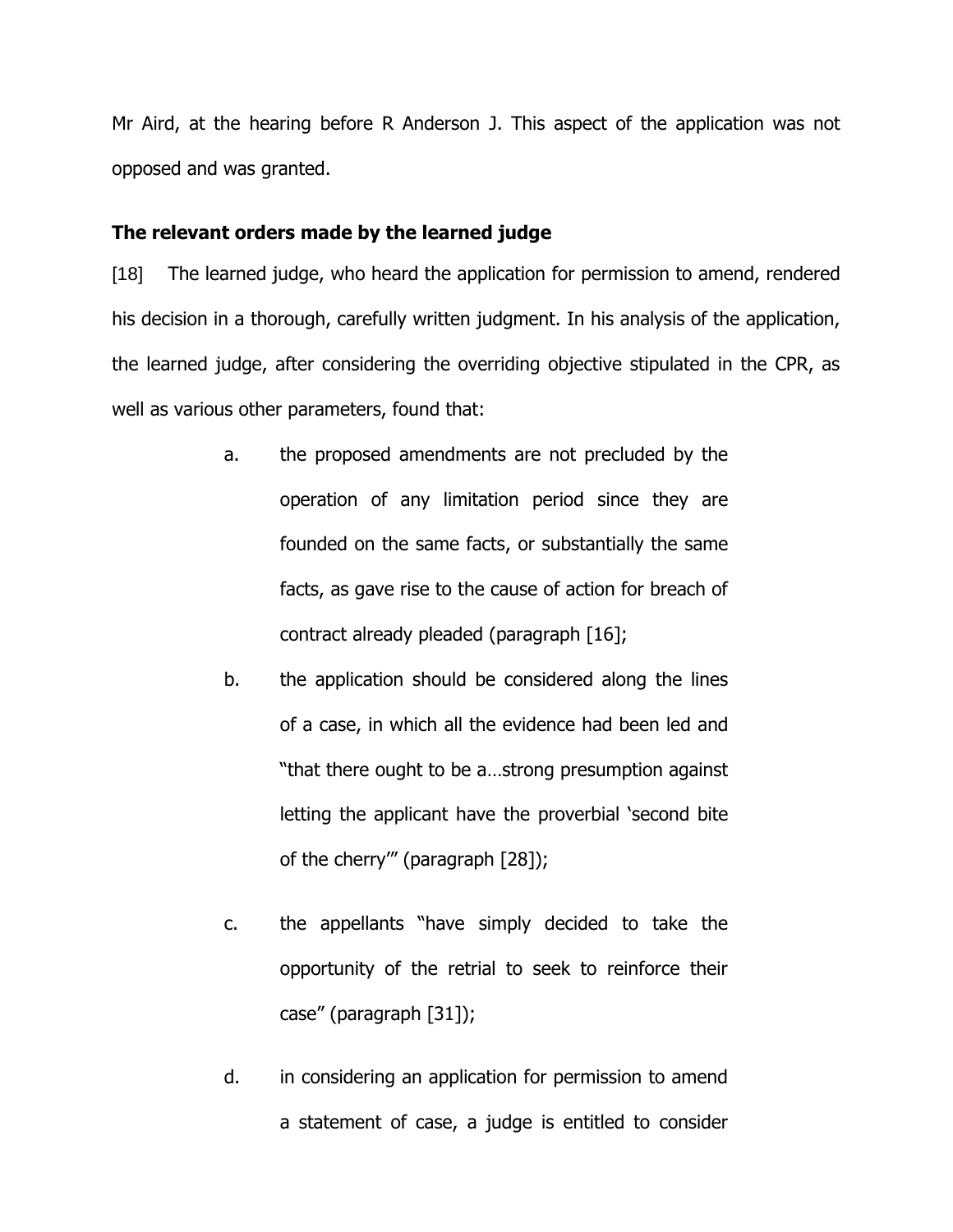the strain of litigation, which can affect the commercial realities that corporate entities have to face (paragraph [34];

- e. "[i]t would not be unreasonable for the [respondents] to have the legitimate expectation that since they must face a new trial in these circumstances, then they would meet such an event without having to face new issues, or some issues which may have been somewhat bolstered by virtue of being reformulated, (albeit slightly)" (paragraph 35);
- f. "…when a retrial is ordered in a case, especially in circumstances not arising from a successful appeal on the merits of the case, it is a retrial only in a limited sense in that the parties are still bound by their original statement of case unless the Court orders otherwise. It is not an opportunity to start afresh. Consequently, unless there are "good reasons" (admittedly a fluid concept depending on the facts of each case), supporting the granting of amendments, it is desirable that the parties proceed on the pleadings as they were at the time of the first trial." (Paragraph [36]);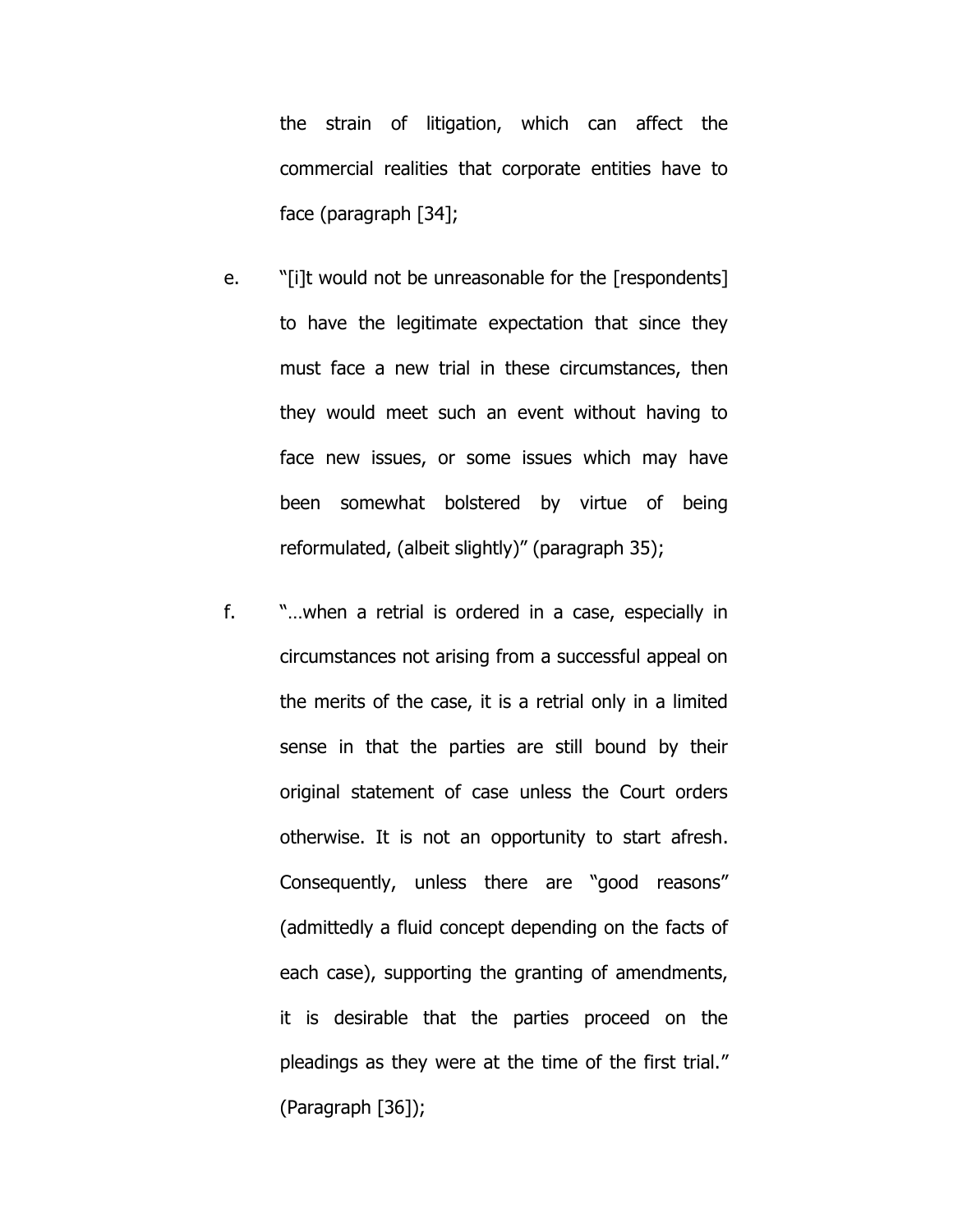- g. in considering applications for permission to amend statements of case where there is a pending retrial, the court should take "a more restrictive approach" (paragraph [37]);
- h. "…the Court should also be vigilant in order to prevent any litigant from unfairly benefitting from the first trial by using it as a dry run or practice run. The Court must prevent such a litigant from seeking to gain an advantage, however small, tactical or otherwise, based on the knowledge obtained from the first trial and the judgment delivered by the Court, especially where the claim or any issue in particular in respect of which the amendment is sought was not decided in that applicant's favour" (paragraph 37);
- i. "[i]nterest is a thing on its own and it is for the trial judge to decide whether or not to grant interest and on what terms" (paragraph [41]); and
- j. apart from the issues of negligent misstatement, misrepresentation and vicarious liability the other proposed amendments add nothing of substance and ought not to be allowed (paragraph [42]).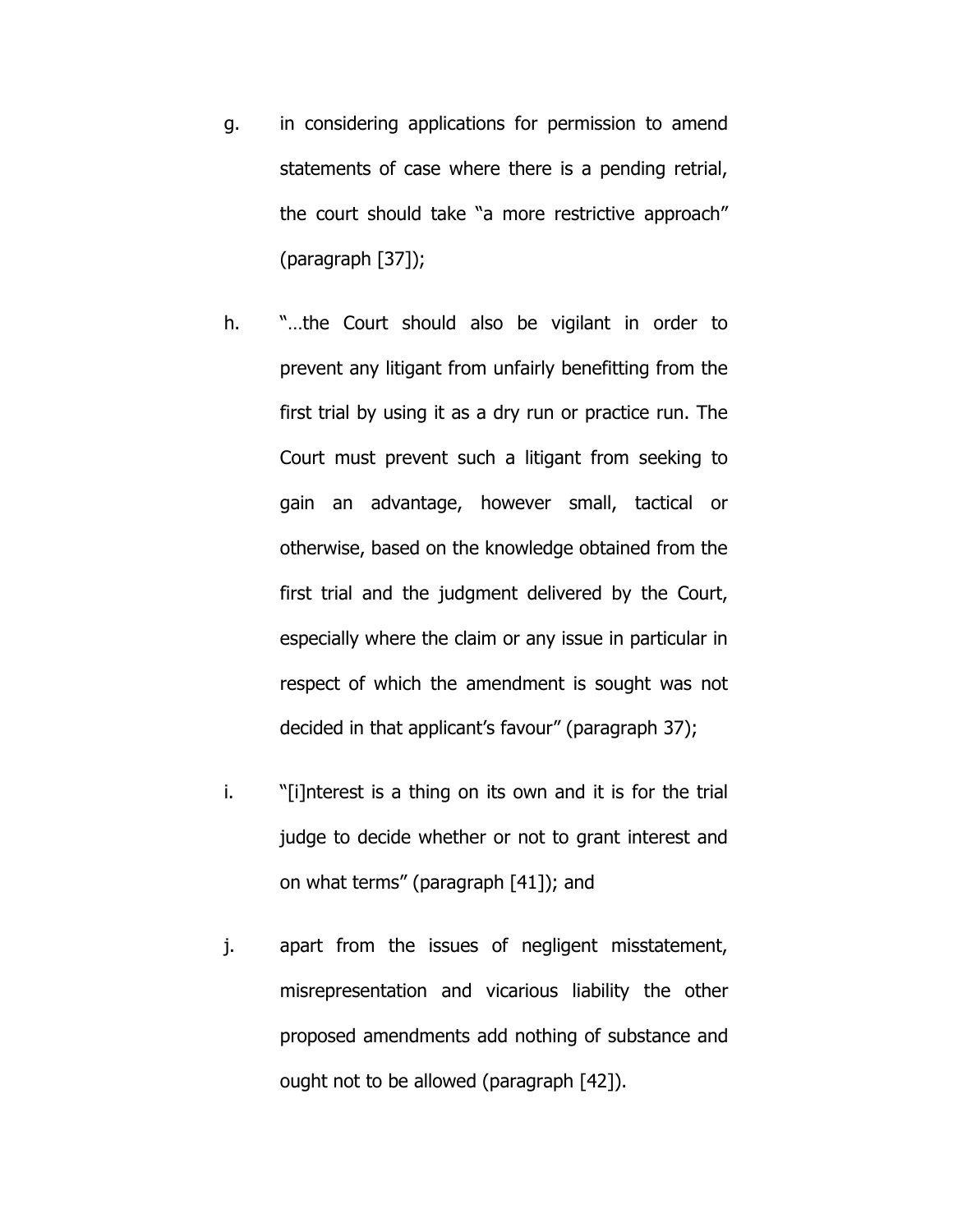[19] It was largely on those bases that the learned judge refused the appellants' application to amend their statement of case, as explained above. The appellants also assert that the learned judge refused to permit the filing of additional witness statements. There is, however, no order to that effect on the record. The learned judge ordered that all witness statements that had been previously filed, should stand.

## **The appeal**

[20] The appellants filed 17 grounds of appeal, two of which had several subgrounds. They are, for completeness, set out below.

## "The Grounds of Appeal are

- A. The exercise of discretion to partly refuse the Appellants' applications for amendments to their statement of case was inconsistent and palpably wrong in light of the learned Judge's finding that the proposed amendments created no new causes of actions, were based on no new facts, caused no prejudice to the Respondents to respond and would not delay the trial.
- B. The learned Judge placed no weight or insufficient weight on the overriding objective to deal with cases justly and to allow each litigant to present its best case at trial and undue weight on his finding that the parties were preparing for *retrial* when in fact, the effect of the judgment being a nullity means that there was in law, no trial.
- C. On the finding that there will be a 'retrial' and despite finding that there is no new fact or evidence being relied upon by the Appellants, the learned Judge unreasonably and/or incorrectly applied an incorrect test and/or took the wrong approach to the application to wit, applied a strong presumption against permitting late amendments where there is neither any new evidence nor new fact sought to be relied upon and/or where the trial of the claim and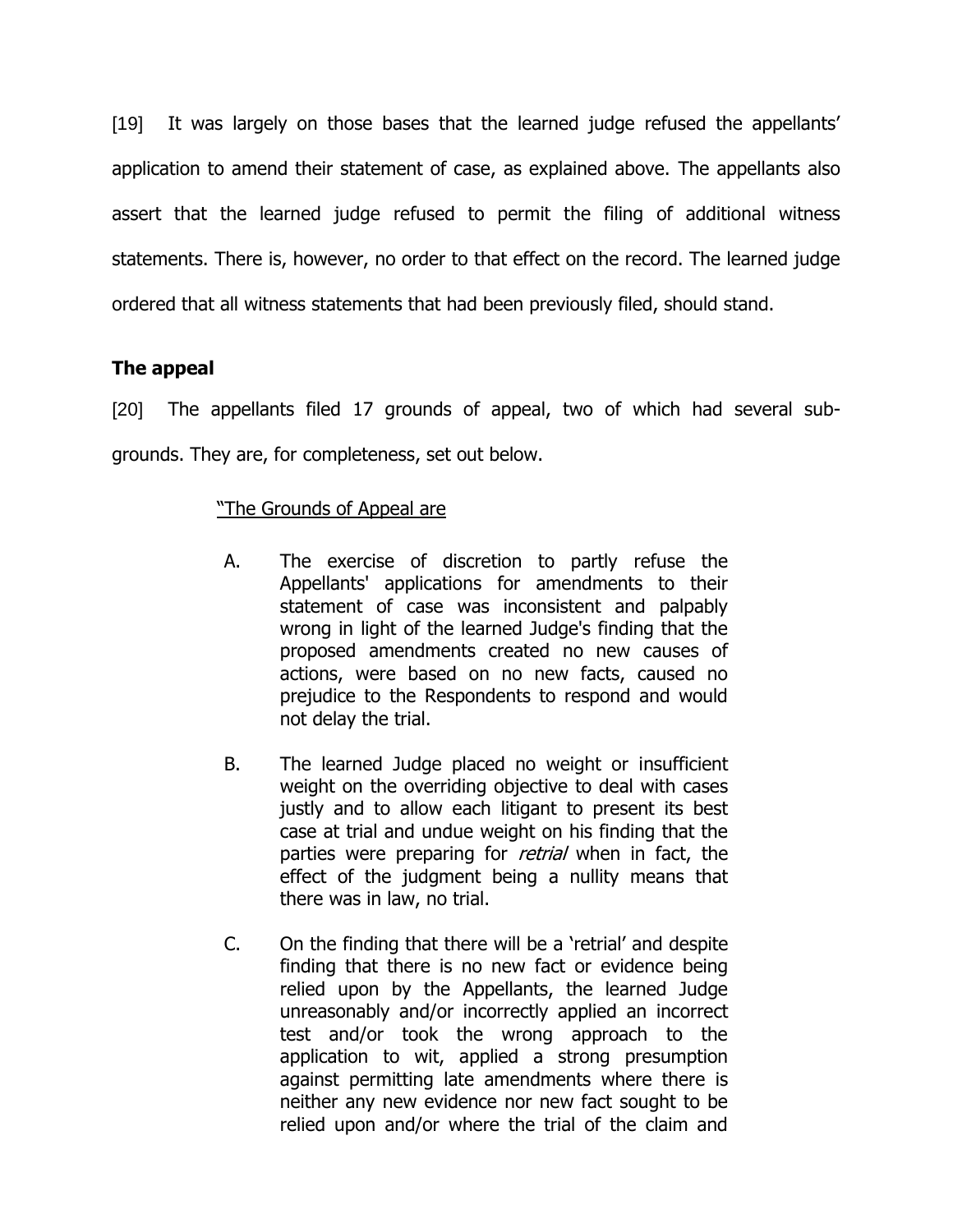judgment delivered therein on 20 September 2013 were each declared a nullity.

- D. In refusing the Appellants' application to amend its statement of case the learned trial Judge gave undue weight to the concept of 'a second bite at the cherry' when for all intents and purposes what is to come is the trial.
- E. The trial judge fell into error when he either purported to rely upon and apply or caused himself to be influenced by Eastern Caribbean Supreme Court Civil Procedure Rule 20.1(3) not only because this statutory regime differs from that of Jamaica but also because Eastern Caribbean Supreme Court Rules exclude factors for the consideration of the judge, which factors are usual in Jamaica including the parties right to place before the Court the issues in dispute or the real issues in dispute and the desirability that every point which a party reasonably wants to put forward is aired.
- F. The learned judge gave no weight or failed to give any weight to the following factors:
	- i) the Appellants' right to place before the Court the issues in dispute or the real issues in dispute and the desirability that every point which a party reasonably wants to put forward is aired;
	- iii) the application for amendment was at case management conference;
	- iv) the learned trial judge's finding as follows: 'The proposed amendments (including the proposed amendment in respect of vicarious liability) do constitute a nuanced case for the claimants. I agree with Mrs. Hay's submissions that the defendant may not need to obtain additional instructions to face the referred case if the amendments re allowed..' (para 33);
	- v) the absence of prejudice to the Respondents;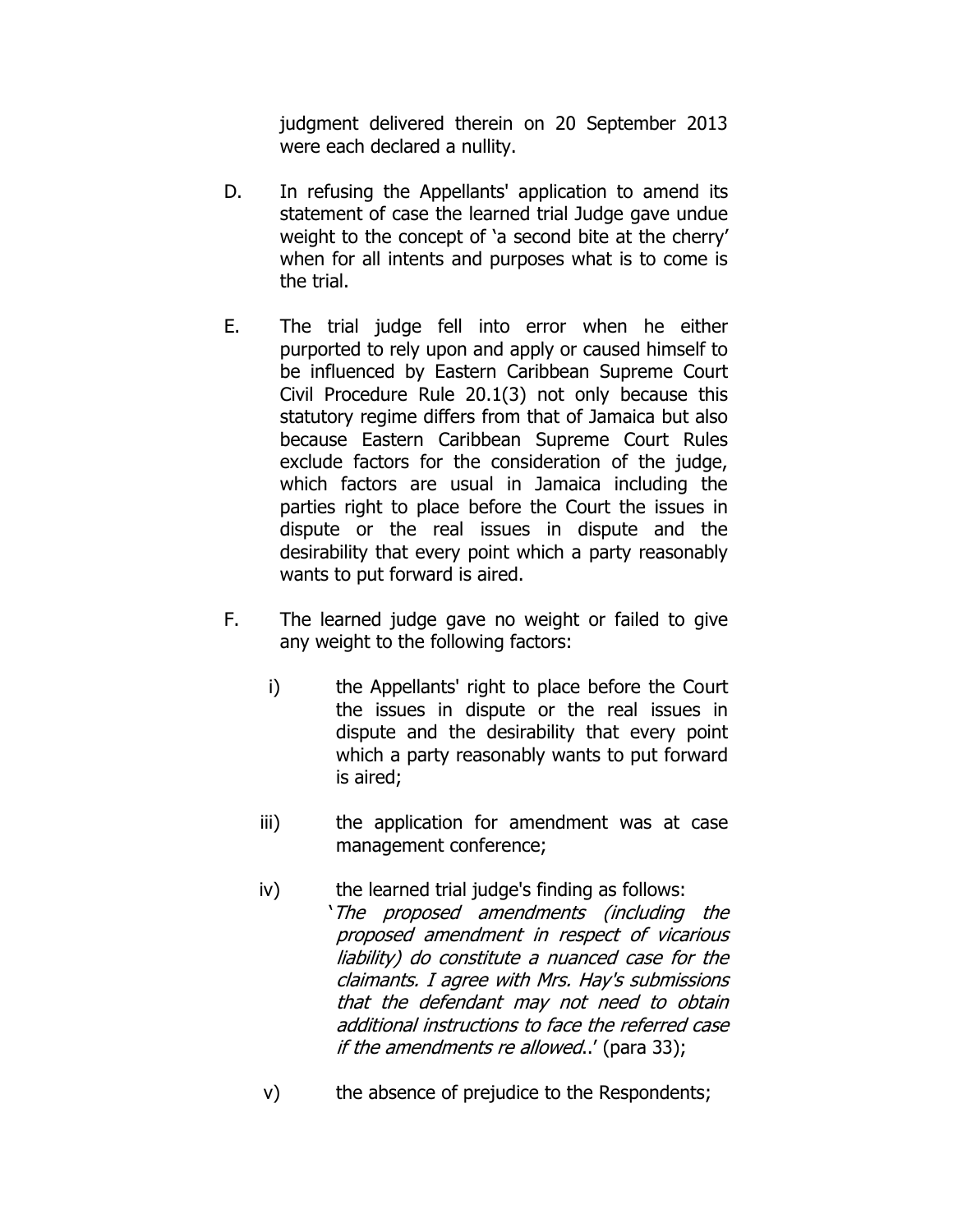- vi) the trial date was not put in jeopardy by the amendment;
- vii) the learned judge's finding that the amendment only reformulated the issues 'albeit slightly';
- viii) the learned judge's finding that the proposed amendments do not amount to new causes of action.
- G. The learned judge wrongly concluded that the Appellants would suffer no prejudice if the amendments were disallowed particularly having regard to the learned judge's findings that the Appellants 'would not be in as advantageous a position as they would like to be'. Further, the learned judge was wrong to conclude that the Appellants' continued ability to put forward their case as originally pleaded was evidence of the Appellants suffering no prejudice.
- H. The learned judge failed to appreciate that whilst the absence of prejudice to a party may not be determinative of the matter, it is a factor that ought to be given weight or adequate weight. The learned judge failed to give this factor any weight whatsoever or adequate weight.
- I. The learned judge wrongly took into account as an important basis for disallowing the amendments, the concept of strain of litigation in relation to the Respondents in circumstances where there is no evidence that the amendments if granted would cause any particular strain on the Respondents.
- J. The learned judge was wrong to import the administrative law principle of legitimate expectation into the consideration as to whether amendment of pleadings should be allowed. Even if the principles related to legitimate expectation were admissible, the learned judge failed to appreciate that there was no evidence or legal basis for the application of legitimate expectation to the instant case.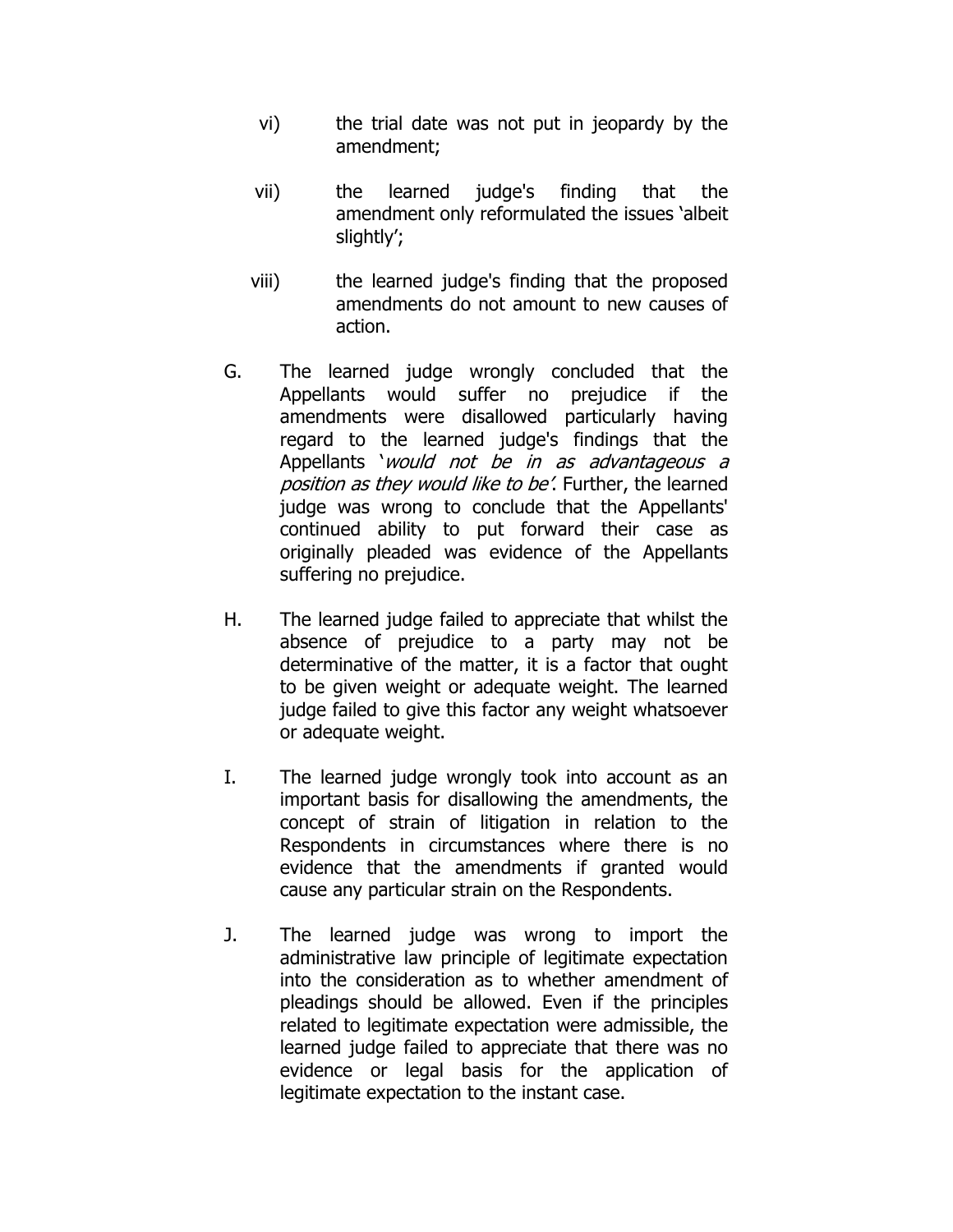- K. The learned judge failed to:
	- a) appreciate that in the instant case the trial and the judgment of Anderson J were each declared to be a nullity;
	- b) the judgment being an integral part of the trial, in effect there was no trial;
	- c) a retrial is a new trial;
	- d) the Court of Appeal placed no limits or conditions on the retrial.
- L. The learned trial judge was wrong to place conditions or limits on a retrial as set out at paragraphs 36, 37 of his judgment.
- M. The learned judge was wrong in his conclusion that in 'considering the general principles relating to amendments, in my opinion, a more restrictive approach has to be taken to application for amendment where there is a pending retrial'.
- N. The learned judge was wrong in holding that the Appellant is unfairly benefitting from a retrial.
- O. The learned judge failed to appreciate that even if the retrial ordered by the Court of Appeal should be treated as limited in effect, even so the Appellants are still entitled to the amendments in light of the other factors which favour the Appellants.
- P. The learned judge failed to properly apply and/or distinguish the authorities set out in his judgment.
- Q. The restriction placed on the Appellants to stand by the already filed witness statements was unreasonable and a palpably wrong." (Italics as in original)

[21] They will not be individually assessed, but will be grouped according to the issues that they raise. The approach used by the respondents, in their submissions in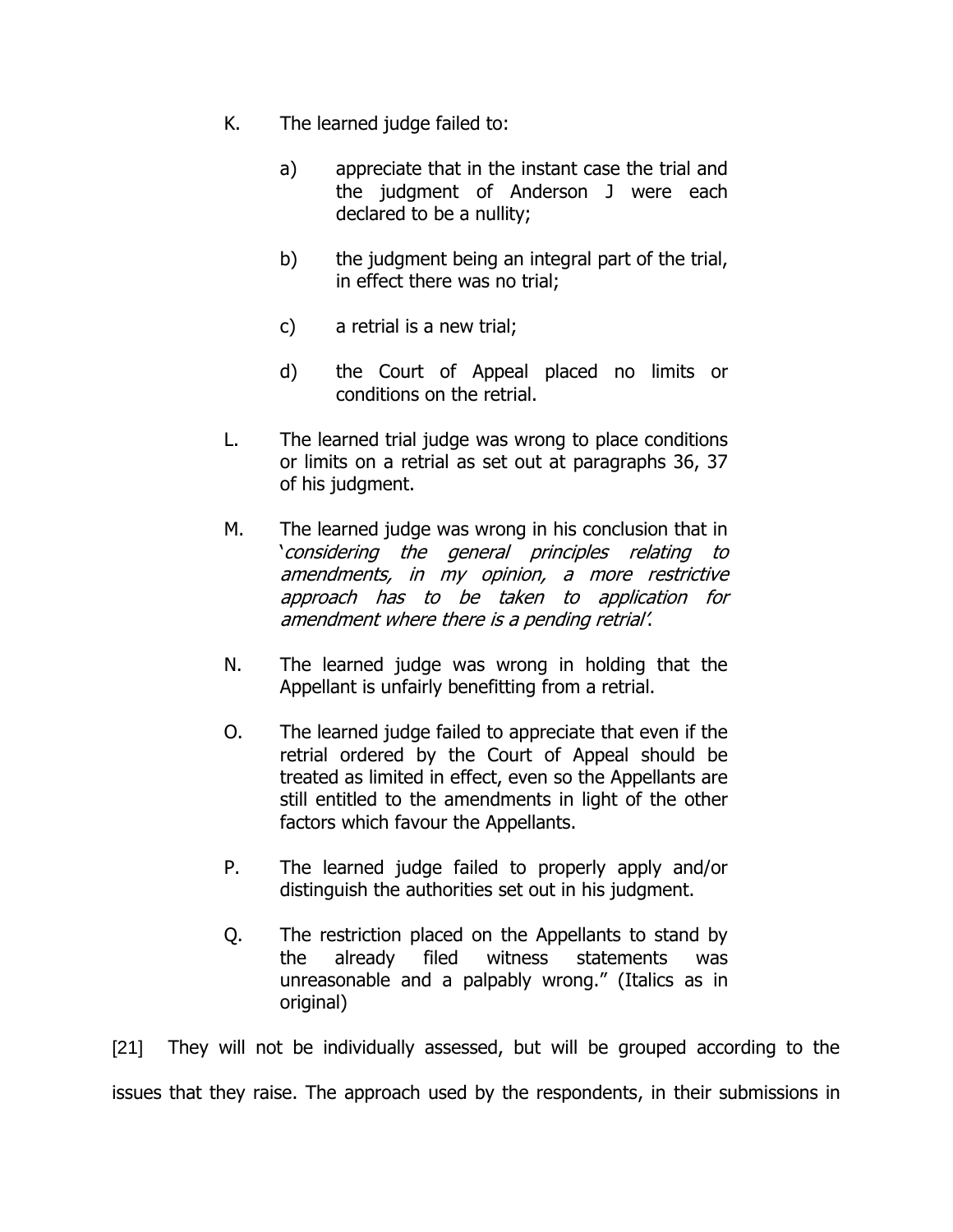this appeal, is a useful guide and will be adopted in this analysis. Accordingly the grounds will be considered as follows:

- a. the retrial consideration  $-$  Grounds B, C, D, F (i) and (iii), K, L, M and O;
- b. the prejudice consideration  $-$  Grounds A, E, F (iv) to (viii), G, H, I, J, N and P; and
- c. the witness statement issue Ground Q.

[22] It must be noted, however, before embarking on the analysis, that this court operates on the basis that, where the judge at first instance has made a decision, based on a discretion given to that judge, this court will only disturb that decision if it finds that the judge has erred on a point of law, misinterpreted or misapplied factual evidence or has made a decision that no judge, mindful of his or her judicial duty, would have made. The point was eloquently made by Morrison JA, as he then was, in **The Attorney General of Jamaica v John Mackay** [2012] JMCA App 1, at paragraph [20] of his judgment. The principle is well established and the relevant text of that judgment need not be quoted here.

[23] A second point to be noted, on which both sides to this appeal agree, is that the order of a retrial, on the basis that the first trial is a nullity, means that the parties have been replaced in their respective positions before the trial before R Anderson J. The point on which the appellants and the respondents disagree, is whether they are bound to enter the new trial as they then were, or are allowed to adjust their stances in preparation for that trial.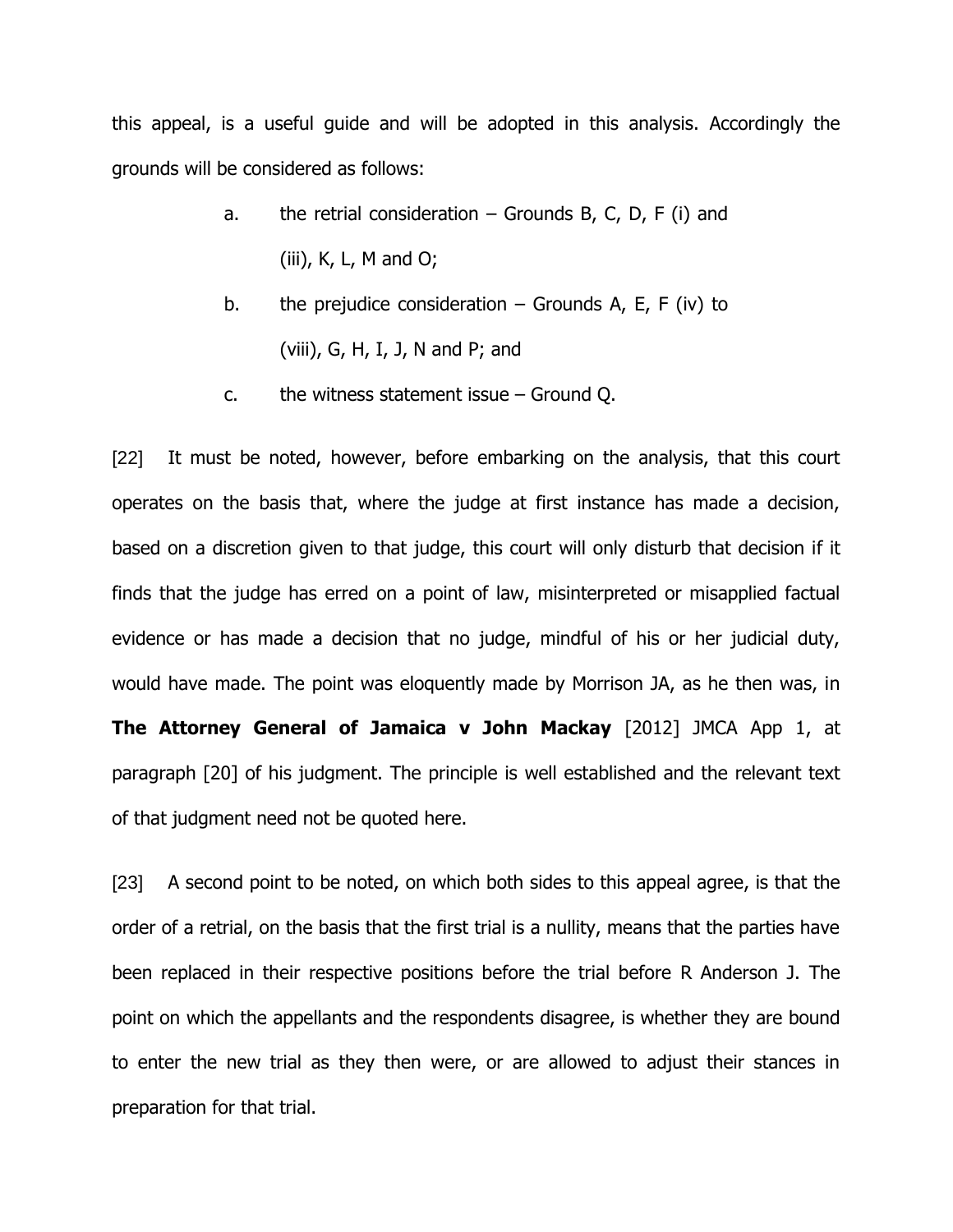# **The retrial consideration**

[24] The learned judge accepted that, after the ordering of a new trial, or a retrial, it is possible for a party to be allowed to amend its statement of case. He was of the view that the power should be restrictively exercised. He so said at paragraph [37]:

> "…However, after reviewing the authorities to which I have been referred and considering the general principles relating to amendments, in my opinion, a more restrictive approach has to be taken to applications for amendments where there is a pending retrial. In expressing this view, I am not to be taken as saying that amendments should not be granted simply because there is a pending retrial. **Clearly, amendments can be allowed in appropriate cases before a retrial.**…" (Emphasis supplied)

[25] The power to allow a party to amend its statement of case is set out at rule 20.4

of the Civil Procedure Rules (CPR). The rule states:

- "(1) An application for permission to amend a statement of case may be made at the case management conference.
- (2) **Statements of case may only be amended after a case management conference with the permission of the court**.
- (3) Where the court gives permission to amend a statement of case it may give directions as to -
	- (a) amendments to any other statement of case; and
	- (b) the service of any amended statement of case." (Emphasis supplied)

In this case, the first CMC was in the distant past. In fact, as mentioned before, the appellants had, in 2010, sought and received permission from R Anderson J to amend their statement of case. Permission was, therefore, required if there was to have been an amendment in advance of the retrial.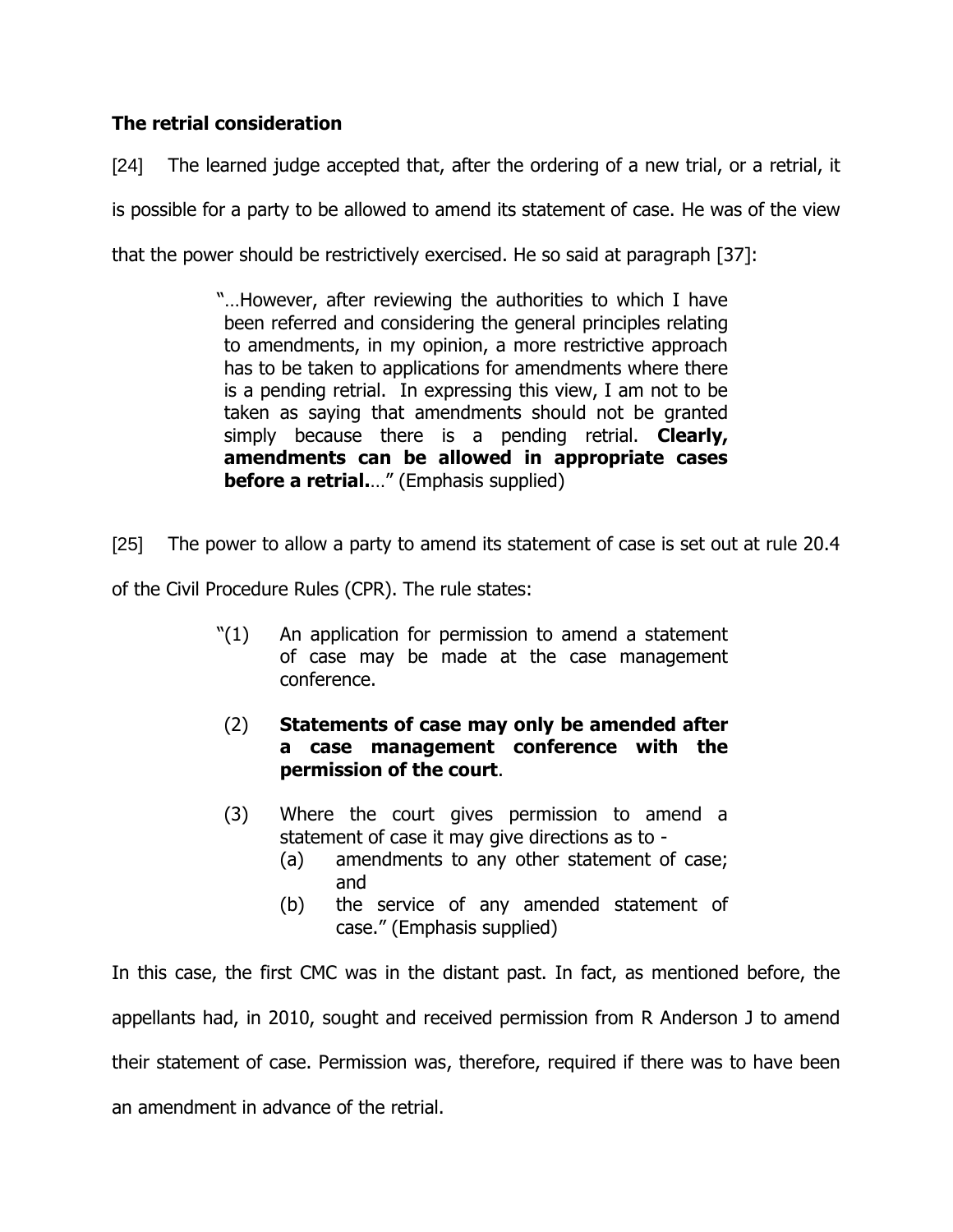[26] The learned judge's stance, in respect of the application to amend, was that a party should not seek to gain an advantage from the knowledge gained from the previous trial. The learned judge further said at paragraph [37]:

> "…What I am suggesting is that the Court should also be vigilant in order to prevent any litigant from unfairly benefitting from the first trial by using it as a dry run or practice run. The Court must prevent such a litigant from seeking to gain an advantage, however small, tactical or otherwise, based on the knowledge obtained from the first trial and the judgment delivered by the Court, especially where the claim or any issue in particular in respect of which the amendment is sought was not decided in that applicant's favour."

[27] He took the view that the appellants, having had the benefit of the reasoning of R Anderson J, were attempting to reformulate their case. He found that it was unreasonable for them to do so as it placed the respondents at a disadvantage.

[28] The respondents not only support the learned judge in this position, but their approach is even more stringent. They state, at paragraph 23 of their written submissions, that "the order for a retrial does not and ought not to be construed to permit a fresh opportunity to amend one's statement of case". They cited the cases of

**Sugath Narayana v Sirisangabo Coraya** NWP/HCCA/KUR/05/2018 [LA] and **Atifa v Shairzad** 56 AD 3d 703 (NY App Div 2008), among others, in support of their submissions.

[29] The difficulty with the stance taken by the learned judge and the respondents is that there is nothing inherently wrong with a party seeking to reformulate its case in advance of a retrial. By way of example, it is noted that that was their Lordships'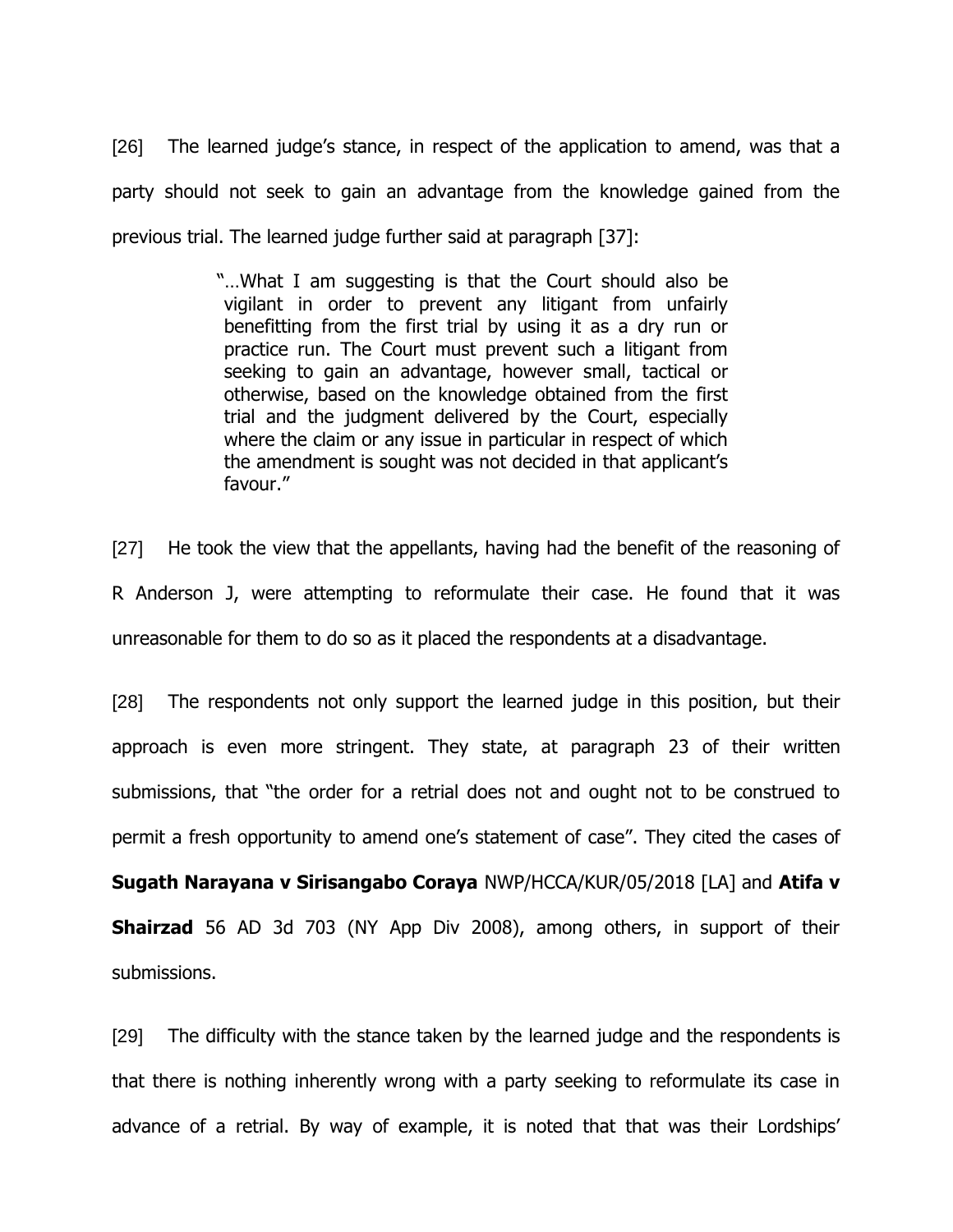position in the recent decision of the Privy Council in **The Queen v Vasyli** [2020] UKPC

8. The decision is in a criminal case, in which the liberty of the subject requires greater stringency in procedure. The Board found that there was nothing in principle that was unfair about the prosecution making use of the opportunity, afforded by an order for a retrial, to put forward further or different evidence at the new trial. The only requirement, their Lordships stipulated, was that the prosecution had proved a case to answer at the original trial. They said, at paragraph 31:

> "In reliance upon this passage [from the judgment of Lord Diplock in **Reid v R** [1980] AC 343], Ms Clare Montgomery QC for the appellant submitted that even if the Board was to conclude that there was a case to answer, the opportunity provided by a retrial in the present case for the prosecution to make good evidential deficiencies in its case means that to order a retrial would be wrong in principle and contrary to the interests of justice. In the Board's view the unfairness of the prosecution having a second chance arises where the evidence adduced at the first trial was insufficient to amount to a case to answer and this is what makes it wrong in principle for there to be a retrial. **If there was a case to answer and the conviction is set aside on the grounds of the trial judge's handling of the trial or misdirections in the summing up, there is nothing inherently unprincipled or unfair about a retrial affording an opportunity for the prosecution to put forward further or different evidence, an opportunity also provided to the defence**." (Emphasis supplied)

[30] The learned judge erred in disregarding the learning to which he referred during the course of his judgment. The principle to which he referred is that a party should be at liberty to put forward its entire and best case. If it is entitled to succeed on that case then it would be an injustice to deny it that success. The fact that the other party loses the contest as a result of that amendment, is not, by itself, a wrong. It only means that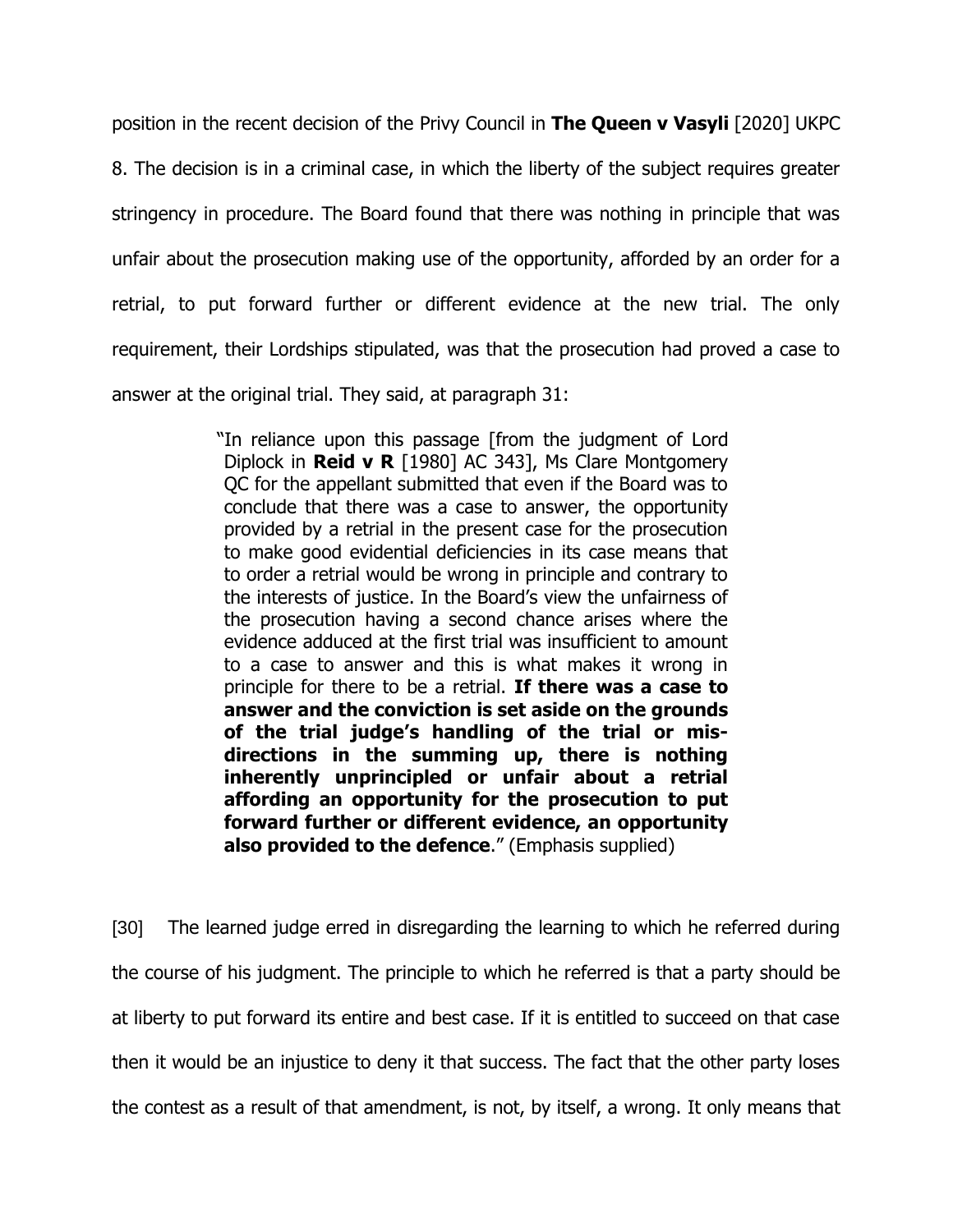that party has got its just deserts. This guidance, among others, to which the learned

judge referred is contained in the judgment of Neuberger J, as he then was, in

# **Charlesworth v Relay Roads Ltd (in liquidation) and others** [1999] 4 All ER 397,

at pages 401-2:

"As is so often the case where a party applies to amend a pleading or to call evidence for which permission is needed, the justice of the case can be said to involve two competing factors. **The first factor is that it is desirable that every point which a party reasonably wants to put forward in the proceedings is aired**: a party prevented from advancing evidence and/or argument on a point (other than a hopeless one) will understandably feel that an injustice has been perpetrated on him, at least if he loses and has reason to believe that he may have won if he had been allowed to plead, call evidence on, and/or argue the point. **Particularly where the other party can be compensated in costs for any damage suffered as a result of a late application being granted, there is obviously a powerful case to be made out that justice indicates that the amendment should be permitted**." (Emphasis supplied)

The other factor, to which Neuberger J referred, will be addressed in the discussion of the prejudice consideration.

[31] The cases cited by learned counsel for the respondents do not contradict that principle. In **Narayana**, the application that was made, after the order of a retrial, was to allow the defendant to amend his case to add other defendants. It was in that context that the High Court of the Democratic Socialist Republic of Sri Lanka of the North Western Province decided that the proposed amendment should not be granted. The court said at paragraph 12 of its judgment:

> "Thus it is clear, the definitions of re trial and de novo trial are same [sic] meaning and afresh [sic] trial should be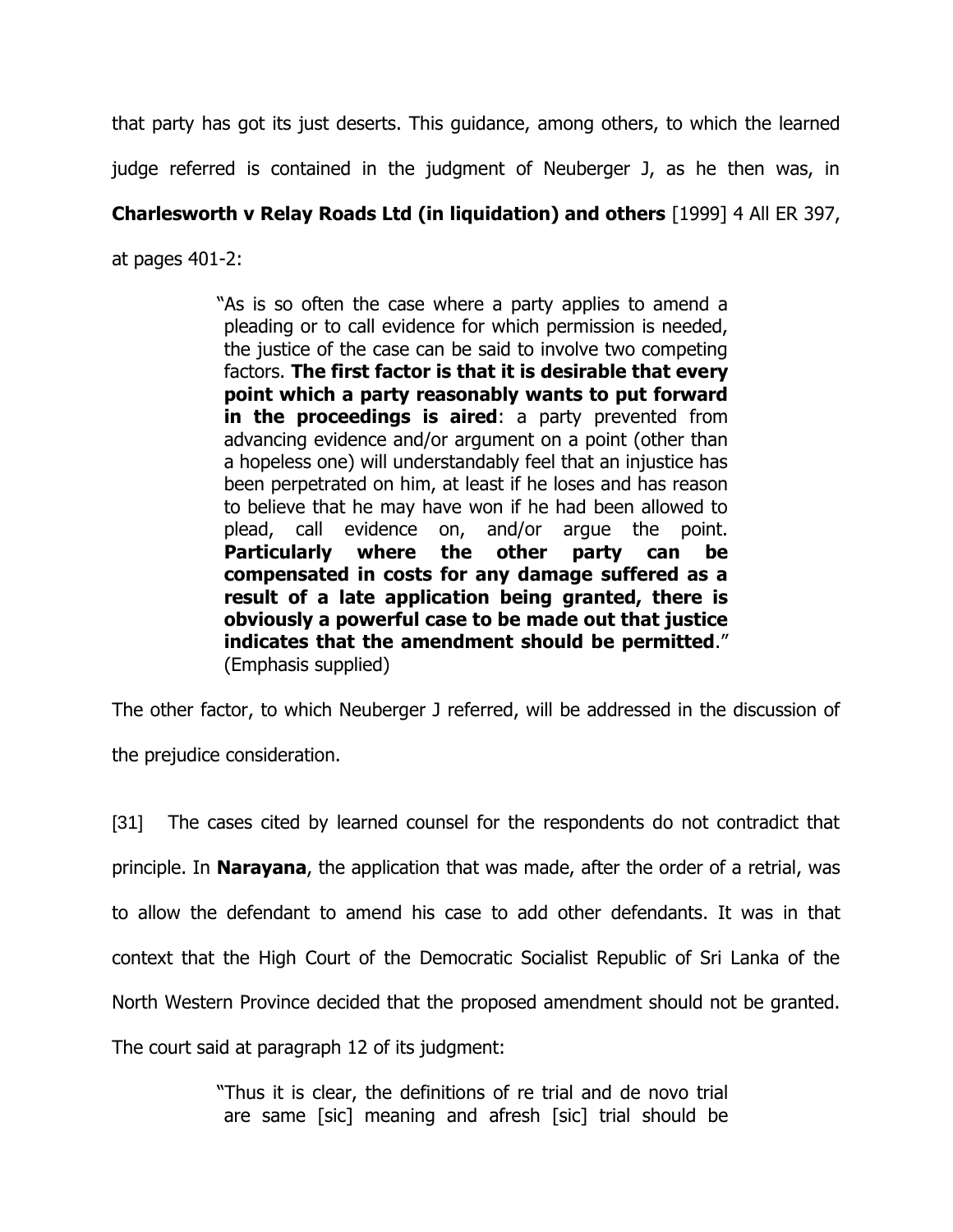started. But it should be stressed [that] trial only includes trial stage after closing pleadings and parties to raise fresh issues and evidence to be taken afresh. This [does] not mean to allow any rectification of pre trial stage short comings. The new trial should be based on previous pleadings."

[32] The court, however, went on to explain that adding defendants at that stage, after 22 years, "would lead to a maze". It approved the principle that the discretion of the court to allow a party to amend its pleadings should be exercised after taking all the relevant circumstances into account. Despite what is said in the extract quoted above, the court did not rule out an amendment of pleadings at the stage of preparing for a retrial. At paragraph 14 of the judgment it cited the principle that "the discretion of the court must be judicially exercised, **after consideration of all relevant circumstances, such as the conduct of the parties, and the belatedness of the application**" (emphasis as in original). The court imposed no restriction as to the stage at which the application may be made and considered.

[33] **Atifa v Shairzad** is also a case involving applications to amend pleadings after an order for a retrial. The appellate division of the Supreme Court of New York, Second Department, held that the order for retrial did not "expand the issues to be retried to include those that were never pleaded, were not addressed in discovery, and would prejudice" the other party to the litigation. On that basis, it refused the application. The court's ruling did not preclude the possibility of an application to amend in advance of a retrial. In fact, it agreed with the reasons given by the court at first instance for refusing the applications to amend. The appellate court said, in part: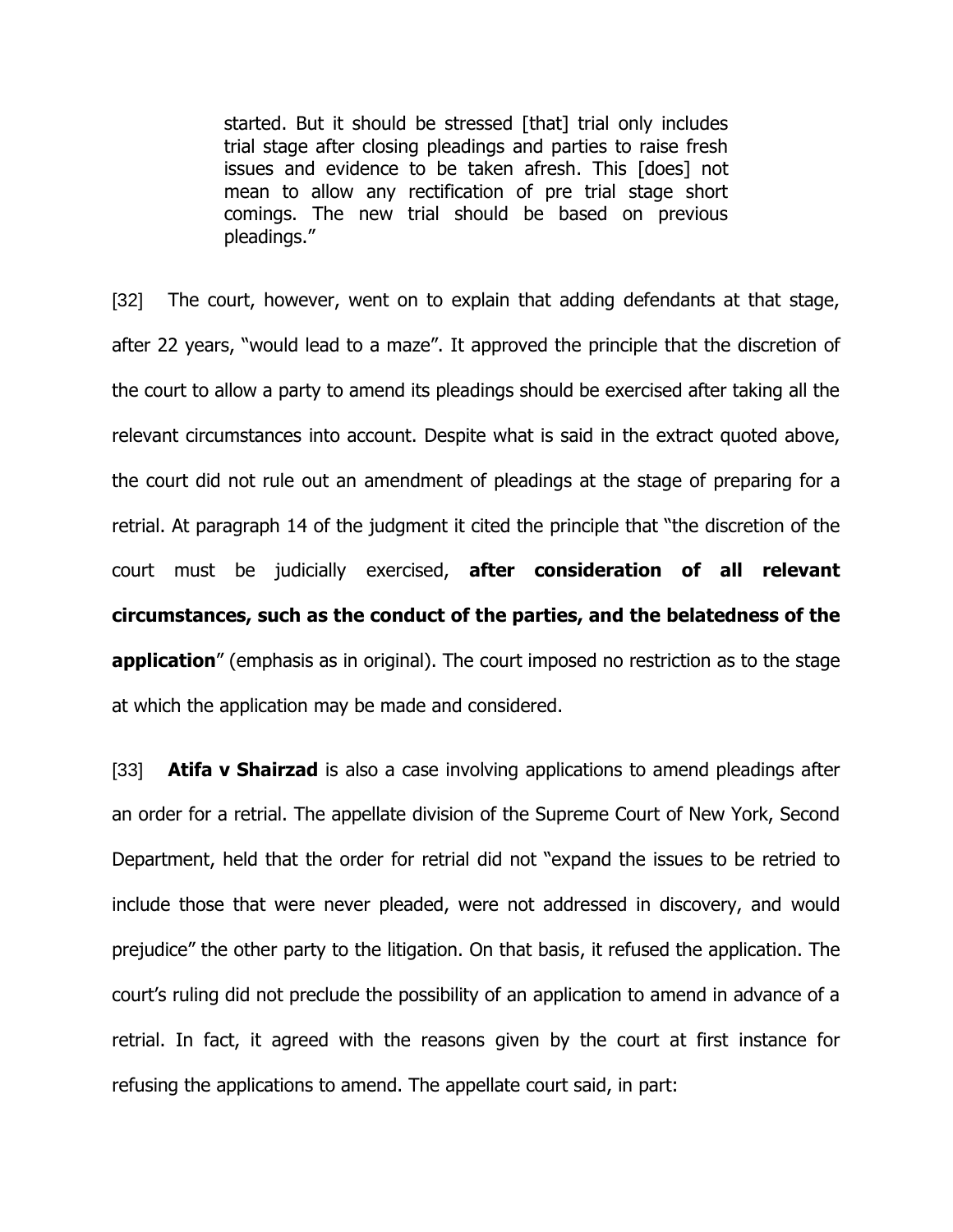"Moreover, given the appellants' extended delay in moving for leave to amend their pleadings, the lack of a reasonable excuse for the delay, and the prejudice to ATIFA, the Supreme Court properly denied those branches of the appellants' respective motions which were for leave to serve supplemental and amended pleadings raising new issues, theories, and defences [sic], and for leave to renew…"

The rule to which the court referred in its judgment, CPLR 4401, concerned the basis on which the order for the retrial was made. That rule spoke to the equivalent in this jurisdiction of a "no case submission". The court did not refer to any other rule or legislation which could have precluded the applicant in that case from making the application that it did. The case does not support the respondents' submissions.

[34] The respondents also relied on **Castledowns Law Office Management Ltd v** 

**FastTrack Technologies Inc** 2012 ABCA 219 in support of their submission that amendments are not allowed in advance of a retrial. There are two bases for stating that this case does not support their argument that amendments are not allowed prior to a retrial. Firstly, in that case, the relevant order on the appeal was to remit the case to the first instance court "for the resolution of any outstanding issues". The circumstances are therefore quite different from an order for a retrial. Secondly, the Court of Appeal of Alberta held that the judge at first instance had a discretion in deciding to grant FastTrack's application to amend its statement of case and to add a party to its claim. It held that that judge had correctly exercised her discretion to refuse the application. It so found because:

> a. FastTrack had waited too long to proceed and in the interim third parties had acquired interests in the property in dispute (paragraphs [25] and [26]); and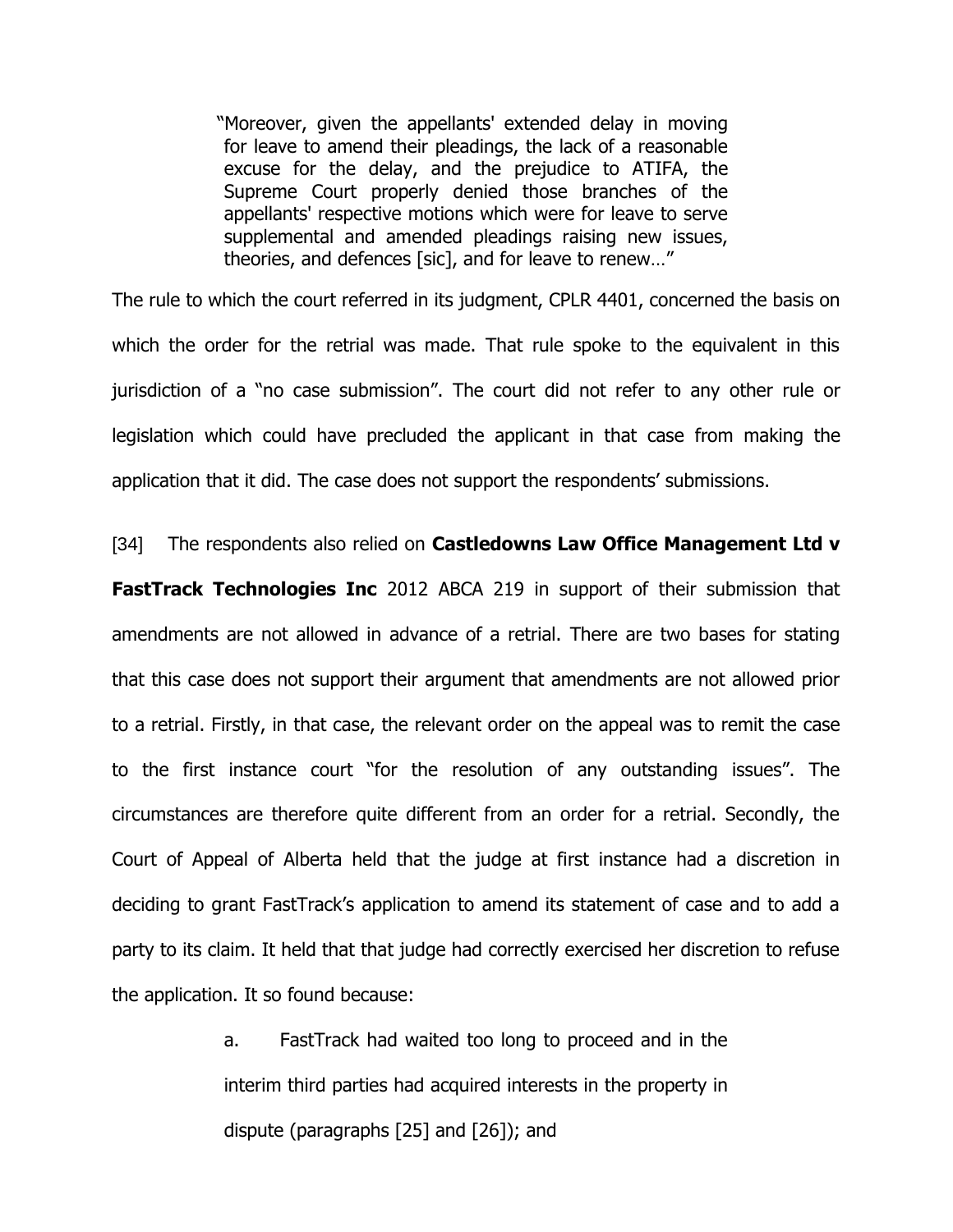b. FastTrack did not have a real prospect of success in establishing a necessary element of the proposed amended claim, namely that the property had been transferred to the third party with the intent of defrauding FastTrack (paragraph [27]).

[35] The existence of the discretion, which the court identified, belied any principle automatically precluding an amendment of a statement of case, after an order for a retrial of a claim. It spoke to the "legal requirement for [FastTrack's] requested amendments" (paragraph [28]), rather than, if that were the case, stating that there was no authority to grant the request.

[36] Based on the above analysis, it must be stated that there is nothing inherently wrong with a court granting permission to parties to amend their statements of case in preparation for a retrial, provided that, in addition to the relevant considerations of the individual case, the prohibitions of the:

- a. relevant limitation periods;
- b. risk of injustice to the other parties in the case;
- c. prejudice to litigants in other cases; and
- d. general considerations of the administration of justice,

are observed and enforced.

[37] Those limitations will be discussed, in part, below.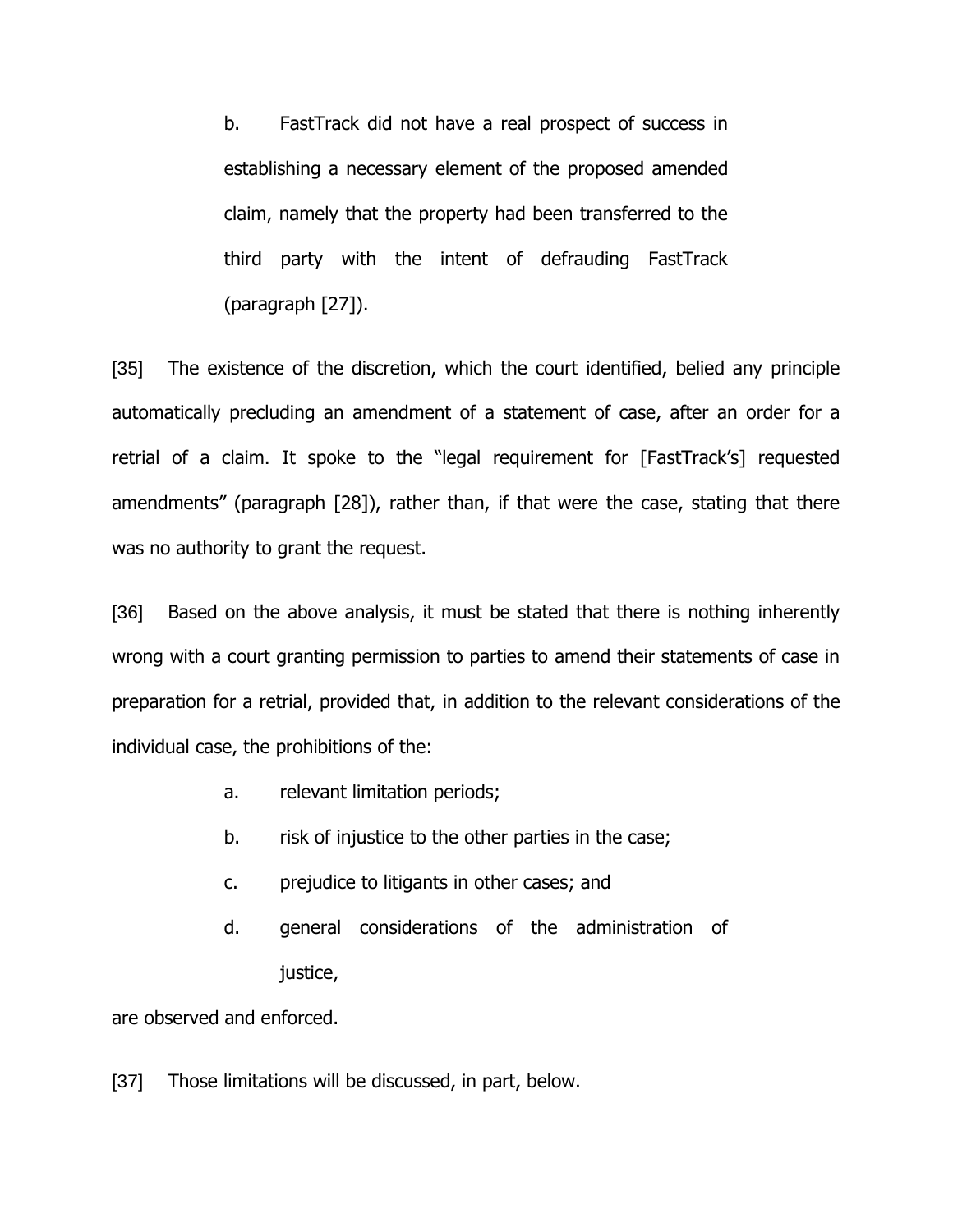## **The prejudice consideration**

[38] Even before the advent of the CPR, courts had moved away from the strict principle that amendments may be allowed as long as the other party may be compensated by an award of costs. The learned judge recognised that shift and quoted from the judgment of Lord Griffiths in **Ketteman v Hansel Properties** [1987] 1 AC 189, [1988] 1 All ER 38, where Lord Griffiths, at page 220 A-G of the former report said:

> "Whether an amendment should be granted is a matter for the discretion of the trial judge and he should be guided in the exercise of the discretion by his assessment of where justice lies. Many and diverse factors will bear upon the exercise of this discretion. I do not think it possible to enumerate them all or wise to attempt to do so. But justice cannot always be measured in terms of money and in my view a judge is entitled to weigh in the balance the strain the litigation imposes on litigants, particularly if they are personal litigants rather than business corporations, the anxieties occasioned by facing new issues, the raising of false hopes, and the legitimate expectation that the trial will determine the issues one way or the other.…"

[39] Another important case in the modern approach to applications for permission to

amend statements of case, and to which the learned judge also referred, is **Worldwide** 

**Corporation Ltd v GPT Ltd** [1998] EWCA Civ 1894. In that case, Waller LJ, in giving

the judgment of the court said, in part, in dealing with applications for amendments:

"In the modern era it is more readily recognised that in truth the payment of the costs of an adjournment may well not adequately compensate someone who is desirous of being rid of a piece of litigation which has been hanging over his head for some time, and may not adequately compensate him for being totally (and we are afraid there are no better words for it) mucked around at the last moment. Furthermore, the courts are now much more conscious that in assessing the justice of a particular case the disruption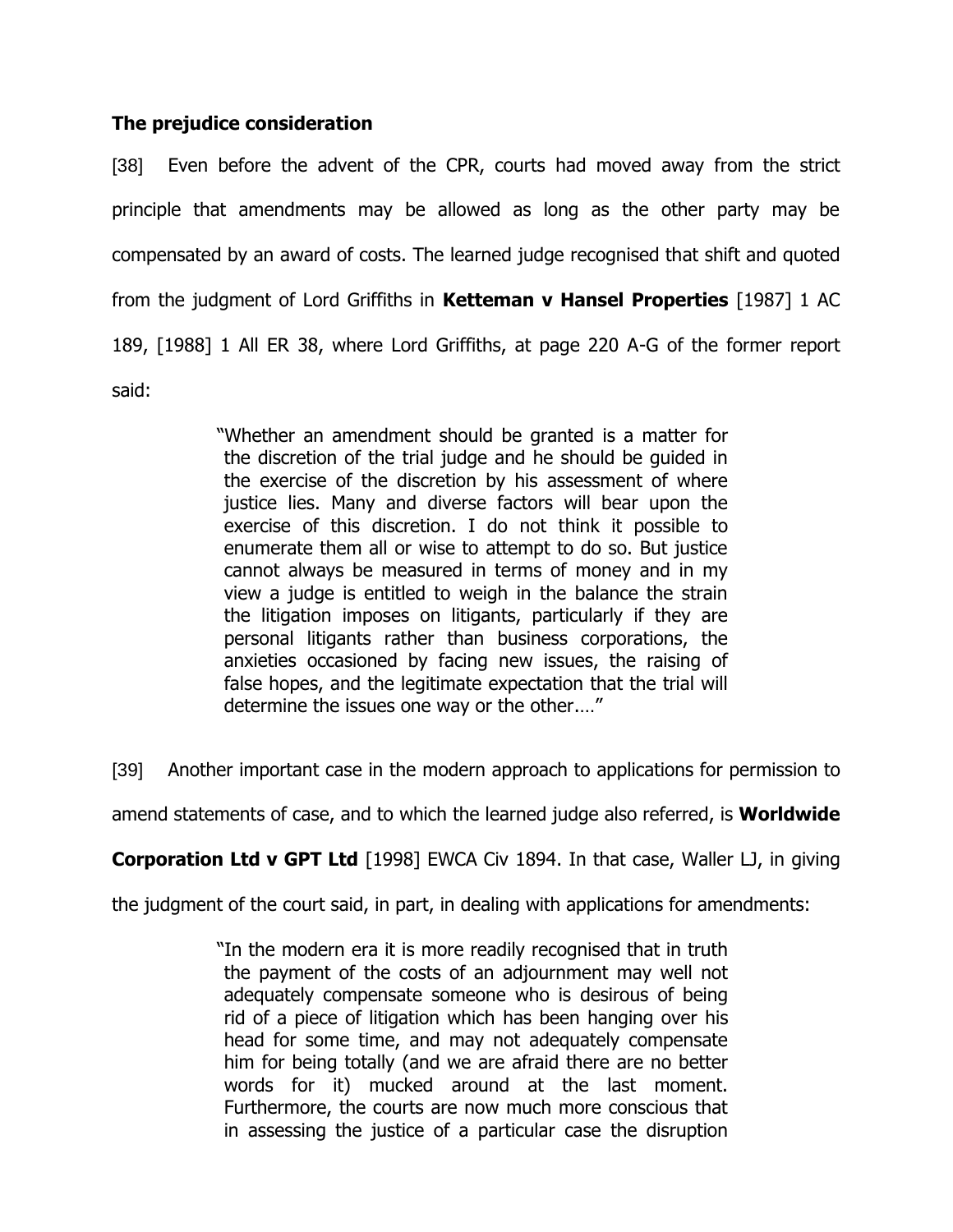caused to other litigants by last minute adjournments and last minute applications have also to be brought into the scales."

The approach in **Worldwide Corporation** was approved in **Savings and** 

**Investment Bank Ltd v Fincken** [2003] EWCA Civ 1630; [2004] 1 All ER 1125, as

containing:

"a full compendium of citation of authorities as at that date which emphasises that, even before the CPR, the older view that amendments should be allowed as of right if they could be compensated in costs without injustice had made way for a view which paid greater regard to all the circumstances which are now summed up in the overriding objective."

[40] A number of the previously decided cases in this area concern very late applications for permission to amend. In **Charlesworth v Relay Roads**, for example, the application was made after the judge had given his decision, but the formal order had not yet been drawn up. It is in that context that Neuberger J spoke of late applications. It is in that context also that Lord Griffiths in **Ketteman v Hansel Properties** at page 220 H said:

> "…Furthermore to allow an amendment before a trial begins is quite different from allowing it at the end of the trial to give an apparently unsuccessful defendant an opportunity to renew the fight on an entirely different defence."

[41] The learned judge considered the application in this case as being similar to the ones being made at the end of a trial. He viewed the fact that there had been a previous trial as benefitting the appellants and allowing them an opportunity "to analyse that judgment, and determine how [their] case can be bolstered on the retrial by carefully worded amendments".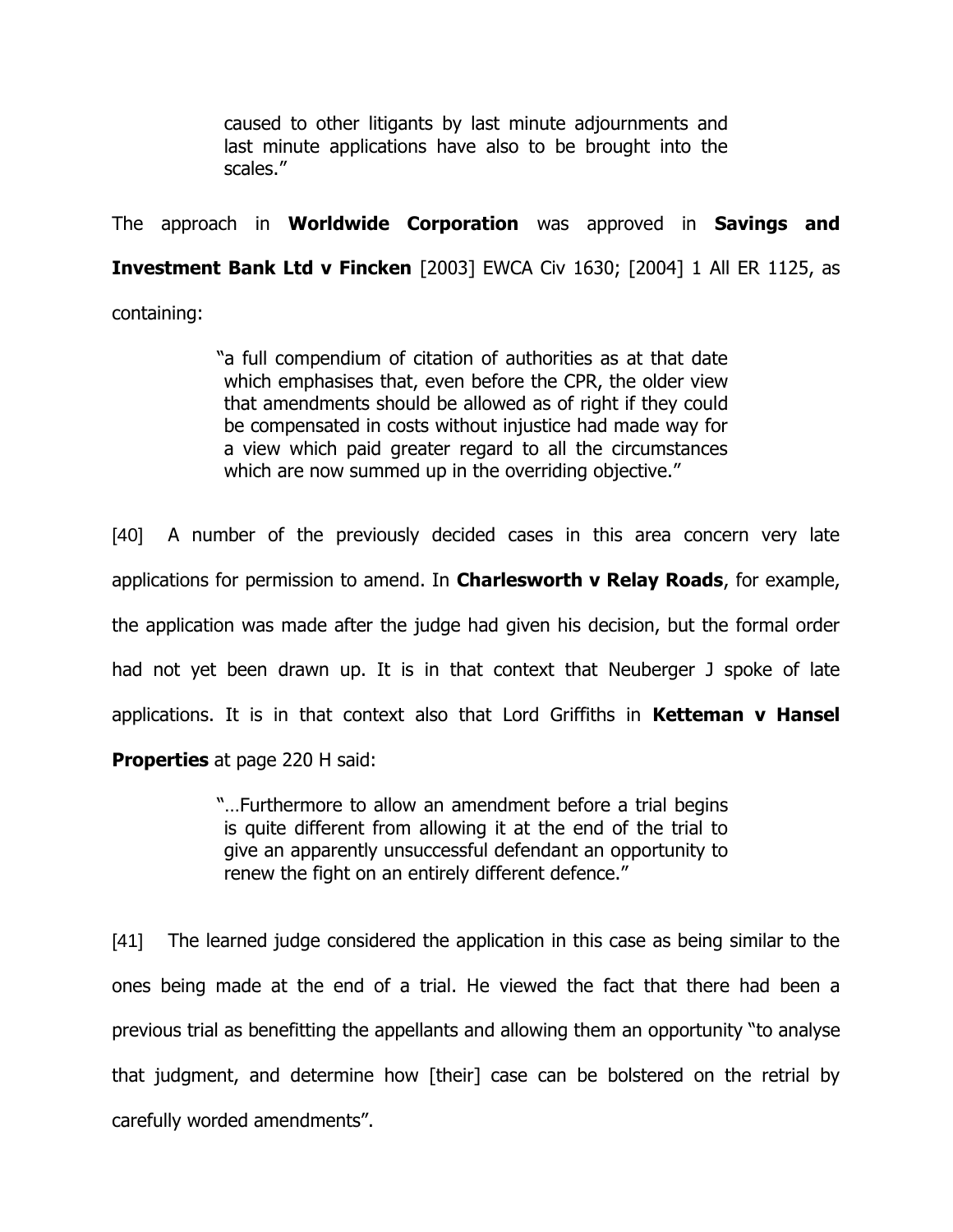[42] The error in the right to amend in a suitable case, has already been addressed. The learned judge is also in error in equating the situation in this case with that in **Charlesworth v Relay Roads** and similar cases. The disadvantage of a late amendment is not the same in this case. There is an opportunity for the respondents to prepare their case for the trial and the trial date will not have to be vacated because of the amendment.

[43] The learned judge, in further considering the issue of prejudice, concentrated on the aspect of the effect that the amended pleadings would have on the respondents' case. He was, perhaps, lulled into not considering the issue of evidence, by assurances from counsel for the appellants, who addressed him. It is noted that the learned judge's record of those submissions foreshadow some of the assurances contained in some of the grounds filed in this appeal. The learned judge said, at paragraph [32]:

> "Mr Piper [for the respondents] has submitted that the proposed amendments seeking damages for negligent misstatement and misrepresentation as well as the introduction of a claim based on vicarious liability are new claims and are prejudicial. **He submitted that this is so particularly because Mr Aird, the sole witness of the Defendants and the person to whom Counsel turned for instructions is deceased. Mrs Hay** [for the appellants] **countered this suggestion in her reply by asserting that the Claimants did not intend to rely on any new evidence**. She maintained her position that the claims were not new claims as defined in [**The Jamaica Railway Corporation v Mark Azan**, (unreported), Court of Appeal, Jamaica, Supreme Court, Civil Appeal No 115/05 judgment delivered 16 February 2006] and were all foreshadowed. **Accordingly, there were no new propositions being advanced which would require additional instructions and therefore no risk of prejudice to the Defendants**." (Emphasis supplied)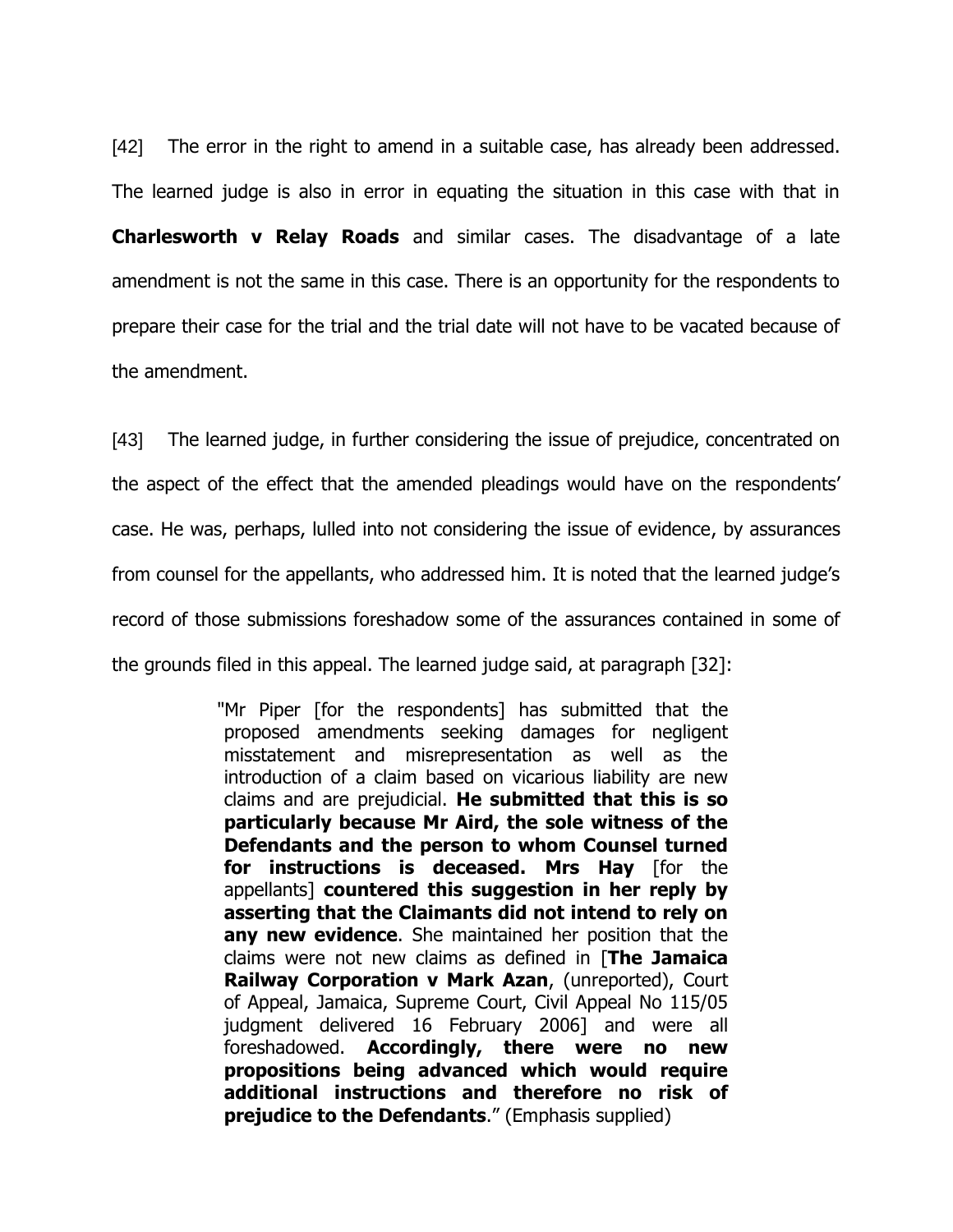[44] The learned judge not only expressed the view that the proposed amendments were not new and did not breach the rule against amendments after the expiry of relevant limitation periods, but in addition to finding that there was no doubting the sincerity of the applications, he also held that the proposed amendments amounted to a "nuanced" or "reformulated (albeit slightly)" case. He made these comments in considering the issue of prejudice to the respondents. He said at paragraph [33]:

> "I have held that the proposed amendments to include a claim for damages for negligent misstatement, misrepresentation and Vicarious Liability are not new claims as defined in **Azan** which could be excluded as being new claims for purposes of limitation. It would not be fair to suggest that the [appellants] are attempting to "renew the fight on an entirely different claim", however that is not the end of the matter. The proposed amendments (including the proposed amendment in respect of vicarious liability) do constitute a nuanced case for the Claimants. I agree with Mrs Hay that the Defendants may not need to obtain additional instructions to face the refined case if the amendments are allowed, **but I am of the view that the potential prejudice to the Defendants is not to be viewed through so narrow a lens and based on that sole criterion**. Furthermore, I agree with the observations of Sykes J in **Peter Salmon** [(unreported), Supreme Court Jamaica, Suit CL 1991/S163, judgment delivered 26 October 2007] to which I have already referred that the absence of prejudice to the Defendants is not, without more, determinative of the issue." (Emphasis supplied)

[45] In considering the prejudice to the respondents, the learned judge stressed in paragraph [34], the "strain the litigation imposes on the litigants", even commercial litigants, which face "commercial realities". He applied those concepts to the present case in paragraph [35]: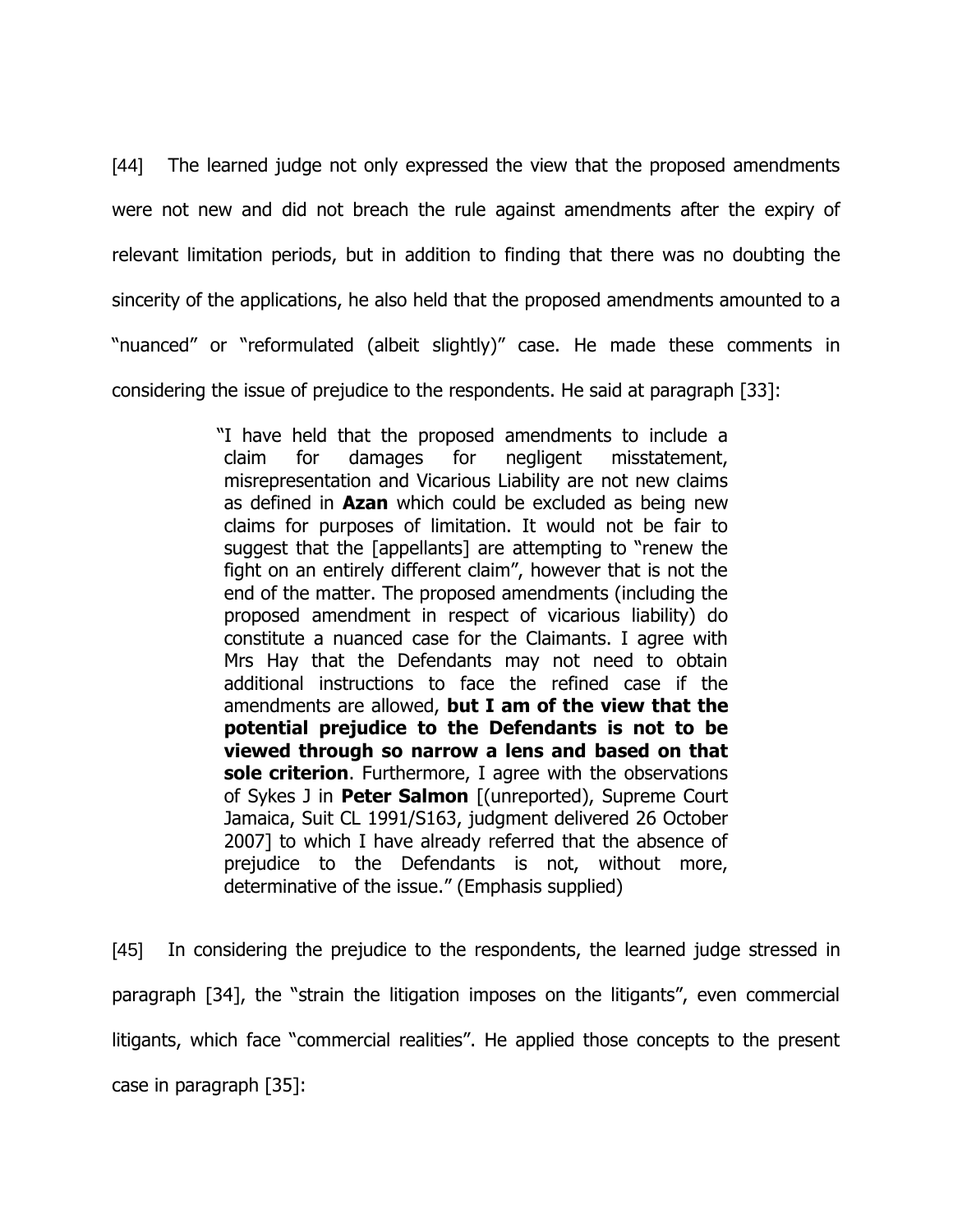"In this case, the parties have litigated the claim based on statements of case which have been formulated and refined, and which have stood for a considerable period of time since the last amendments. The [respondents], having had a successful judgment, now face a new trial through no fault of their own. The retrial is not as a result of the Court of Appeal having found that the grounds on which [R Anderson J] reached his conclusions were unsustainable…."

[46] The learned judge's reference to the strain of litigation is a reference to the

second "competing factor" to which Neuberger J referred in **Charlesworth v Relay** 

**Roads**. Neuberger J made the point at page 402g of the report. He said, in part:

"On the other hand, even where, in purely financial terms, the other party can be said to be compensated for a late amendment or late evidence by an appropriate award of costs, it can often be unfair in terms of the strain of litigation, legitimate expectation, the efficient conduct of the case in question, and the interests of other litigants whose cases are waiting to be heard, if such an application succeeds.…"

[47] The term "legitimate expectation", as used by Neuberger J, and Lord Griffiths in

the above extract from his judgment, was a reference to the public law principle of the

right of a fair hearing, and result, within a reasonable time. That is a fundamental right

that is promised by the Constitution of this country. The learned judge in this case also

used the term "legitimate expectation" at paragraph [35], but he used it in a different

context from the way Neuberger J and Lord Griffiths did. The learned judge said:

"…It would not be unreasonable for the [respondents] to have the legitimate expectation that since they must face a new trial in these circumstances, **then they would meet such an event without having to face new issues, or some issues which may have been somewhat bolstered by virtue of being reformulated, (albeit slightly).**"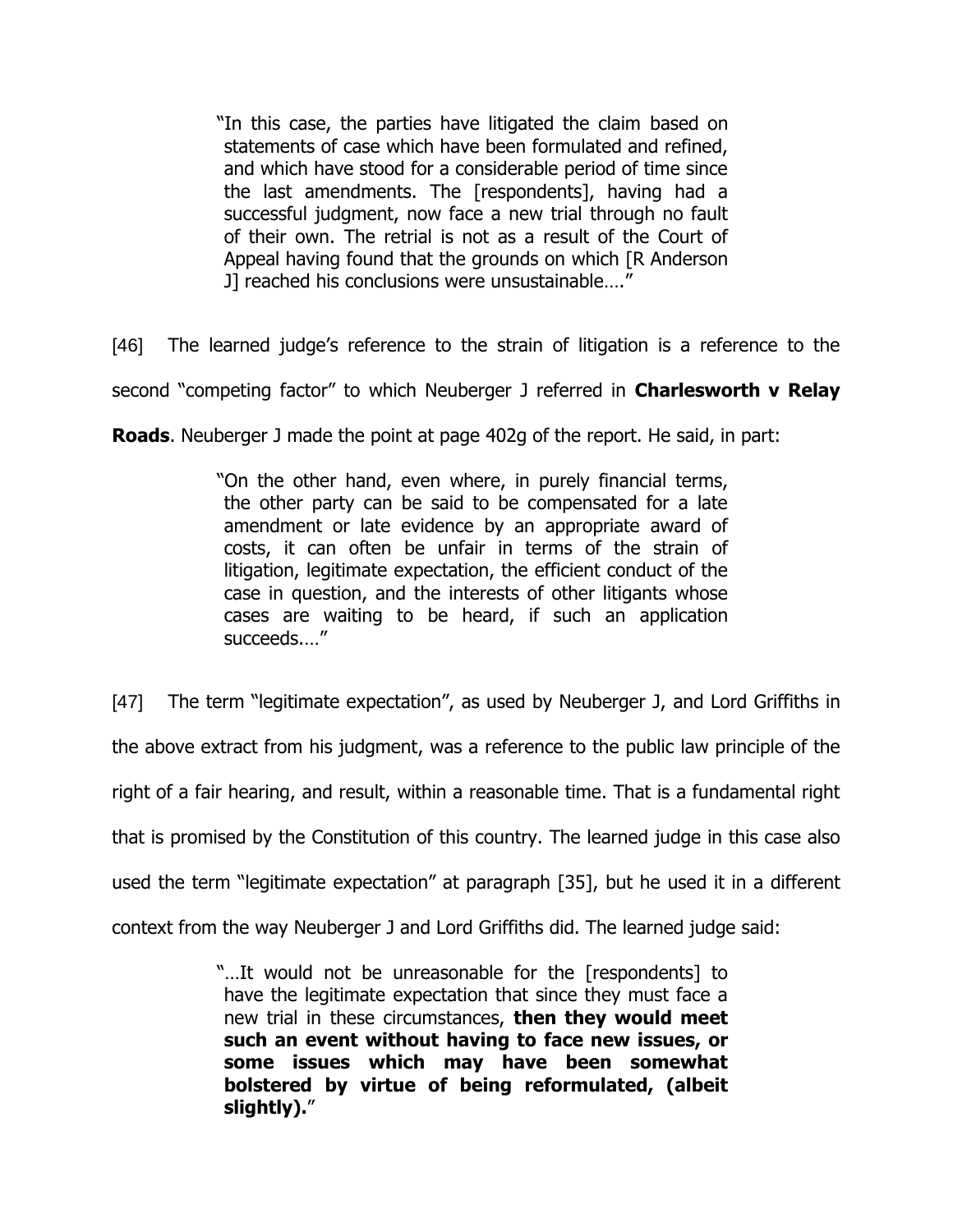Although the learned judge used the term "legitimate expectation", the appellants are not correct in stating that the learned judge improperly imported public law principles into the case. The context of the statement does not support that assertion. Nonetheless, the learned judge erred in making the statement that has been highlighted in the above extract. Having accepted that it was possible, for "good reasons", that an opponent may be allowed to amend its statement of case in advance of a retrial, it cannot properly be said that the respondents could have a "legitimate expectation", albeit in a non-public law sense, that they would face the same case at a retrial, that they did at the original trial.

[48] There, however, are other difficulties with the learned judge's application of the legal principles. One flaw with the learned judge's reasoning, although not a major one, is that it is not correct to say that the respondents have lost a judgment in their favour. Nor is it correct, as the learned judge asserted in paragraph [36], that the upcoming trial is "a retrial only in a limited sense". The ruling of this court is that there had been no trial and therefore no judgment. It is true that the parties have had the benefit of the reasoning of R Anderson J on the case that was presented to him. It is not only the appellants who will benefit from that reasoning. The respondents will have the opportunity of shoring up such weaknesses as there were in their case and of identifying the chinks in the armour of the appellants' case. It is not a one-sided bestowal of a benefit.

[49] A second flaw in the learned judge's application is that he did not accord sufficient weight to the fact that the proposed amendments, albeit late in the day,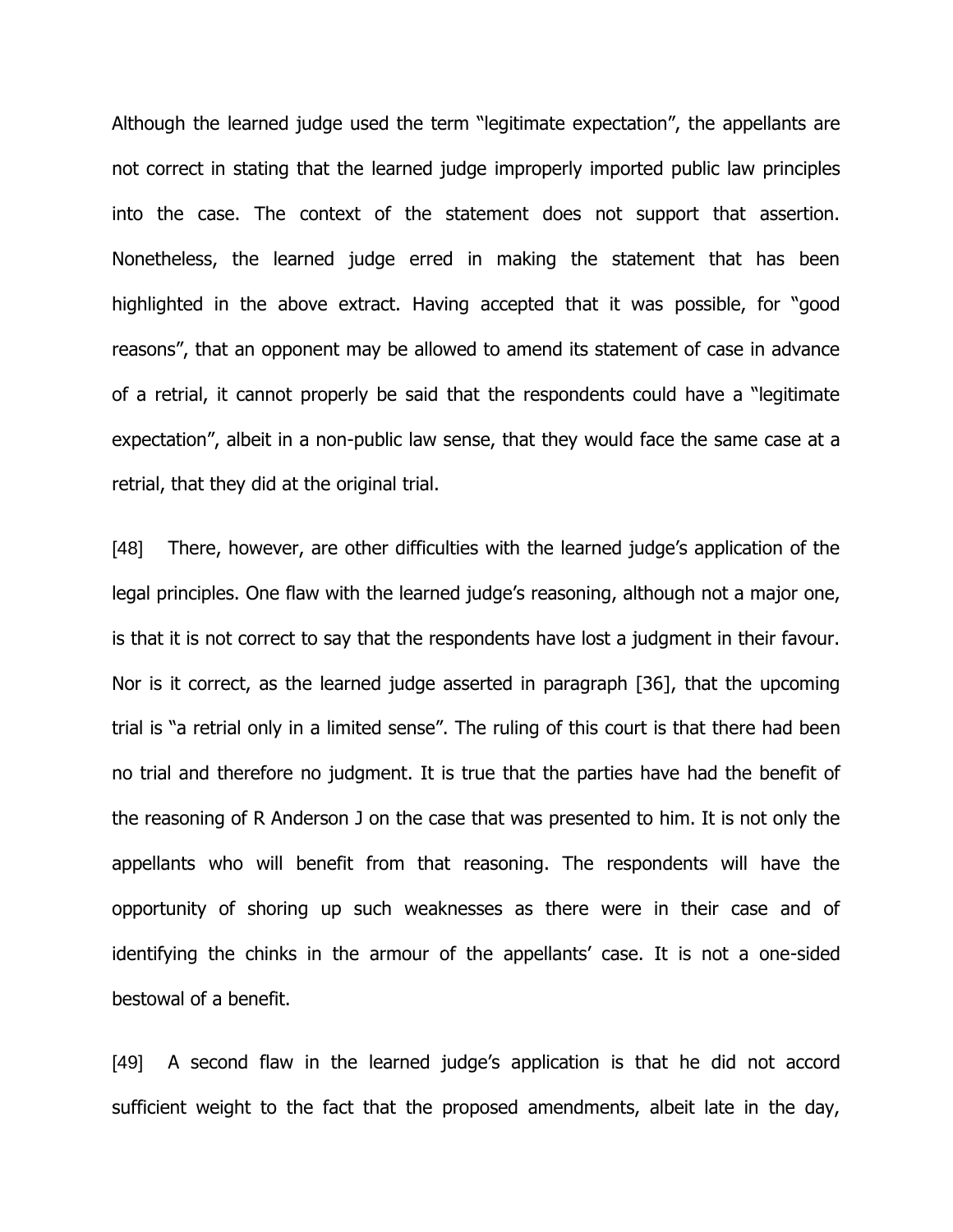considering that the case was filed in 2005, will not cause any delay in the hearing of the new trial. The pre-trial review date, set for 27 March, had passed by the time the decision in this appeal was handed down, but the timetable set in the order made on the appeal will not affect the trial for 18 May 2020. There is sufficient time for the parties to meet stipulations which may be made to ensure that the trial date is not missed. The learned judge mentioned the trial date but held that "the issue of delay is not of any consequence for the purposes of [his] analysis". As mentioned above, the ability to meet the scheduled trial date is a significant distinction between this case and those of the ilk of **Charlesworth v Relay Roads**. The present comments, concerning the upcoming schedule, are made, assuming that the current national health crisis, caused by the corona virus COVID-19 pandemic, does not prevent the trial from starting as arranged.

[50] In **Castledowns v FastTrack**, the Court of Appeal of Alberta made another point which is relevant to this case. It asserted, at paragraph [17] of its judgment, that where an application has been made for an amendment of a statement of case, "[t]he burden is on the party resisting the amendment to show that it would suffer noncompensable prejudice were the amendment to be allowed". While that may not be a stated principle in this jurisdiction, the matter of prejudice is an important factor which a court would consider in these circumstances. It would be for the respondent to the application to bring that information to the court's attention.

[51] The appellants in this case supported their application before the learned judge, with affidavit evidence. The respondents filed no affidavit in response. They therefore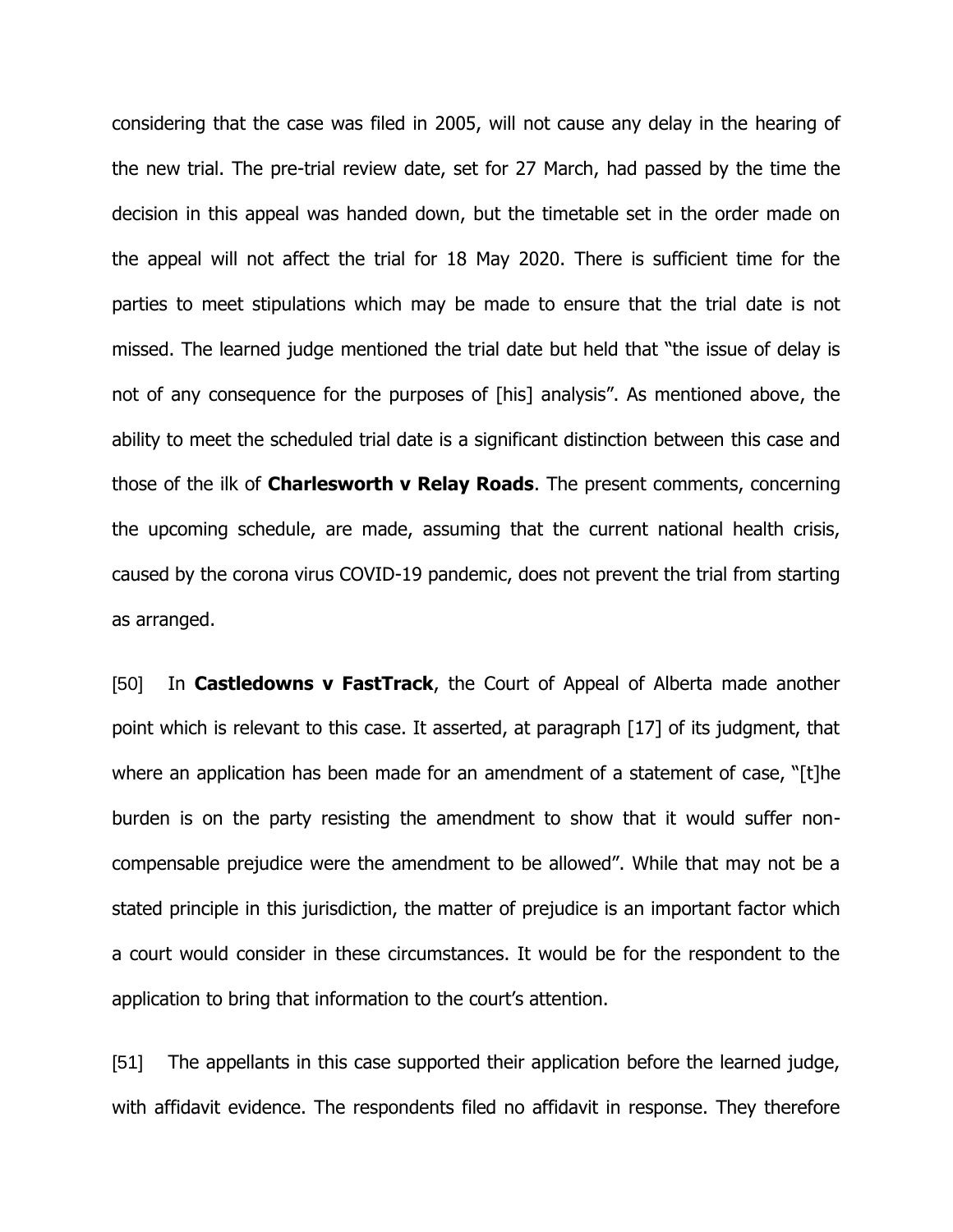did not set out any prejudice that they would suffer if the amendment were granted. Mr Aird's death and the consequences for the retrial was raised in the appellants' application. The issue was raised for their purposes and not for the purpose of showing that the respondents would suffer any prejudice.

[52] Mr Aird's death, is, however, a live issue, as far as prejudice to the respondents is concerned. It affects the matter of the evidence to be led at the trial. It is, as counsel for the respondents have submitted, the death of Mr Aird that will provide the greatest prejudice to the respondents' case. Learned counsel's submissions, at paragraph 40, speak to that issue. They contend:

> "It cannot be denied that the Respondents are prejudiced by Mr. Aird's death should the amendments relating [to] misrepresentation and negligent misstatement be granted. There are allegations of fact in the proposed amendments which would have had to be addressed by Mr. Aird had they been pleaded during his lifetime. These are at paragraph  $7(1)(d)$  and (e),  $7(3)$ ,  $7(4)(d)$  and (e),  $7(7)(b)$ , (c) and (d) of the further proposed amendments to the Amended Particulars of Claim. These all had to do with what it is alleged that the [respondents] did or failed to do in relation to certain of the titles to the property. If these allegations were not pleaded and as Mr. Aird handled the transaction, who will give the evidence in relation thereto?"

[53] Those are, undoubtedly, serious concerns. The appellants did not address this issue in their written submissions. It is noted, however, that the grounds of appeal, as mentioned before:

a. seem to accept that there would be no new facts at

the retrial (grounds A and C);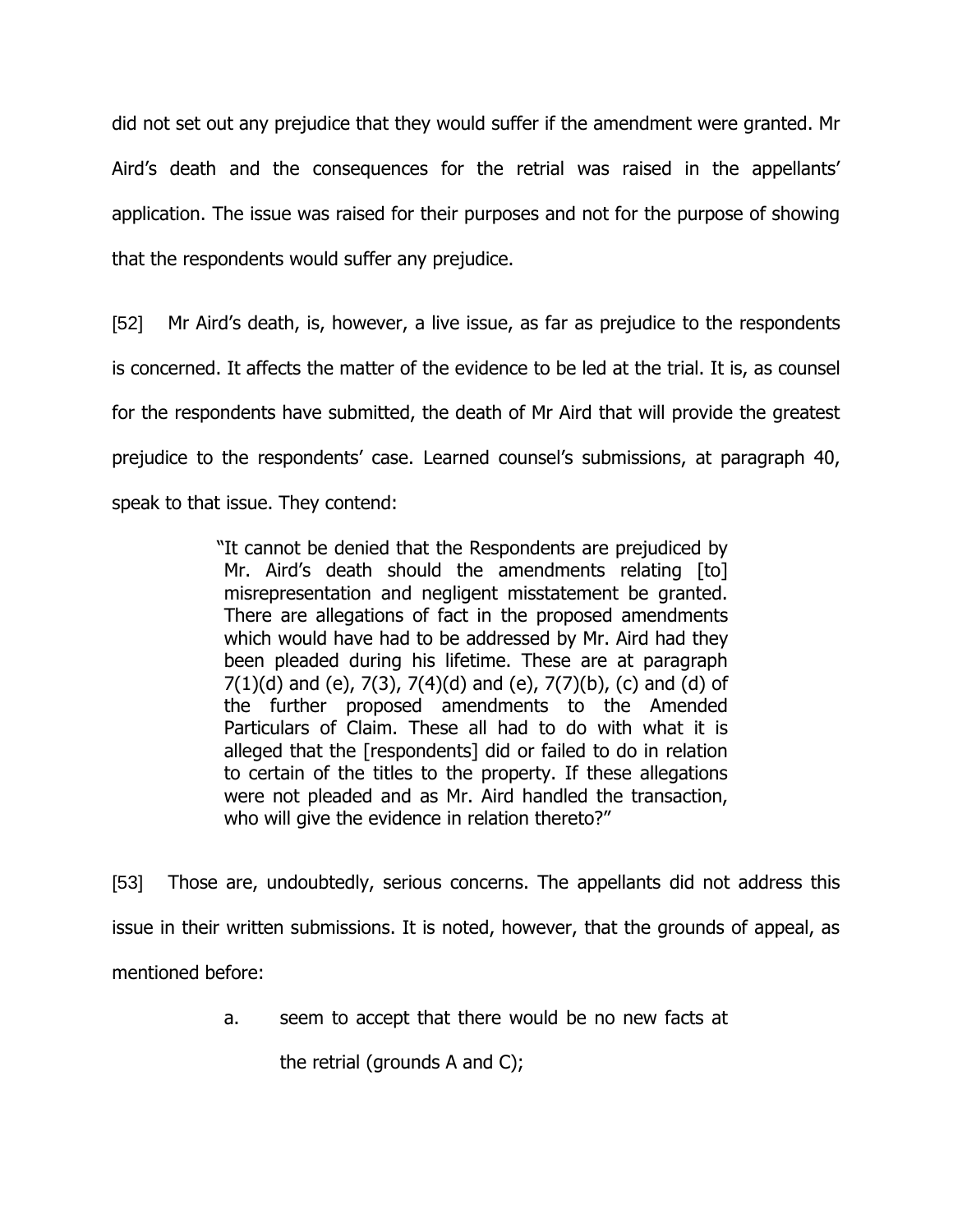- b. specifically asserted that there would be neither any new evidence nor new fact sought to be relied upon" (ground C);
- c. do not resile from the submission made to the learned judge that if the amendments were granted "the [respondents] may not need to obtain additional instructions to face the referred case" (ground F(iv)).

It is puzzling, in light of those observations, that in ground Q, the appellants criticise the learned judge for restricting them to the witness statements that had already been filed. That ground, however, will be separately considered.

[54] If, as the appellants seem to assert, they will not seek to adduce any new evidence to bolster the new issues of law, then the death of Mr Aird will not be as prejudicial to the respondents' case, as the respondents apprehend. Unfortunately, Mr Aird's evidence will, unlike that of the live witnesses at the retrial, be the same as it was at the hearing before R Anderson J, despite the fact that the appellants' evidence may have some variations. The judge conducting the retrial will, no doubt, be alert to the vicissitudes that a retrial brings. The inability to see and hear Mr Aird will also present its own challenges but it cannot be said that that only prejudices the respondents. On a balance, it cannot be said that Mr Aird's absence will irreparably prejudice them.

[55] Based on the above reasoning, it must be held that the learned judge erred in refusing to grant the application for the amendment.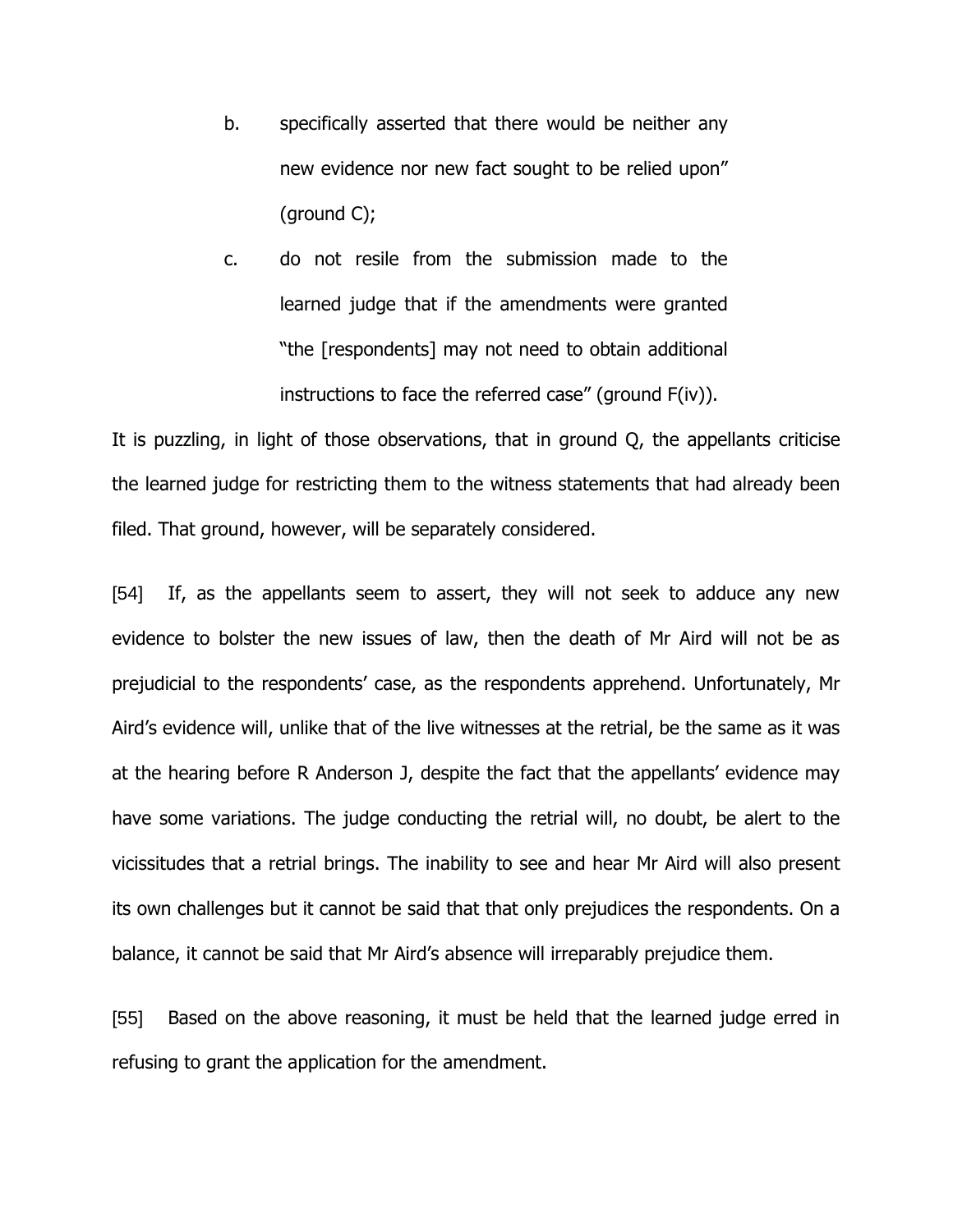[56] Before leaving these grounds, the appellants' complaint that the learned judge was wrong to have looked at rule 20.1(3) of the Civil Procedure Rules of the Eastern Caribbean Supreme Court (ECSC), must be addressed. Learned counsel complain that the learned judge's use of that rule was wrong because it excludes factors that a judge of this court should consider.

[57] The complaint cannot be supported. The error in learned counsel's submission is that the learned judge not only said that he was "not under any mis-apprehension that the ECSC governs [his] discretion", but he accepted that, in the absence of specific guidance from rule 20 of the CPR as to the approach to applications for amendments to statements of case, it was the overriding objective and case law that assist. He made the following statement at paragraph [9] of his judgment:

> "…although the CPR offers no guidance on how the Court is to exercise is discretion, save for CPR 1.1 the overriding objective, case law fills in the lacuna."

The learned judge's assessment of the case along the lines of the ECSC rule, was only a part of his assessment of the application. The appellants' complaint is not only an unfair one, but the provisions of the ECSC rule did not import any "alien" issues into the learned judge's consideration. The ECSC rule speaks to matters, which should be legitimately considered, among any other relevant matters, in applying the overriding objective. It states:

"Changes to statement of case

 $20.1 - (1)$  A statement of case may be amended once, without the court's permission, at any time prior to the date fixed by the court for the first case management conference.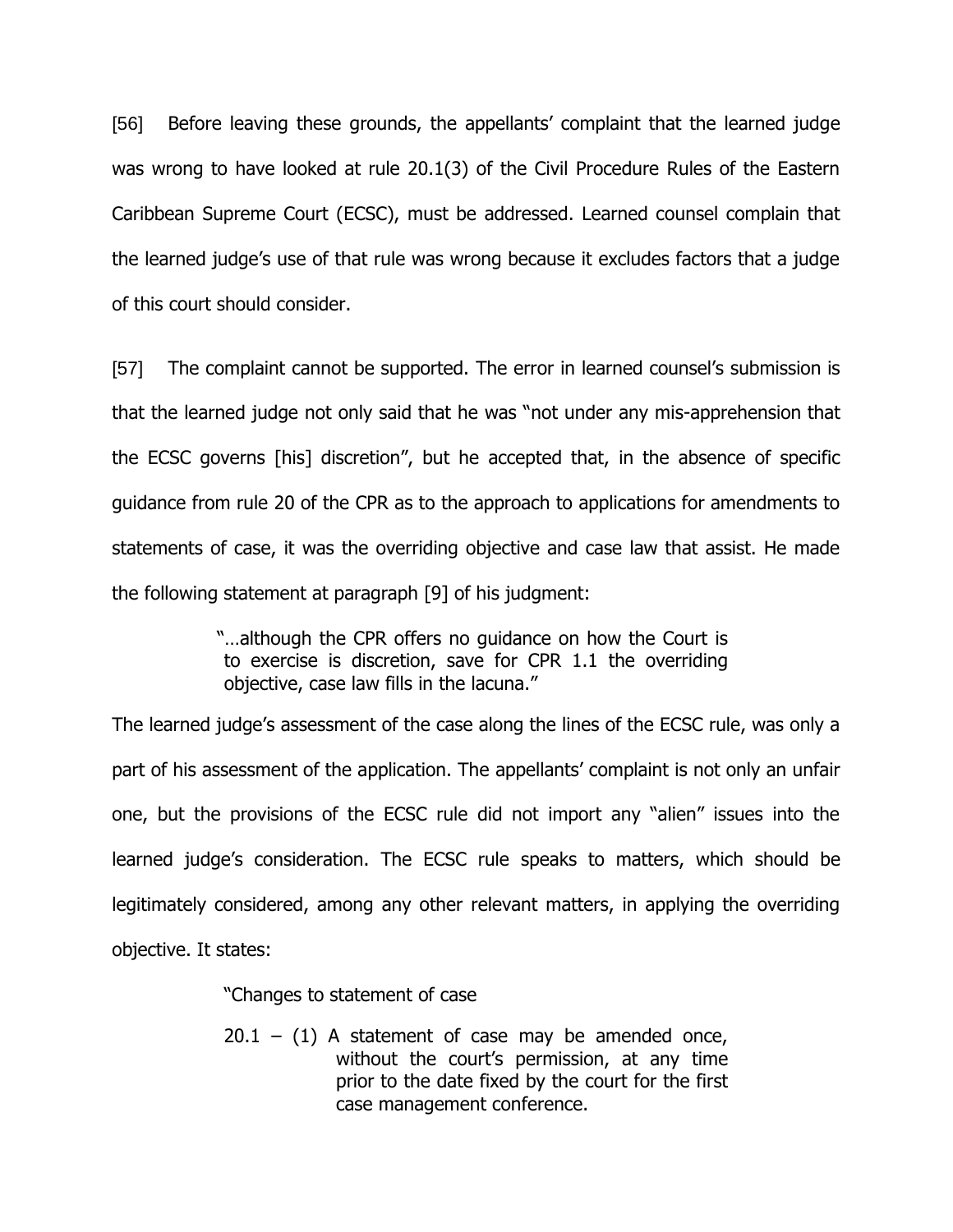- (2) The court may give permission to amend a statement of case at a case management conference or at any time on an application to the court.
- (3) When considering an application to amend a statement of case pursuant to Rule 20.1(2), the factors to which the court must have regard are –
	- (a) how promptly the applicant has applied to the court after becoming aware that the change was one which he or she wished to make;
	- (b) the prejudice to the applicant if the application were refused;
	- (c) the prejudice to the other parties if the change were permitted;
	- (d) whether any prejudice to any other party can be compensated by the payment of costs and or interest;
	- (e) whether the trial date or any likely trial date can still be met if the application is granted; and
	- (f) the administration of justice."

### **The witness statement issue**

[58] In advancing this ground, learned counsel for the appellants submitted that it was wrong "to prevent any party from putting forward evidence that it considers relevant and important to prove its case especially where the case is actively being prepared for trial". Learned counsel submitted that the learned judge fettered his discretion in restricting the parties to the witness statements that had already been filed.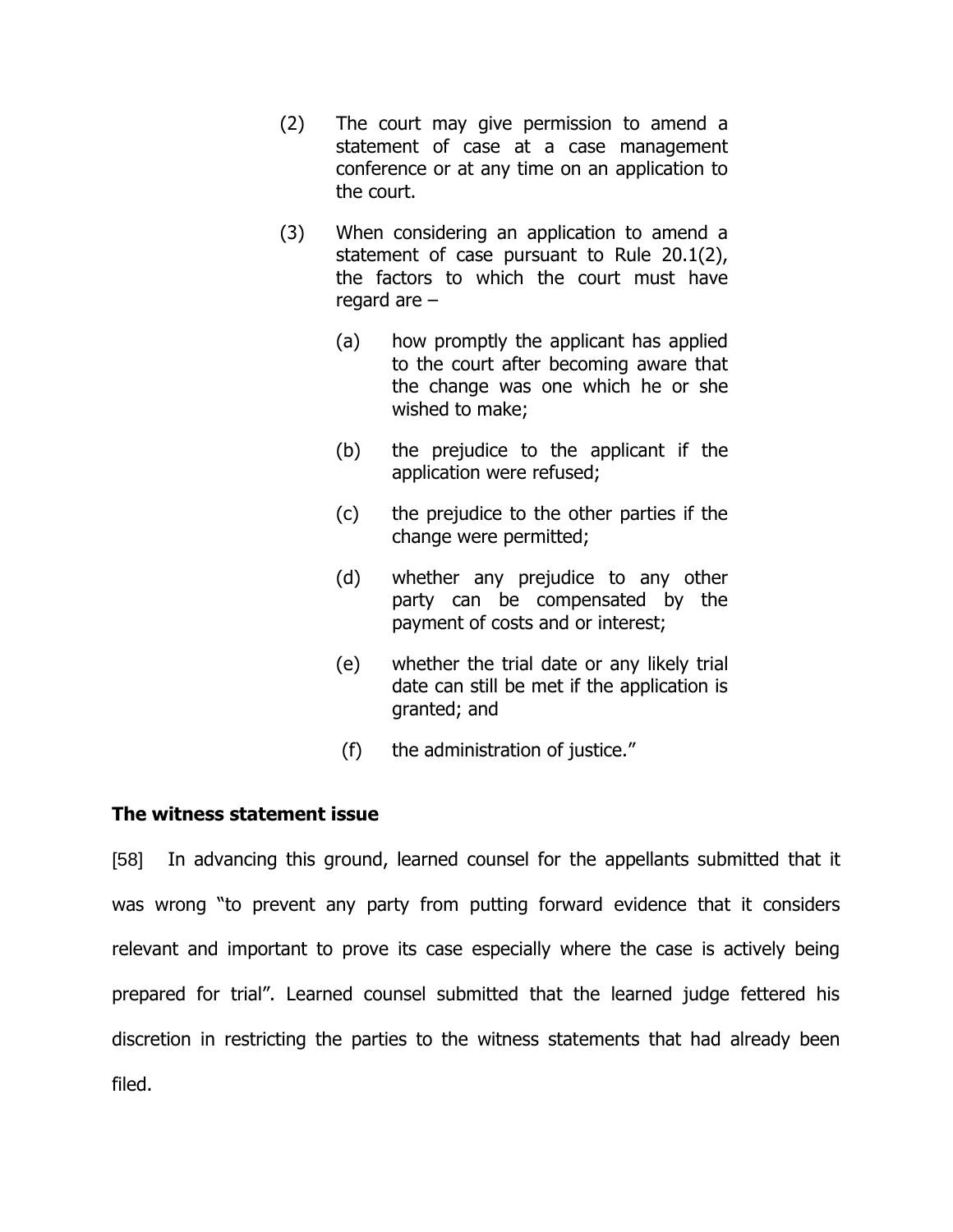[59] Allusions have already been made to the difficulties with learned counsel's submissions, in this regard. Firstly, the judgment did not discuss, nor was there an order refusing, an application for leave to file additional witness statements. Secondly, the appellants have expressly indicated, both to the learned judge and in their grounds of appeal, that they do not intend to adduce any fresh evidence to support the new issues of law, on which they intend to rely by their  $4<sup>th</sup>$  amended statement of case.

[60] In light of Mr Aird's demise, any application for the filing of additional witness statements must be precisely made, indicating the nature of the proposed evidence, and preferably, exhibiting a draft of the proposed witness statement. Only then will the tribunal considering that application be confident that the proposed evidence will not be unduly prejudicial, since Mr Aird will not be available to respond.

[61] The appellants have not said that they made any such specific application to the learned judge. There is no written application on the record of appeal for permission to file additional witness statements. Their complaints in this ground cannot succeed.

[62] It perhaps should be said that any proposed new evidence as to what Mr Aird is supposed to have said or done, in respect of the transaction between these parties, should not be allowed, in light of his death. Any such new evidence would be unduly prejudicial to the respondents' case, in the absence of Mr Aird, especially as the appellants failed to adduce that evidence at the time when Mr Aird was available to respond.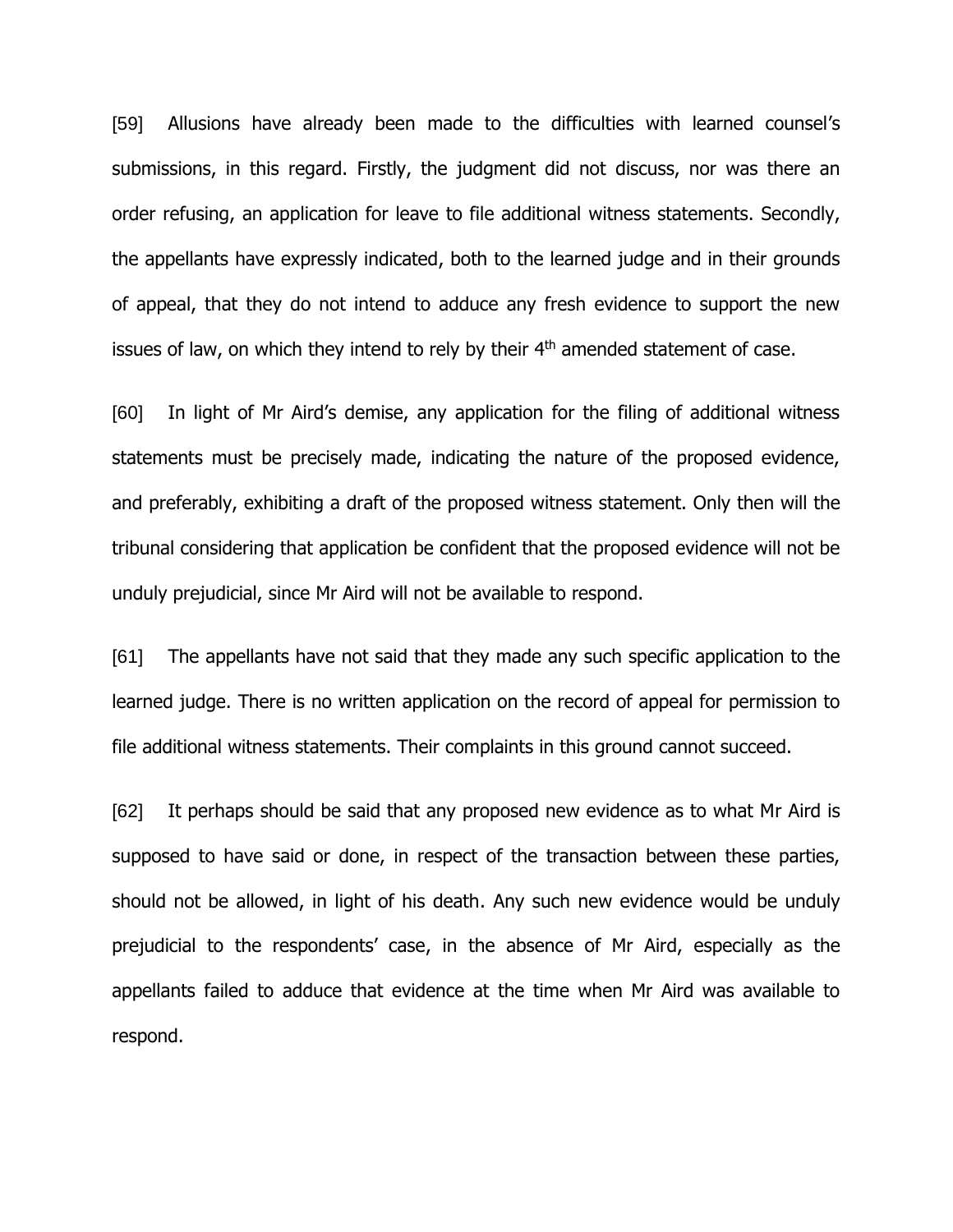## **The counter-notice of appeal**

[63] In advancing the counter-notice of appeal, the respondents relied on their stringent stance "that amendment to pleadings for the purpose of a retrial to an action, [is] not allowed". That position has been rejected in this judgment. The question, therefore, is whether this amendment can be made without irreparable prejudice to the respondents.

[64] The proposed amendments, which the learned judge allowed, is in respect of interest rates. Those amendments were restricted to paragraph 10 of the respective sections of the claim form and of the particulars of claim, in which the appellants set out their claim. The paragraph states:

> "Such further and other relief as this Honourable Court shall think fit in the circumstances of the case to include but not limited to:

- a) Further or in the alternative, interest at the commercial rate in such amount and for such period as this Honourable Court may determine and to be compounded in such manner as this Honourable Court may determine.
- b) Reimbursement of all capital expenditure and interest at Commercial rates on that expenditure.
- c) Reimbursement of all operational losses for having to maintain the property and interest at Commercial rates on those losses." (Underlining as in original)

Earlier in each section, the appellants set out claims for a rate of interest that had been specified in the agreement for sale (paragraph 6 of the claim) and interest on the "average Bank of Jamaica's lending rate compounded monthly less the amount computed in item (6) above" (paragraph 7 of the claim). It appears, therefore, that the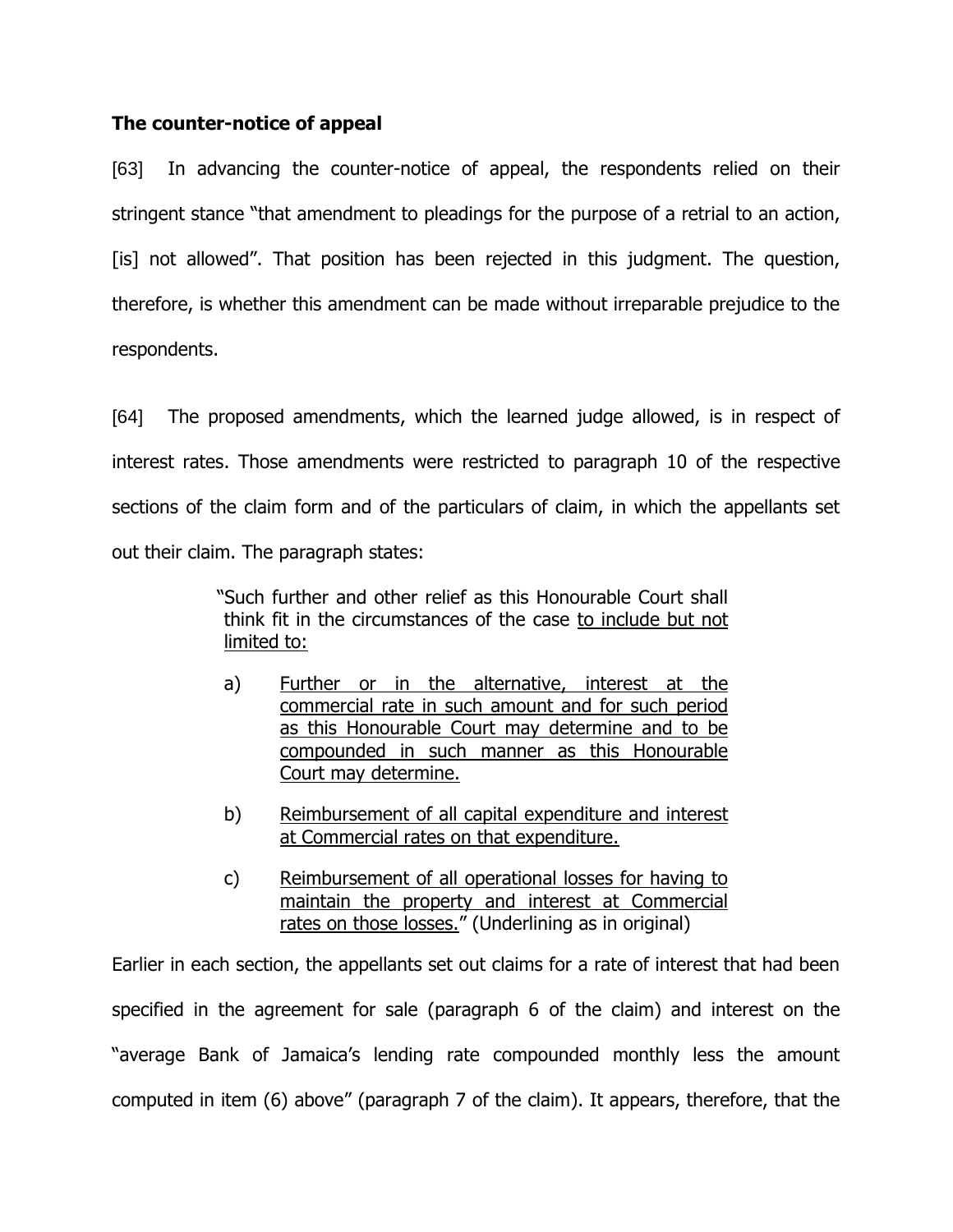proposed amendment is designed to seek interest on the judgment sum, if any, at commercial rates.

[65] The learned judge accepted that the amendment was required, based, in part, on the relevant provision in rule 8.7 of the CPR and the learning derived from the judgment in **Peter Salmon v Master Blend Feeds Limited** (unreported), Supreme Court Jamaica, Suit CL 1991/S163, judgment delivered 26 October 2007.

[66] Rule 8.7(3) of the CPR sets out how a claimant should go about setting out its claim for interest. The paragraph in the rule states:

- "3) A claimant who is seeking interest must
	- (a) say so in the claim form, and
	- (b) include in the claim form or particulars of claim details of -
		- (i) the basis of entitlement;
		- (ii) the rate;
		- (iii) the date from which it is claimed;
		- (iv) the date to which it is claimed; and
		- (v) where the claim is for a specified sum of money,
			- the total amount of interest claimed to the date of the claim; and
			- the daily rate at which interest will accrue after the date of the claim."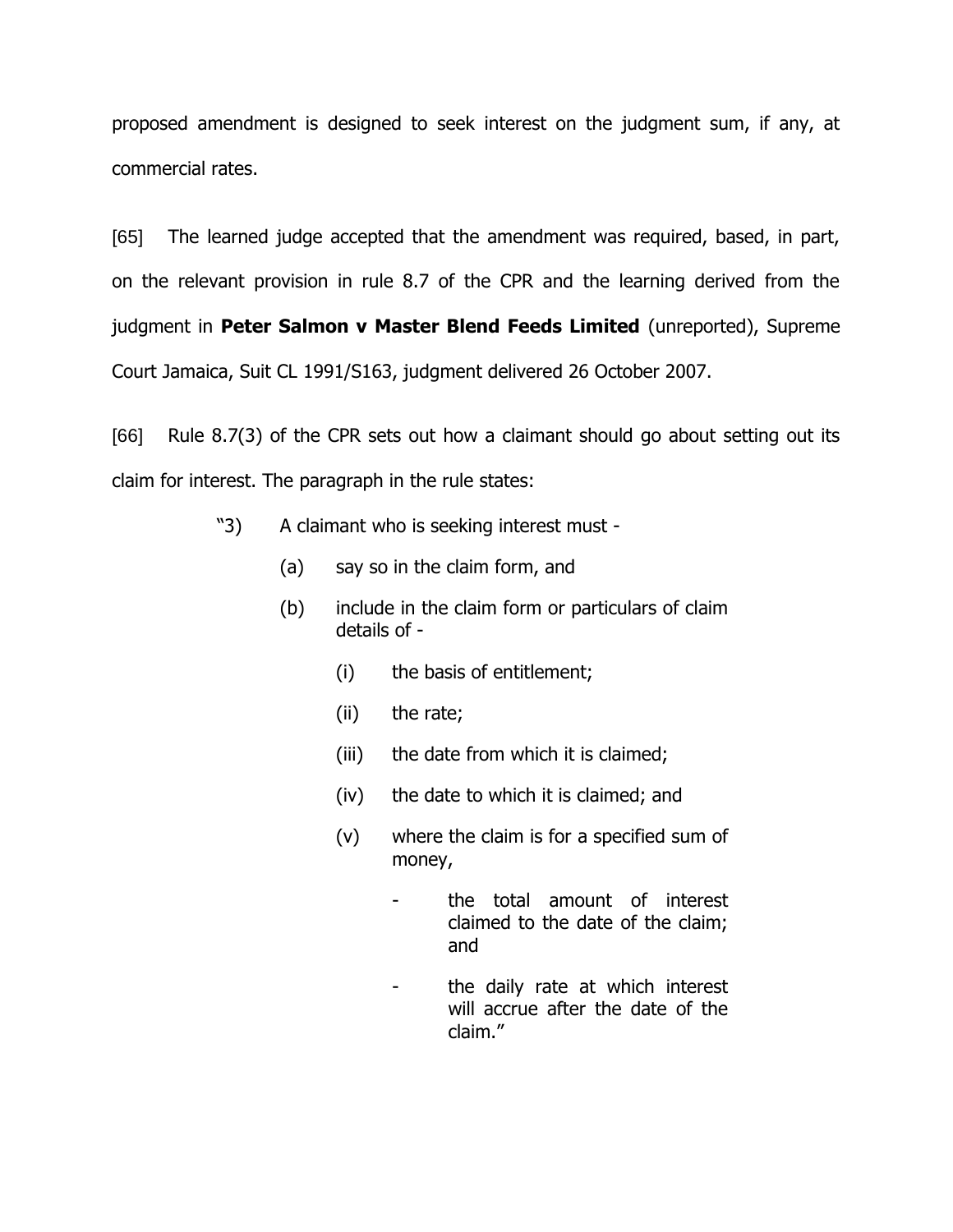[67] The relevant principle that the learned judge derived from **Peter Salmon**, in this context, is that the application for the amendment should be granted, and the decision left to the trial judge to decide what is required to do justice between the parties on that issue.

[68] The learned judge cannot be faulted in his reasoning. **British Caribbean Ins Co Ltd v Perrier** (unreported) Court of Appeal, Jamaica, Supreme Court Civil Appeal No 14/1994, judgment delivered 26 May 1996 is authority for the principle that the Supreme Court has the jurisdiction to award interest at commercial rates in cases involving commercial transactions. The transaction in this case satisfies that requirement.

[69] The counter-notice of appeal must fail.

#### **Costs**

[70] In light of the difference of emphasis between this opinion and that rendered by McDonald-Bishop JA, it is necessary to make a few comments in respect of the award of costs.

[71] Rule 1.18 of the Court of Appeal Rules, stipulates that, with some exceptions, rules 64 and 65 of the CPR "apply to the award and quantification of costs on an appeal". Rule 64.6 and rule 65.8(2) of the CPR both state that the principle that, in making orders as to the costs of any proceedings "the general rule is that the unsuccessful party must pay the costs of the successful party" (65.8(2)).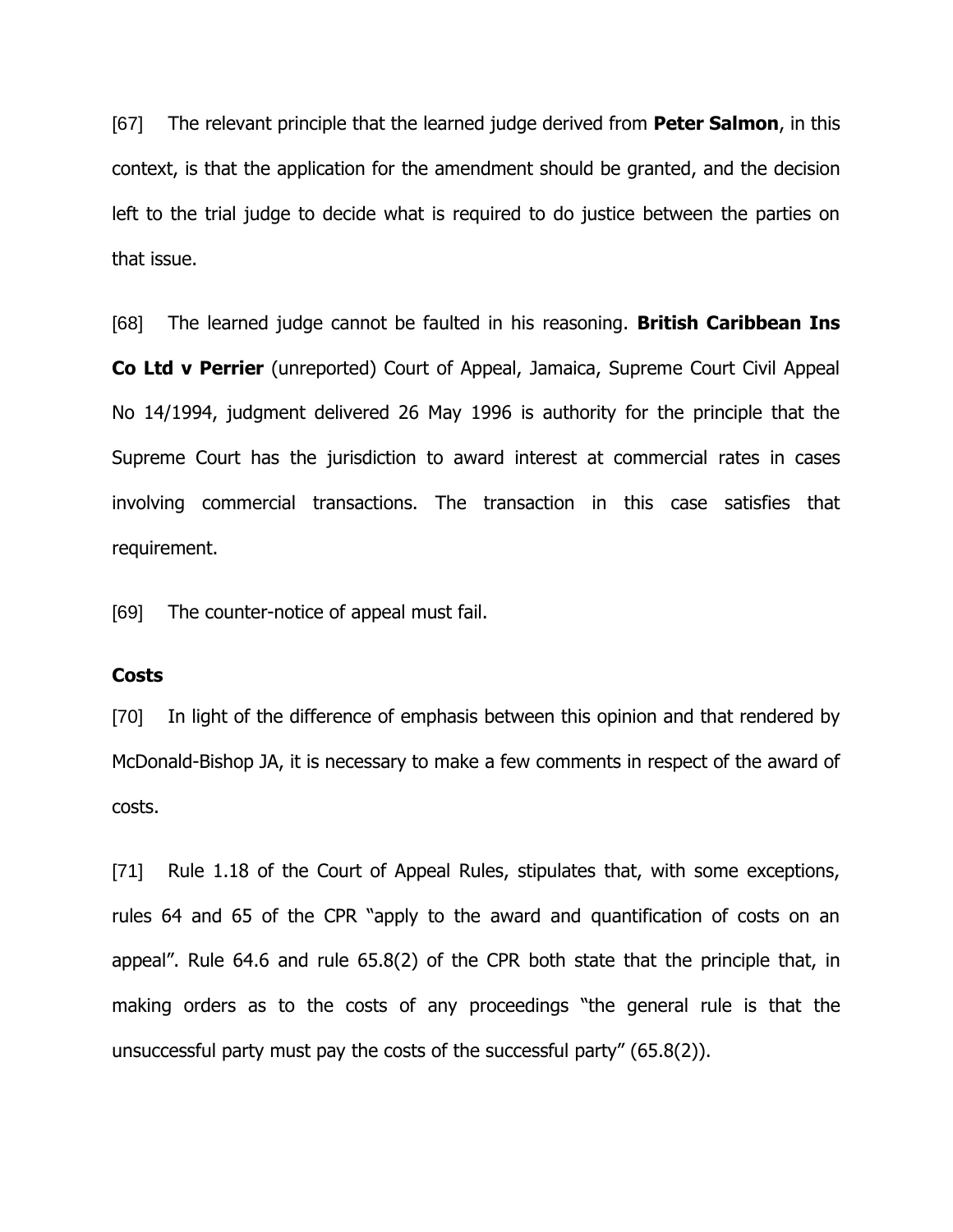[72] Whereas rule 64.6 provides guidance as to the application of variations and exceptions to the general rule, rule 65.8(3) creates a specific exception that is relevant to this case. The exception is that costs must not be awarded to the applicant who seeks to amend a statement of case. The rule states:

> "The court must however take account of all the circumstances including the factors set out in rule 64.6(4) **but where the application is** -

- (a) one that could reasonably have been made at a case management conference or pre-trial review;
- (b) to extend the time specified for doing any act under these Rules or an order or direction of the court;
- (c) **to amend a statement of case**; or
- (d) for relief under rule 26.8 (relief from sanctions),

# **the court must order the applicant to pay the costs of the respondent unless there are special circumstances**.

(Rule 27.12(5)(b) makes special provision for the costs of a listing appointment.)" (Emphasis supplied)

[73] It will be noticed that the rule refers to the provisions of rule 64.6. That rule has

many provisions but the overall guidance given is that the court, in considering costs,

must have regard to all the circumstances in deciding who should pay costs. The more

specific provisions are rules 64.6(4) and 64.6(5). These state:

"(4) In particular it must have regard to -

- (a) **the conduct of the parties both before and during the proceedings**;
- (b) whether a party has succeeded on particular issues, even if that party has not been successful in the whole of the proceedings;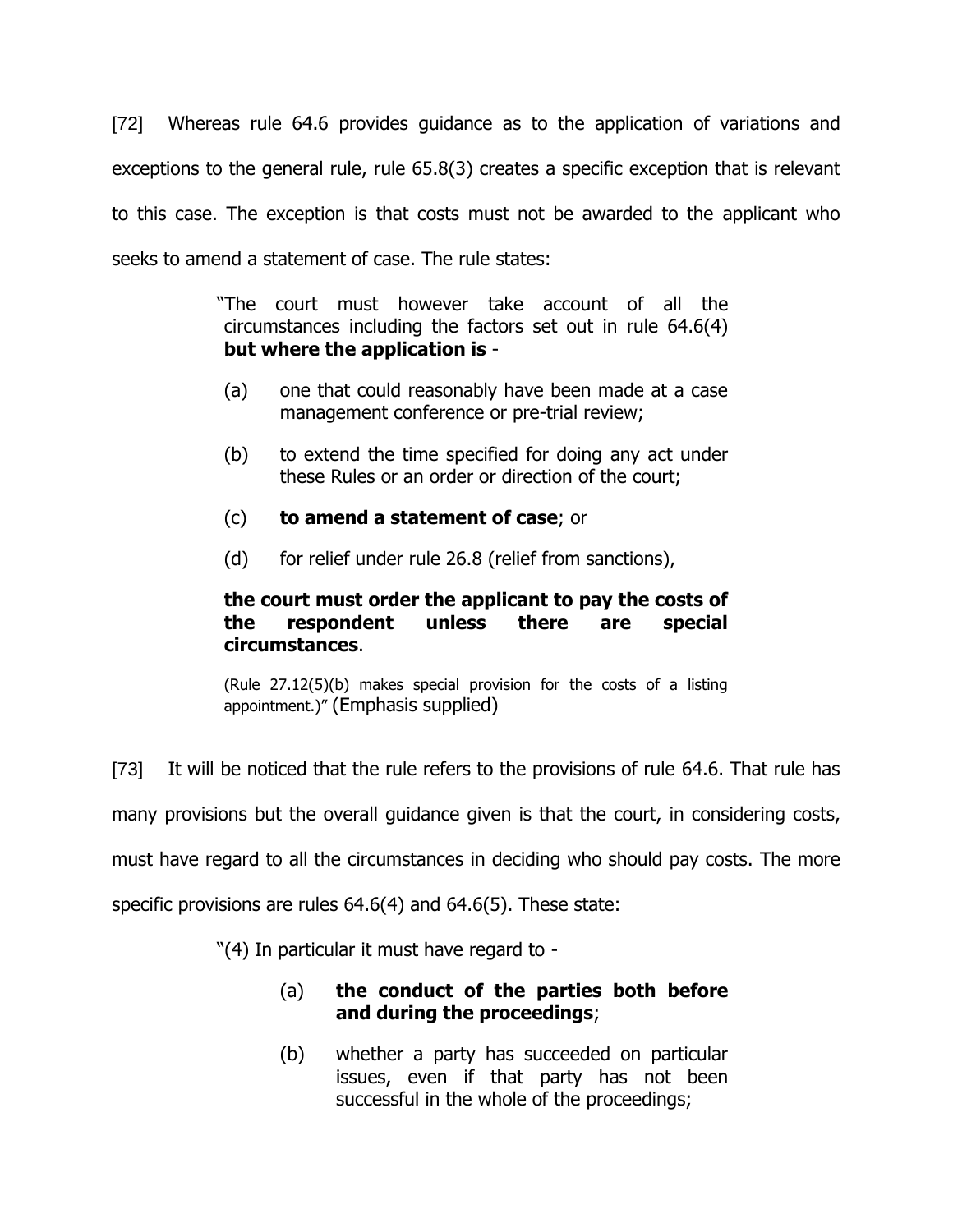- (c) any payment into court or offer to settle made by a party which is drawn to the court's attention (whether or not made in accordance with Parts 35 and 36);
- (d) whether it was reasonable for a party  $-$ 
	- (i) to pursue a particular allegation; and/or
	- (ii) to raise a particular issue;
- (e) the manner in which a party has pursued  $-$ 
	- (i) that party's case;
	- (ii) a particular allegation; or
	- (iii) a particular issue;
- (f) whether a claimant who has succeeded in his claim, in whole or in part, exaggerated his or her claim; and
- (g) whether the claimant gave reasonable notice of intention to issue a claim.

(Rule 65.8 sets out the way in which the court may deal with the costs of procedural hearings other than a case management conference or pretrial review.)

- (5) The orders which the court may make under this rule include orders that a party must pay –
	- (a) a proportion of another party's costs;
	- (b) a stated amount in respect of another party's costs;
	- (c) costs from or until a certain date only;
	- (d) costs incurred before proceedings have begun;
	- (e) costs relating to particular steps taken in the proceedings;
	- (f) costs relating only to a distinct part of the proceedings;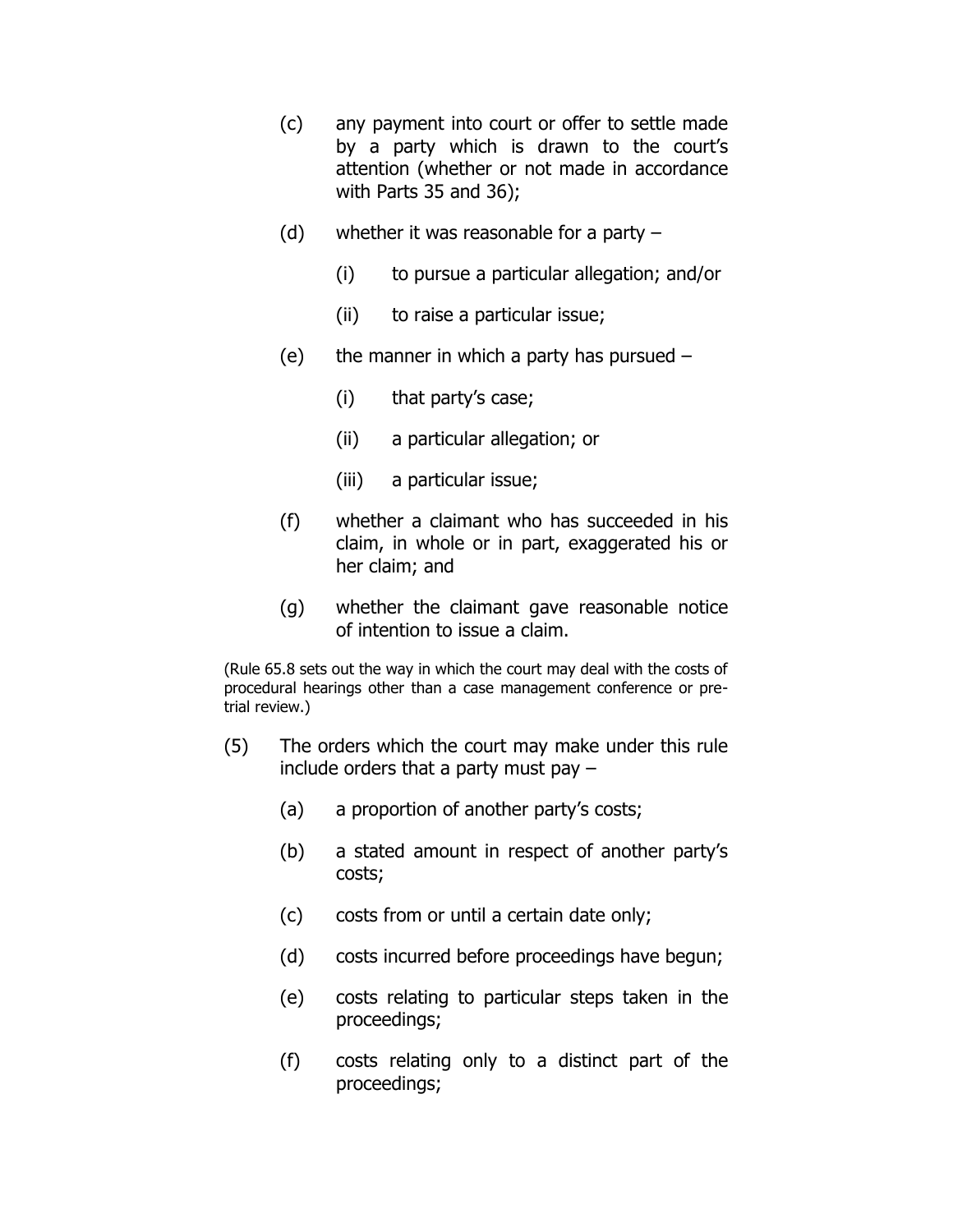- (g) costs limited to basic costs in accordance with rule 65.10; and
- (h) interest on costs from or until a certain date, including a date before judgment." (Emphasis supplied)

[74] Two comments arise from those provisions. The first is that the learned judge ought to have applied rule 65.8(3) in arriving at his order for costs. That application should have resulted in the appellants paying all of the costs of the respondents, unless some other factor dictated otherwise. The learned judge only awarded two thirds of the costs of the application to the respondents. He did not give any reason for departing from the application of rule 65.8(3). In the absence of a reason, it must be said that he erred in not awarding full costs to the respondents.

[75] The second comment that arises is that although the learned judge was obliged to consider rule 65.8(3), that rule does not apply to this court. Rule 1.18(4) of the CAR exempts rule 65.8(3), among others, from the rules that apply to this court.

[76] The rationale for the exemption is undoubtedly that, at the appellate level, the decision that the court makes is that which the court below ought to have made. If an appellant unsuccessfully challenges the decision of the court below, that appellant must pay the respondent's costs of the appeal. If, however, that appellant is successful in the challenge, he has secured the order that he should have received below, and so he is ordinarily entitled to the costs of the appeal. The successful appellant should not, ordinarily, have to pay costs to the respondent to that appeal, for having secured the decision he ought to have received at first instance.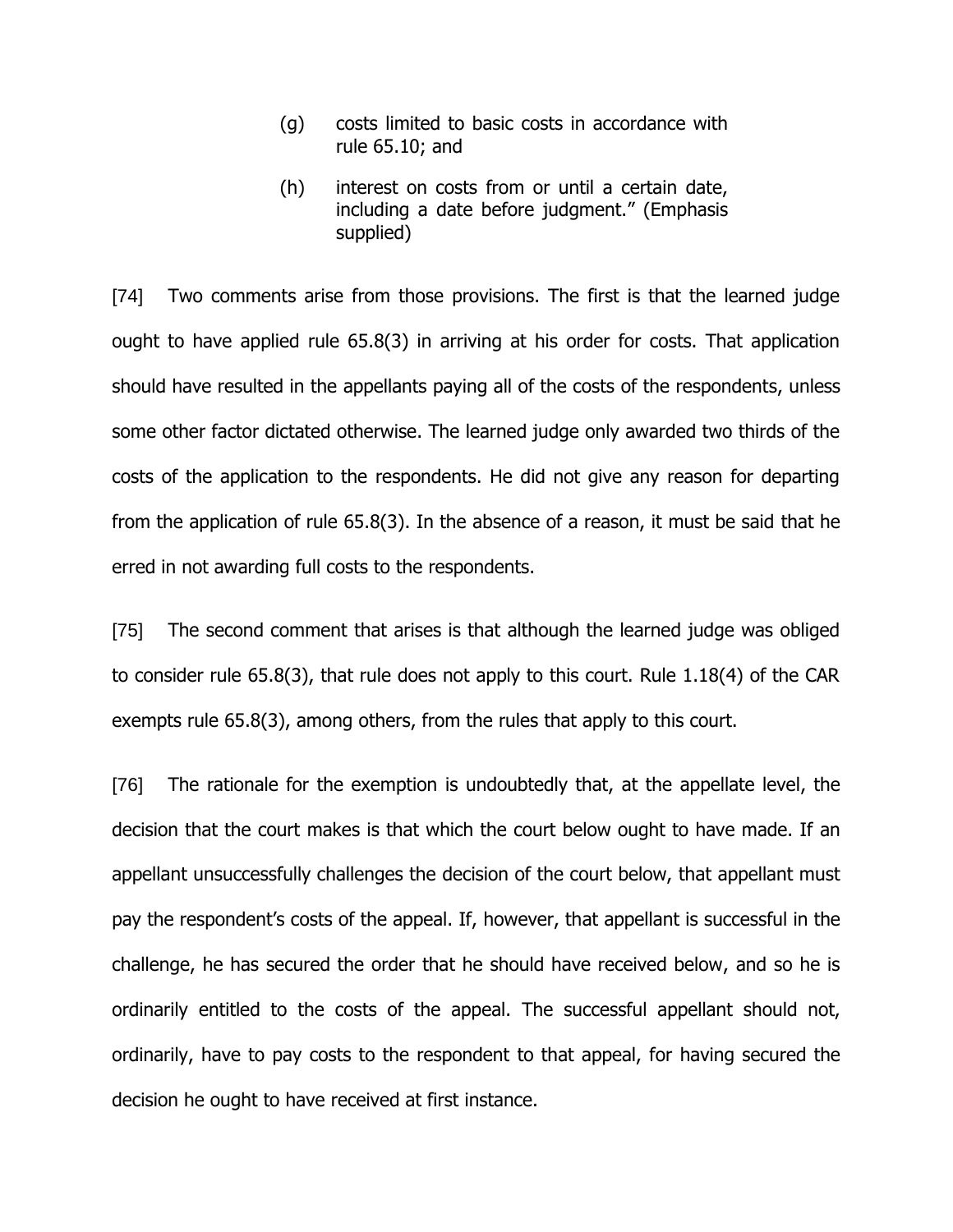[77] In this case, on the reasoning set out above, the appellants were largely successful in their appeal and would be entitled to the costs of the appeal, since they are the successful party. That principle would also apply to the counter-notice of appeal, since the counter-notice was successfully resisted. It cannot be ignored, however, that it is the conduct of the appellants that have resulted in this appeal. Their late application to amend, 15 years after the commencement of the claim has caused the respondents to incur costs and inconvenience. It is true that, by the orders made by this court, they have been awarded costs according to rule 65.8(3). They should not have that award "extinguished" by having to pay the costs of this appeal or in respect of the counter-notice of appeal. It is for that reason that there was no order made as to the costs in respect of both.

#### **Conclusion**

[78] Based on the above reasoning, it was held that a party may be granted permission to amend its statement of case in advance of a retrial. The court tasked with that exercise, will assess that party's application according to rule 20.4 of the CPR. In light of the fact that that rule does not give any guidance as to the manner in which the court should carry out that assessment, the court should be guided by the overriding objective and such case law as exists. There is no harm in using learning from other jurisdictions if that learning does not conflict with the statutory provisions of this jurisdiction. The modern principle is that the court will give better effect to the overriding objective if it has regard to all the circumstances of the case, before deciding on the application to amend.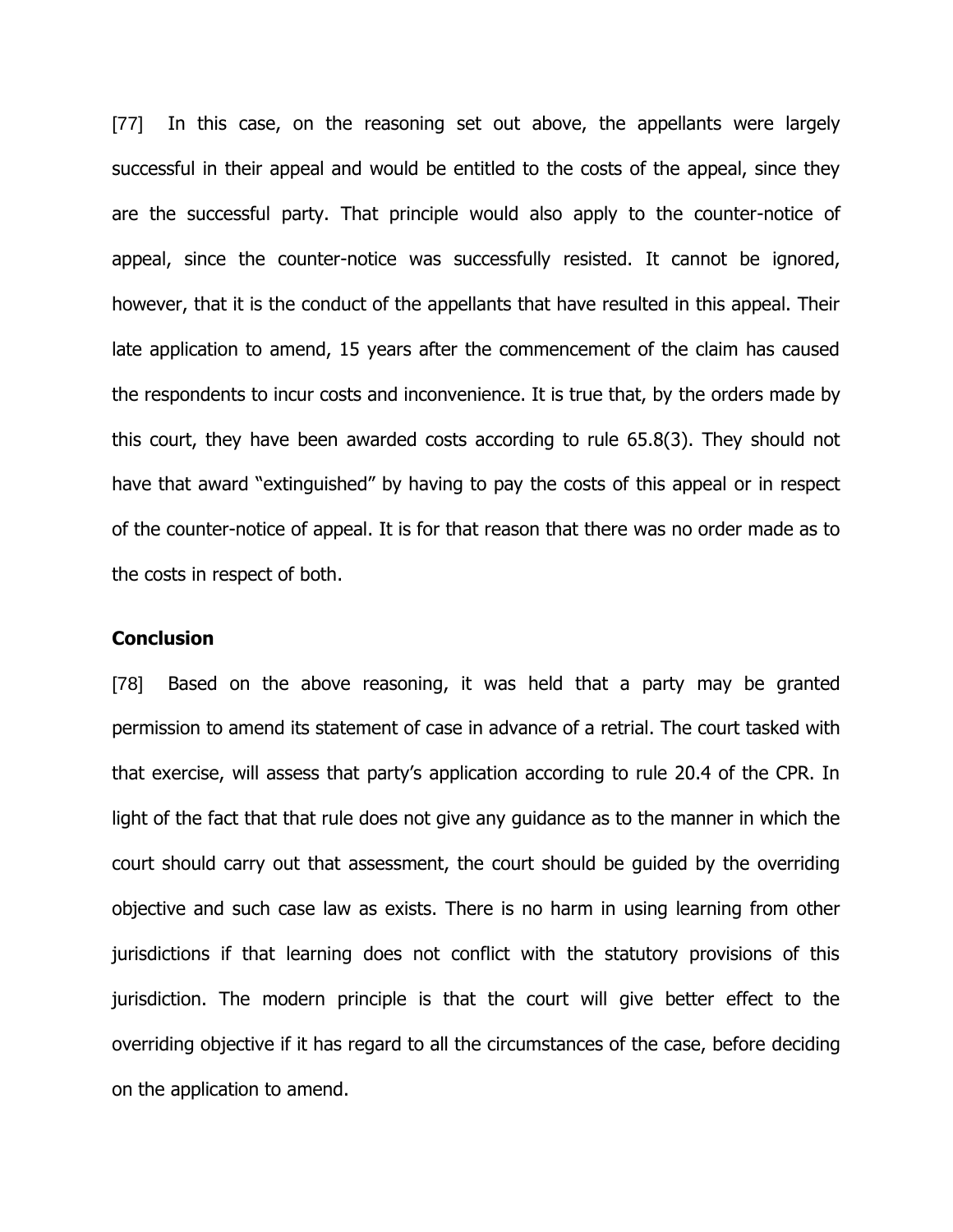[79] In this case, the learned judge erred in failing to have regard to the fact that the appellants were ordinarily entitled to put forward their full case. Although the application for permission to amend was made late in the day, it was not so late as to irreparably prejudice the respondents, prejudice the start of the trial, or affect the interests of litigants in other cases. The application ought to have been granted.

[80] He also erred in not granting all of the costs of the application to the respondents as stipulated by rule 65.8(3) of the CPR.

[81] The learned judge was, however, correct in granting permission to amend the statement of case to allow the appellants to claim interest at commercial rates.

[82] It is based on all the above, that the appeal was allowed in part, and the portion of the learned judge's order, refusing permission to amend, set aside. Permission to amend was, therefore, granted. However, ground Q of the grounds of the appeal was found to be without merit, as was the counter-notice of appeal.

[83] The respondents are entitled to the costs of the application in the court below and all costs associated with, and resulting from, the amendment. No order was made as to costs of the appeal and the counter-notice of appeal, in the circumstances of this particular case.

#### **MCDONALD-BISHOP JA - Dissenting in part**

[84] These proceedings serve to highlight a very important question that can arise following an order for a retrial in a civil matter in the Supreme Court, consequent on the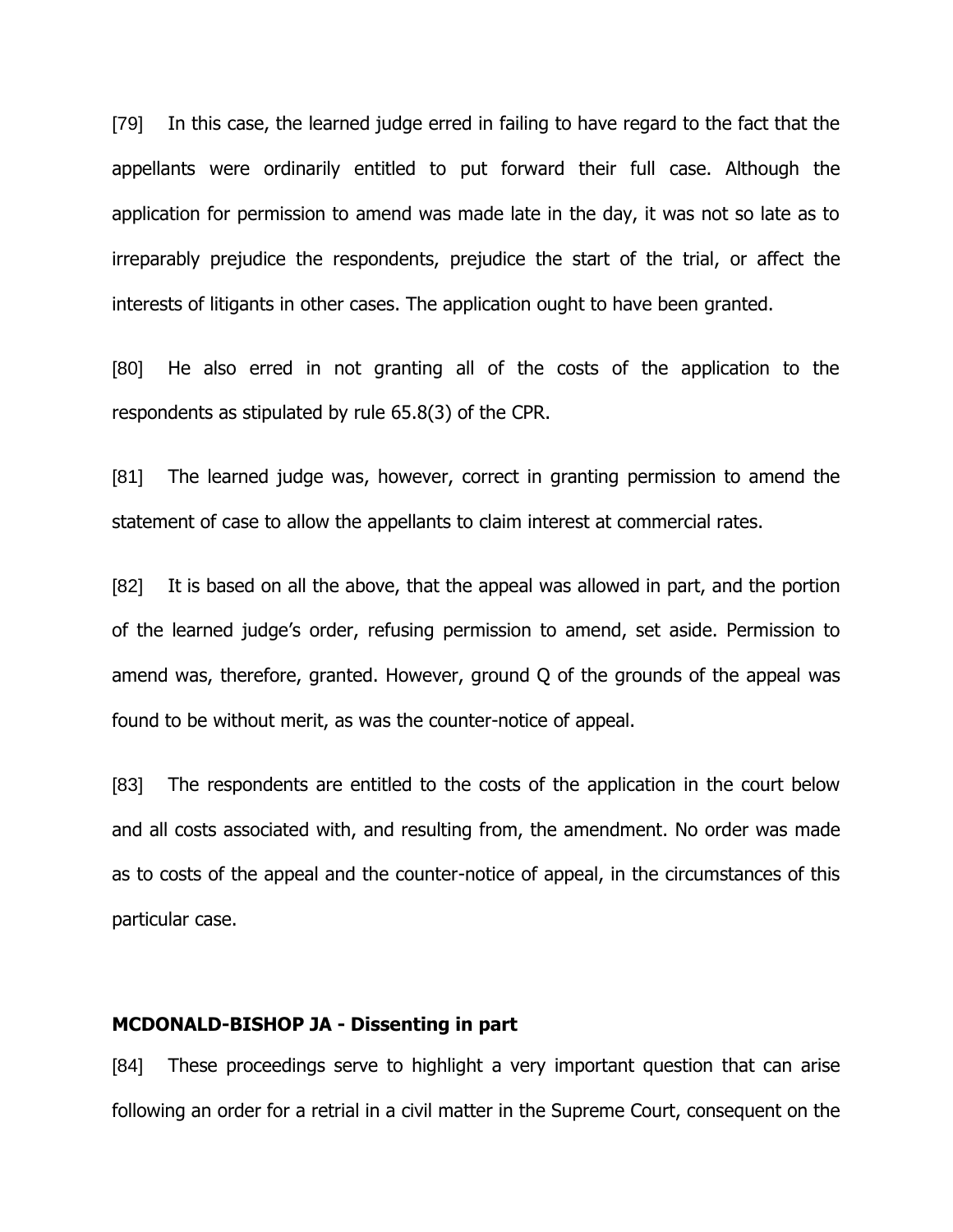first trial having been declared a nullity by this court. The declaration of nullity was on account of the retirement of the trial judge before he had delivered judgment in the case. The central question for consideration in this appeal is under what circumstances should a party to those proceedings be permitted to amend its statement of case in preparation for the pending retrial.

[85] In the judgment of this court, delivered on 3 April 2020, the decision was made that the party that wished to amend its statement of case ("the appellants"), prior to the retrial, was permitted to do so. Consequential orders relative to the amendment of the parties' statements of case along with costs orders were also made. As was indicated then, I dissented in part.

[86] I have had the privilege of reading, in draft, the reasons for judgment of my learned brother, Brooks JA. His reasoning and conclusion on the critical matters, pertaining to the appeal and counter-appeal, substantially, accord with my own views. However, I have arrived at my conclusion that this appeal be allowed, in part, by a slightly different route from that taken by Brooks JA. It is also with some measure of regret, that I found myself in a position where I had to depart from his opinion as to how the appeal should be disposed of on the question of costs.

[87] Given the unusual circumstances of this case, coupled with my dissent on the narrow, but important issue of costs, I deemed it incumbent on me to say a few words of my own in relation to the appeal only. I entirely concurred in the decision concerning the counter-appeal with nothing useful to add. These are the reasons for my decision in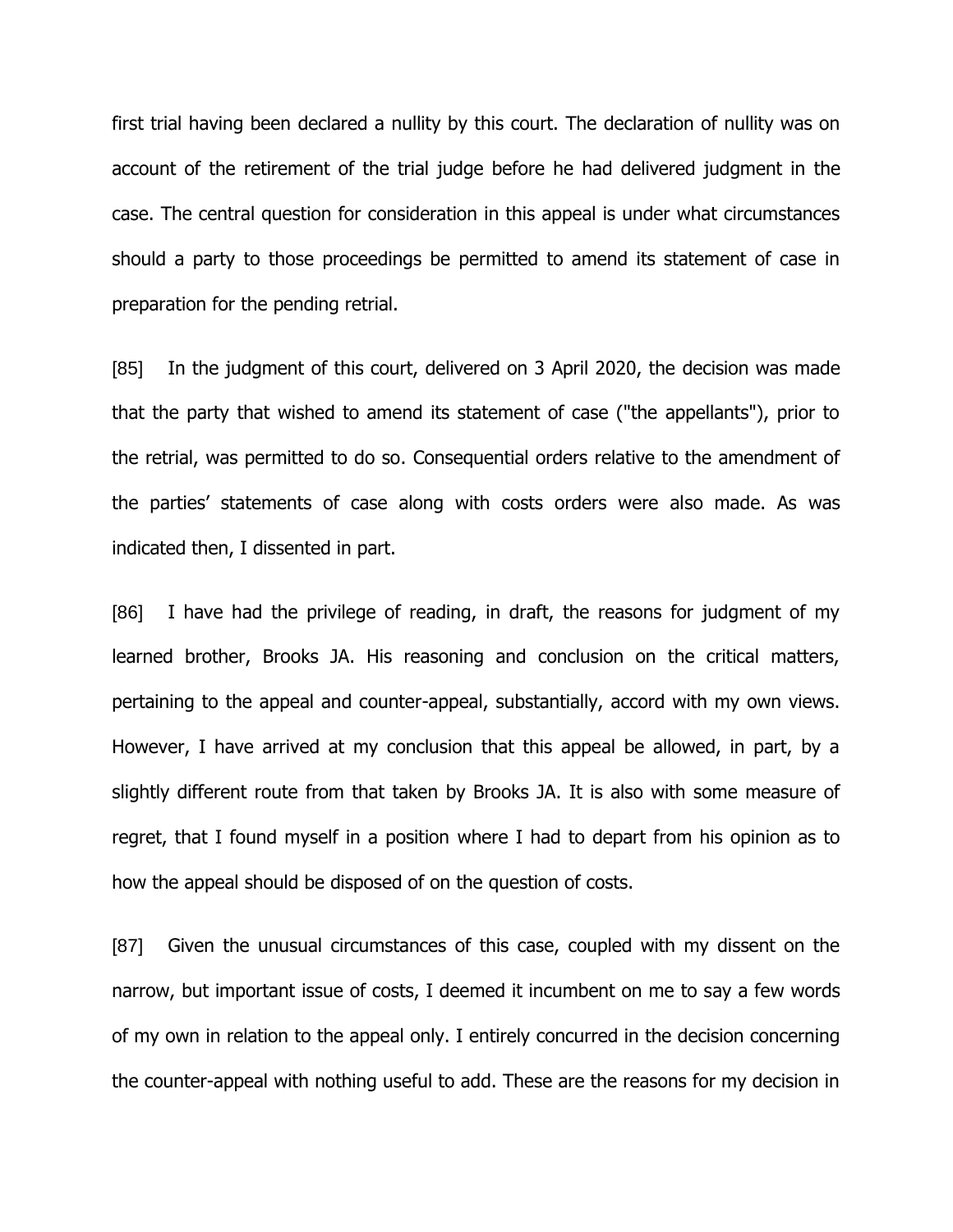relation to the appeal in fulfilment of the promise made on the delivery of the decision of the court, that reasons for the decision would follow.

## **Standard of review**

[88] I have accepted that the grant of permission to amend a statement of case, pursuant to rule 20.4 of the Civil Procedure Rules, 2002 ("the CPR"), falls within the exercise of the discretion of the judge to whom the application is made. Therefore, in examining the appeal, I, too, have applied the standard of review referenced by Brooks JA at paragraph [22] of the judgment.

# **Discussion and findings**

[89] Laing J ("the learned judge") was faced with an application emanating from an unusual set of circumstances, with no known binding precedent to guide him. This is made clear from a reading of paragraph [37] of the judgment, where he states in part:

> "Neither learned Queen's Counsel for the [appellants], nor learned Queen's Counsel for the [respondents], have identified any case law authority which deals specifically with the approach to be taken where there is an application for amendment of statement of case where there is a pending retrial..."

[90] His reasoning reflects his valiant effort at grappling with the issues thrown up for his consideration. It is observed that in determining how best to exercise his discretion in the circumstances of the case, the learned judge focused almost entirely on the fact that the application was being made within the context of a retrial, which was following a trial that had culminated in a judgment that was adverse to the appellants. This court concluded that he erred in some critical respects in treating with the application to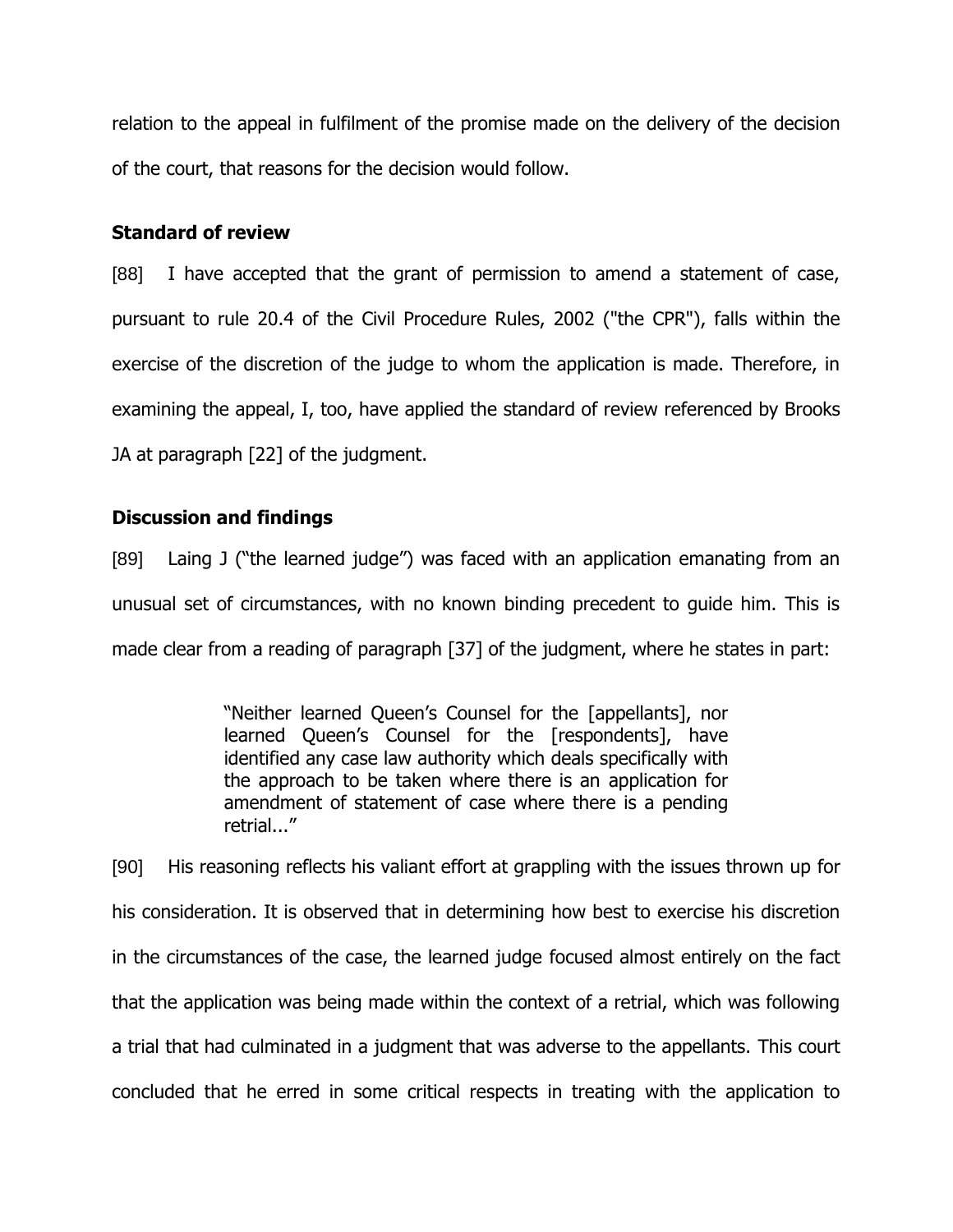amend the statement of case (other than with respect to the question of interest). These are my reasons for concluding, in agreement with my colleagues, that the learned judge erred as a matter of law on this issue.

#### **The stage of the proceedings at the time of the application**

[91] Rule 20.1 of the CPR makes it clear that amendments to a party's statement of case can be made at any time before the case management conference without the permission of the court, unless the amendment is one to which rule 19.4 or rule 20.6 applies. Reference in the rule to **"the"** case management conference and not **"a"** case management conference must be taken to mean the first case management conference in the matter. Thereafter, amendment is only to be done with the permission of the court.

[92] Brooks JA, in setting the framework for his analysis, identified an important point at paragraph [23] of his judgment, which I adopt, in part, in an effort to provide the factual context within which my analysis of the issue was conducted. Brooks JA noted:

> "A second point to be noted, on which both sides to this appeal agree, is that the order of a re-trial, on the basis that the first trial is a nullity, means that the parties have been replaced in their respective positions before the trial before R Anderson J."

[93] For reasons, which it is hoped will become evident by the end of my analysis, I think it important for this court to highlight what the history of the proceedings was up to the date the trial started before R Anderson J. This would be useful in providing an insight into what the respective positions of the parties would have been by the date the appellants made their application for permission to amend. It also serves to indicate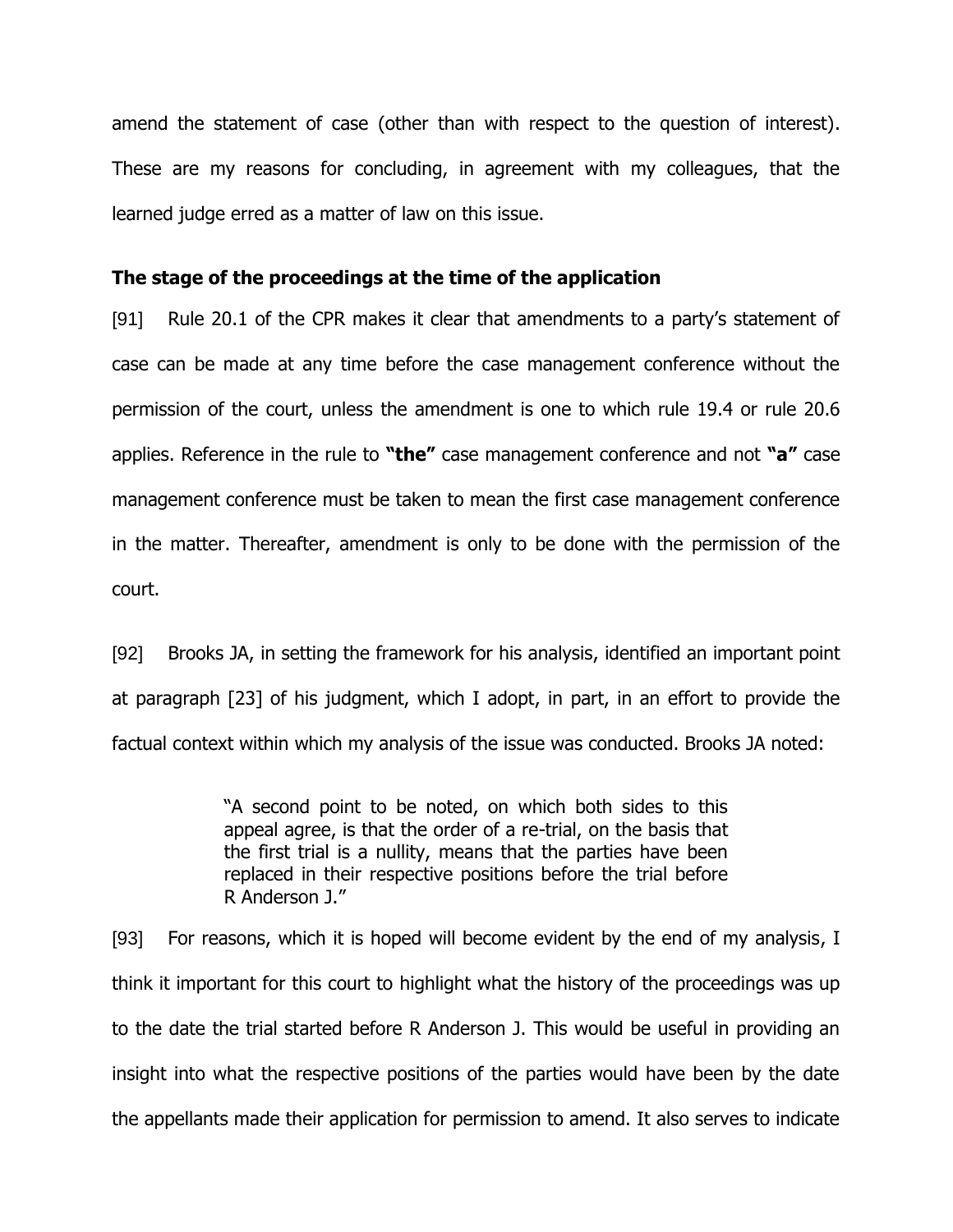the stage at which the proceedings had reached when the application was made. This is a relevant consideration in treating with an application to amend a statement of case, as the authorities have demonstrated.

[94] The learned judge, at paragraph [17] of his judgment, noted the contribution of my brother, Brooks J (as he then was), to this area of the law in the case of **National** 

**Housing Development Corporation v Danwill Construction Limited and others** (unreported), Supreme Court, Jamaica, Suit Nos HCV000361/2004 and HCV 000362/2004, judgment delivered 4 May 2007. In that case Brooks J, after referring to several extracts from Stuart Sime's text, A Practical Approach to Civil Procedure, 7<sup>th</sup> edition, which in turn had referenced Blackstone's Civil Practice 2005, stated:

> "The UK rule 17.1(2) and our own rule 20.4 give the court flexibility, in exercising its discretion whether or not to grant permission to amend, **of examining, the stage at which the case has reached,** the effect on the opposing party and the extent to which costs will be an adequate remedy." (Emphasis added)

[95] Case law has shown that, among other things, different considerations do apply, depending on the stage of the proceedings at which the application is being made. There is sufficient authority that illustrates that the court should more vigilantly treat with late amendments than amendments made at an early stage in the proceedings. The learned author of Zuckerman on Civil Procedure Principles of Practice, Third Edition, 2013, at page 309, paragraph 7.49, noted that "a heavy onus lies on a party seeking to make a very late amendment to justify it, as regards his own position, that of the other parties to the litigation, and that of other litigants in other cases before the court" (see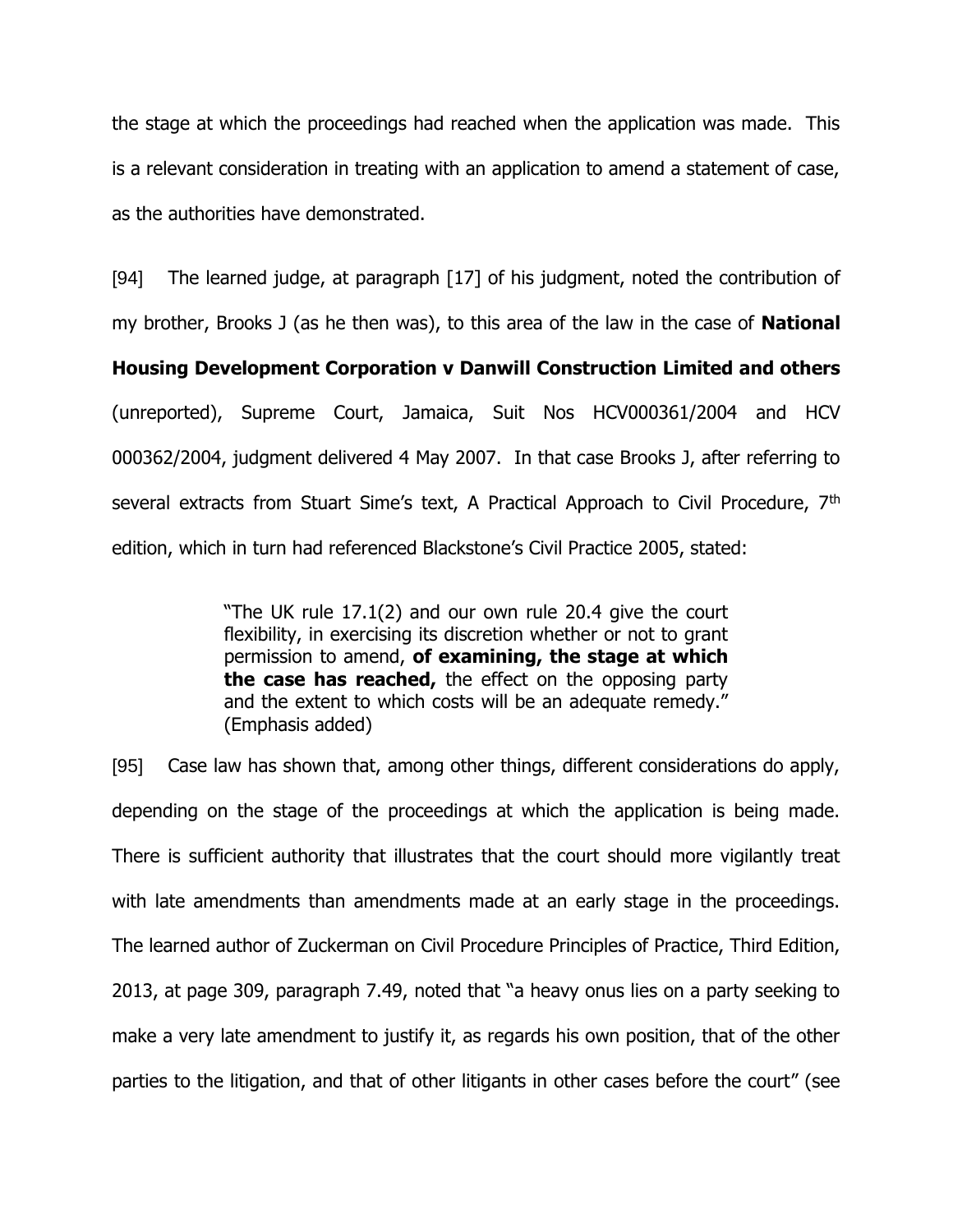**Swain-Mason and others v Mills & Reeve LLP (a firm)** [2011] EWCA Civ 14, per Lloyd LJ).

[96] In this case, it was the stage at which the amendment was being sought, and not the fact that the case was for retrial, without more, that would have dictated the appropriate legal framework within which the application should have been considered.

[97] To have a clear picture of the stage at which the permission to amend the statement of case was being sought by the appellants, I have had due regard to the history of the matter up to the date it was fixed for trial before R Anderson J. I have relied on the respondents' detailed chronology of procedural steps filed for the benefit of this court. The appellants did not raise a challenge to it; it is, therefore, taken as undisputed. A basic chronology of some of the relevant events in the course of the proceedings in the Supreme Court will now be broadly outlined.

[98] The first case management conference, at which case management orders were made, was in November 2007. That would have been two years after the initiation of the proceedings. At that case management conference, the matter was fixed for trial in June 2009 and a pre-trial review was scheduled for March 2009. In March 2009, orders were made, among other things, extending time for compliance with the case management orders made in 2007, and adjourning the pre-trial review to June 2009. The trial date, which was fixed for June 2009, was eventually vacated and the trial was fixed for four days in May 2010.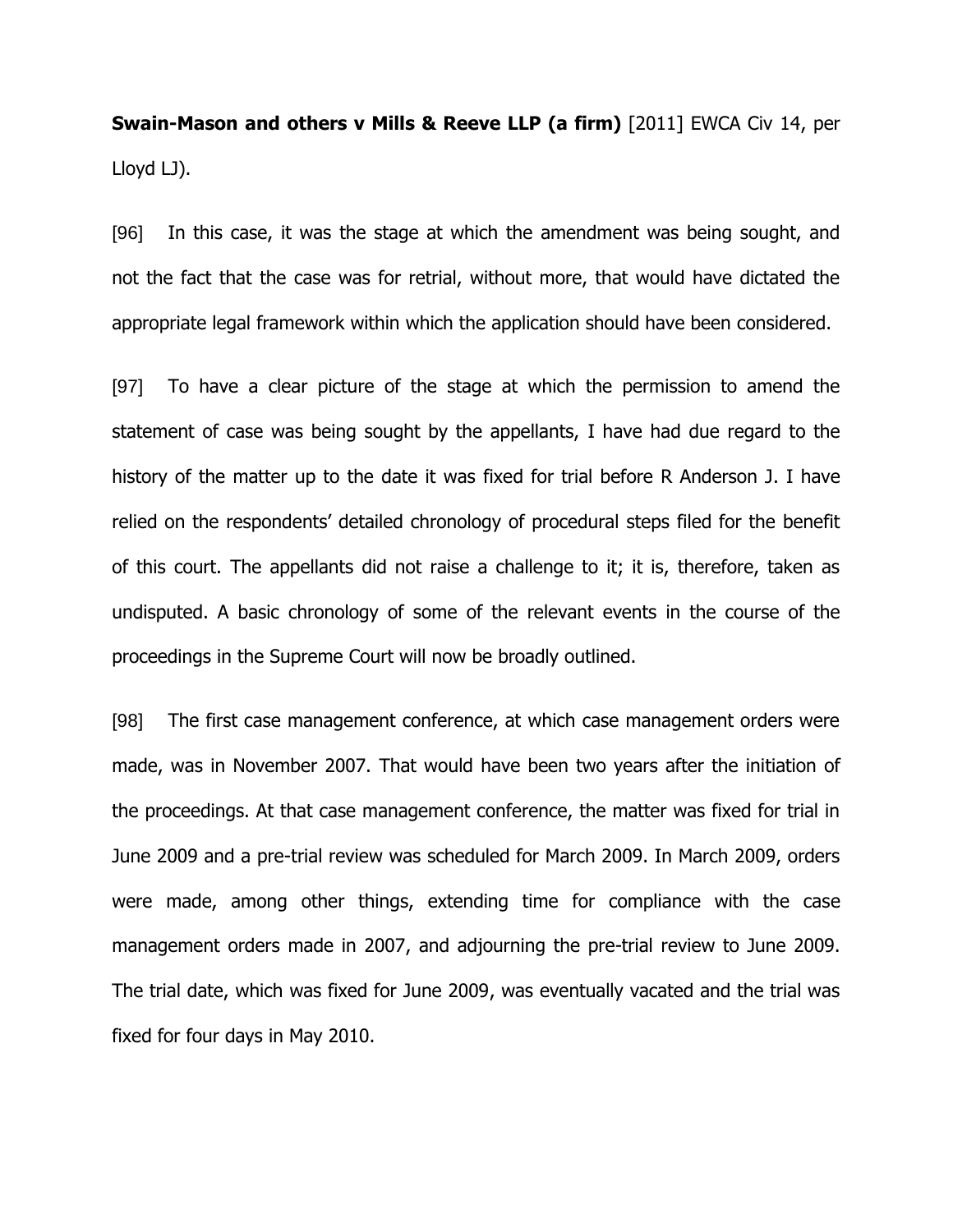[99] It was in June 2009, that the appellants first made an application to the court to amend their statement of case. Permission was granted on that application in July 2009, with permission also granted to the respondents to file their consequential amended defence. This would have been approximately four years after the filing of the original statement of case and after the matter had already been fixed for trial. Following that first amendment to the statement of case, in February 2010, a pre-trial review was held and further orders were made for the parties to meet the trial date fixed for May 2010.

[100] In April 2010, one week before the date that had been fixed for trial, the appellants, without permission of the court, filed a further amended claim form, further amended particulars of claim and further amended reply. This would have been the second amendment of the appellants' statement of case.

[101] The trial commenced before R Anderson J on 3 May 2010. During the course of the trial, the appellants made two applications to amend their statements of case. R Anderson J refused one and granted permission for one to be made in September 2010. Although the trial was declared a nullity, it is evident that the appellants have, nevertheless, treated that amendment, which was done during the course of the trial, as the third amendment to the statement of case. This, therefore, explains the application before Laing J being for permission to make a fourth amendment.

[102] It is after these three amendments, case management conferences, pre-trial reviews, vacated trial dates, as well as after an appeal, that the appellants sought to make the fourth amendment to their statement of case. This would have been 14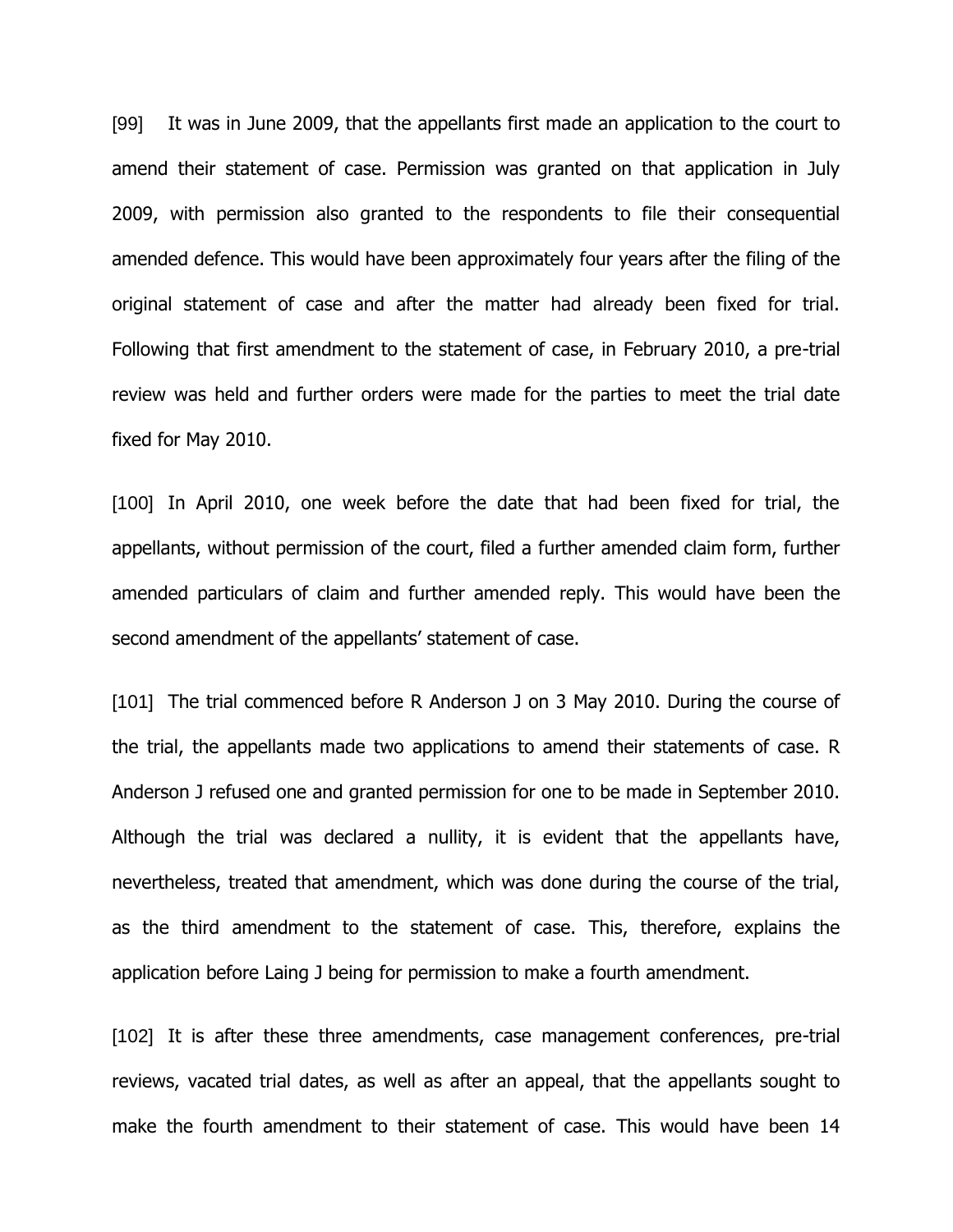years, or so, after the filing of the original statement of case and six months, or so, before the dates fixed for the pre-trial review and retrial, which are in May and June 2020, respectively. By this time, all relevant limitation periods would have expired. Given the expiration of the limitation period and the procedural history of the case, it cannot, with all good conscience, be denied that the fourth application to amend fell to be considered as an application for a late amendment.

[103] I have chronicled the chronology of the relevant procedural steps, partly, to make the point that the principles of law that are applicable to late amendments ought to have been brought to bear on this case, even though the retrial had not yet commenced and was six months away. It is also used to provide the background for my decision on the issue of costs in respect of the application for permission to amend, which was granted by this court.

[104] The learned judge recognised the relevance of the stage at which the application was being made. Between paragraphs [22] and [30] of his judgment, he considered this issue and had regard to several authorities dealing with the question of late amendments. At paragraph [26] of the judgment, he made the critical point:

> "Having evaluated the authorities it is clear that slightly different considerations ought to be brought to bear when applying the overriding objective depending on the stage of the proceedings at which the application for amendment is being made."

[105] Similarly, at paragraphs [28] and [29] of his judgment, he expressly recognised some late amendment principles that he said were "equally apt" in considering the issue of amendment pending a retrial. Those principles were distilled from such cases as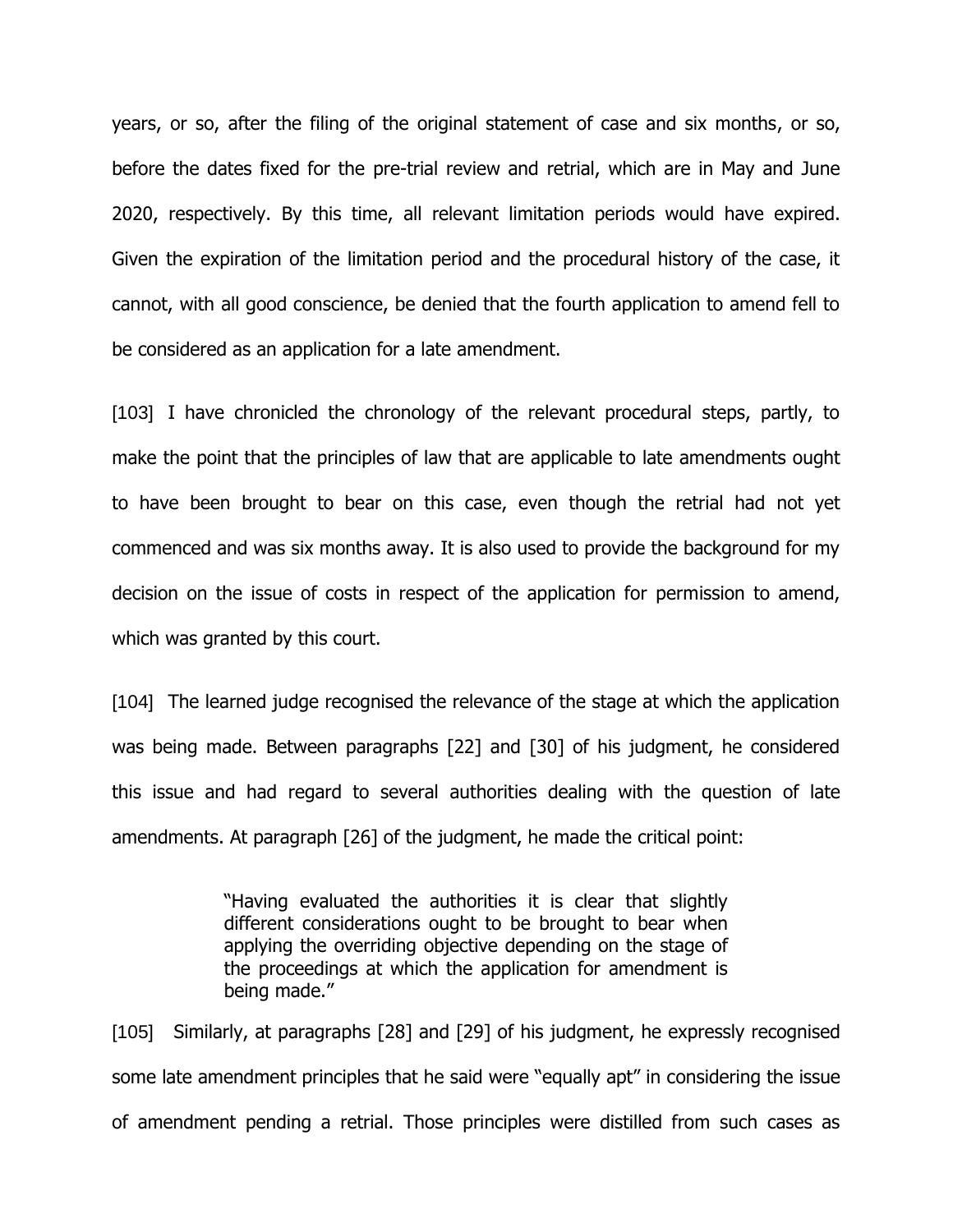**Worldwide Corporation Limited v GPT Limited and another** [1998] EWCA Civ 1894; **Charlesworth v Relay Roads Ltd (in liquidation) and others** [1999] 4 All ER 397 and **Ketteman v Hansel Properties Limited** [1987] AC 189.

[106] The learned judge's reference to, and reliance on, cases treating with late amendment would not have been out of place in the circumstances of this case. The pertinent issue, however, is not so much concerned with his reliance on those cases but more with his application of the principles derived from them to the particular circumstances of the case he had to consider.

#### **Whether the learned judge erred in law in refusing to grant permission**

[107] The core complaints of the appellants (despite the many wide-ranging and overlapping grounds of appeal) are that the learned judge failed to properly apply and/or distinguish the authorities set out in his judgment and that he failed to apply any or adequate weight to factors that were more in favour of the grant of permission than in refusing it.

[108] The salient question that will now be discussed is whether the learned judge properly applied the relevant principles of law to the facts of the case before him and accorded to them the appropriate weight, having regard to all the circumstances of the case.

### a. The use of the Eastern Caribbean Supreme Court Civil Procedure Rules, 2000

[109] In coming to his decision, the learned judge had regard to rule 20.1 of the Eastern Caribbean Supreme Court Civil Procedure Rules, 2000 (" the ECSC rule") which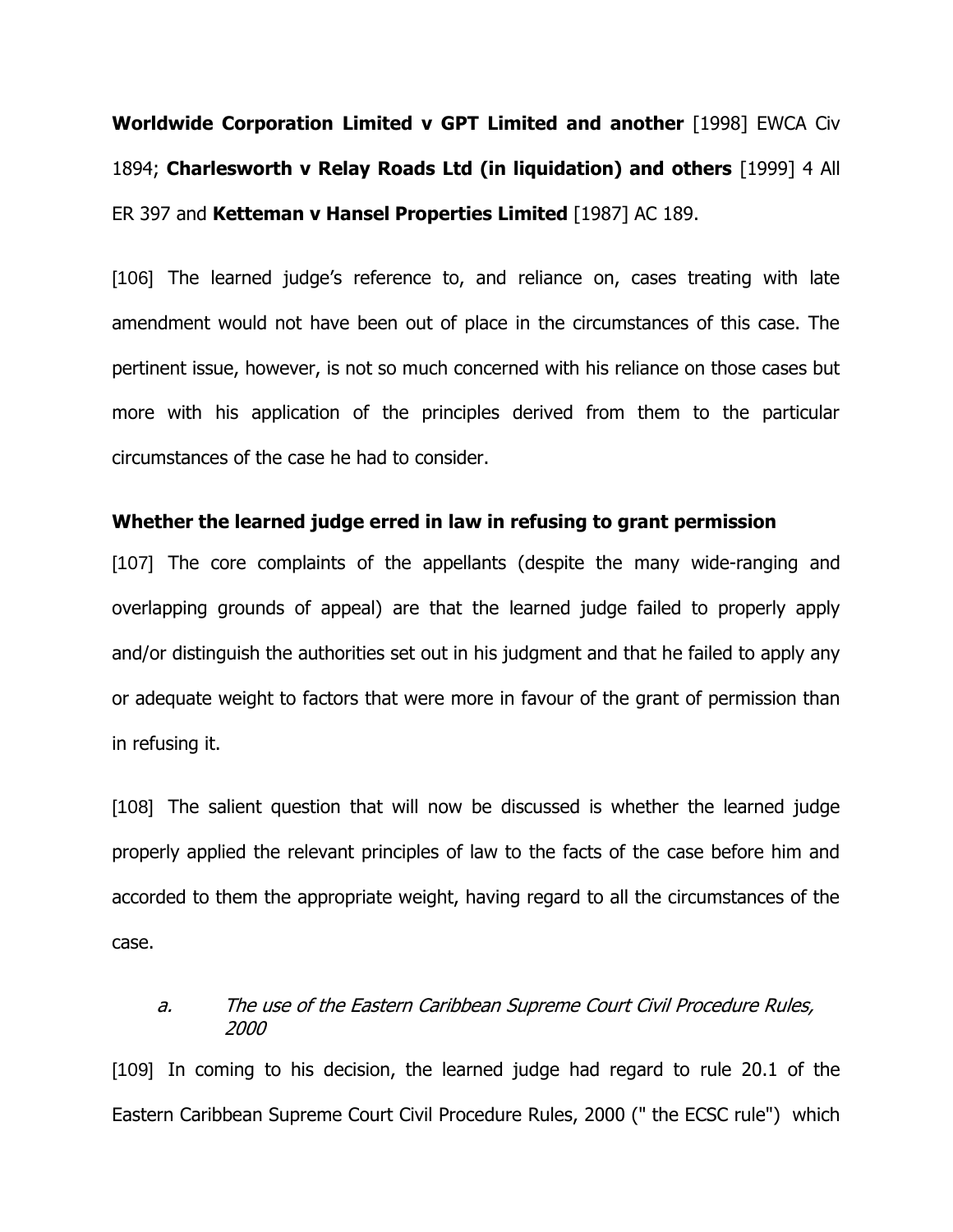is similar, albeit not identical, to our rule 20.4 of the CPR. The ECSC rule 20.1 provides, among other things, that the court may give permission to amend a statement of case at a case management conference or at any time on application to the court. ECSC rule 20.1(3), however, unlike our rule, sets out factors to which the court should have regard. These are:

- i. how promptly the applicant has applied to the court after becoming aware that the change was one which he or she wished to make;
- ii. the prejudice to the applicant if the application were refused;
- iii. the prejudice to the other parties if the change were permitted;
- iv. whether any prejudice to any party can be compensated in costs and or interest;
- v. whether the trial date or any likely trial date can still be met if the application is granted; and
- vi. the administration of justice.

[110] The ECSC rule does not provide an exhaustive list of the many factors that should be taken into account as established by case law. The learned judge stated, however, that he was of the view that the approach suggested by the ECSC rule, which, according to him, calls for flexibility and a multi-dimensional approach in the exercise of the discretion, "is sensible and in keeping with the applicable authorities" to which he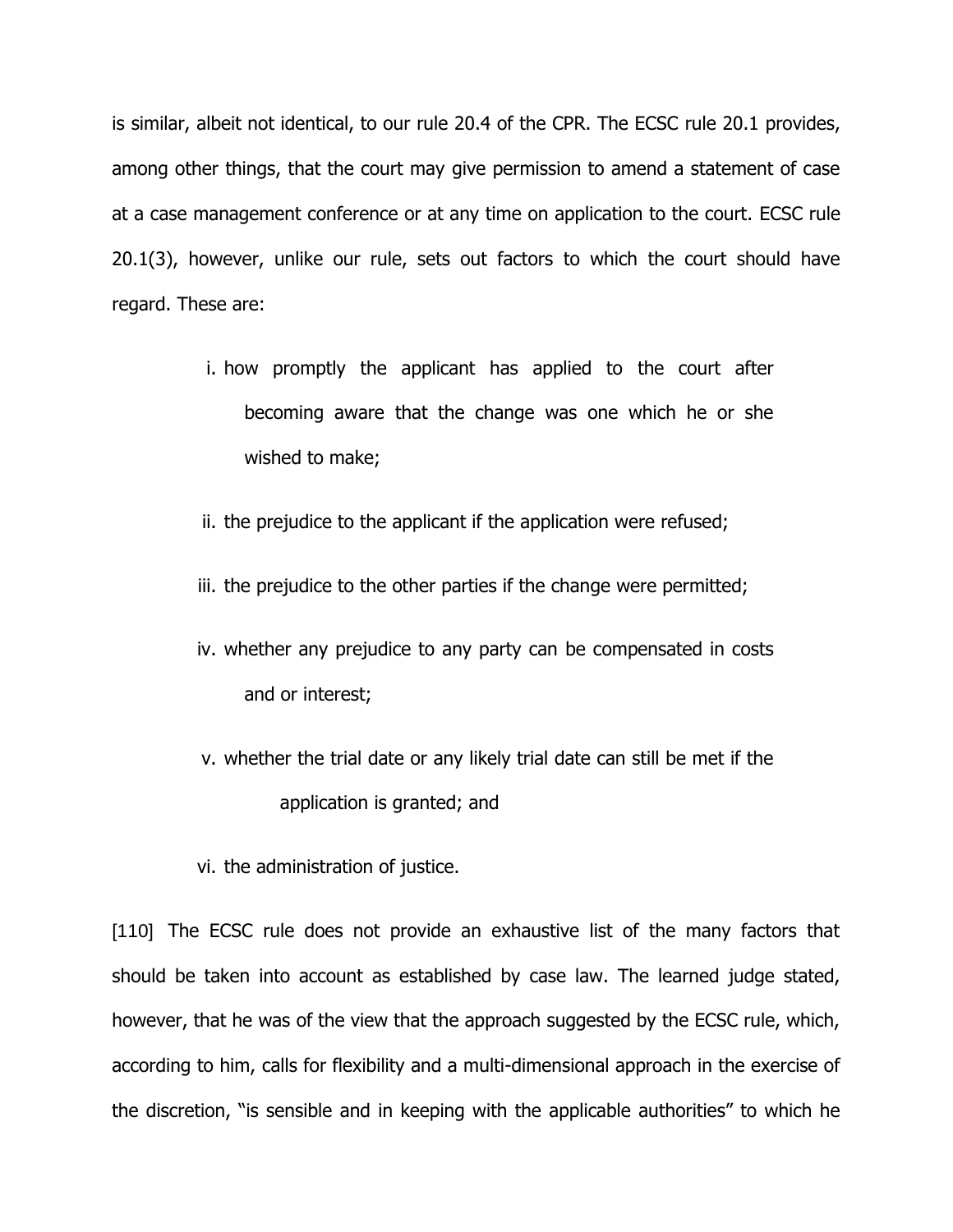had referred. There is nothing objectionable about this, particularly, as he had also made it clear that he was "not under any mis-apprehension that the ECSC governs [his] discretion".

[111] Another thing that is clear from the reasoning of the learned judge is that although he had indicated that he had considered the ECSC rule, he also, to his credit, had regard to relevant case law. From case law, he distilled other factors relevant to the consideration of permission to amend that are absent from the ECSC rule. The reasoning of the learned judge has demonstrated that he had not slavishly applied all the factors listed in that rule. There is, therefore, no merit in the appellants' complaint in ground E concerning the learned judge's consideration of the ECSC rule.

b. Key aspects of the learned judge's findings in favour of the application [112] After conducting his analysis by application of the applicable principles of law, as he considered them to be, the learned judge arrived at several conclusions. The following aspects of his reasoning and findings would have been more in favour of the grant of permission than in refusing it.

i. The proposed pleadings in respect of negligent misstatement, misrepresentation and vicarious liability do not amount to new causes of action and would not be impermissible by reason of the fact that the limitation period in respect of these claims would have already expired.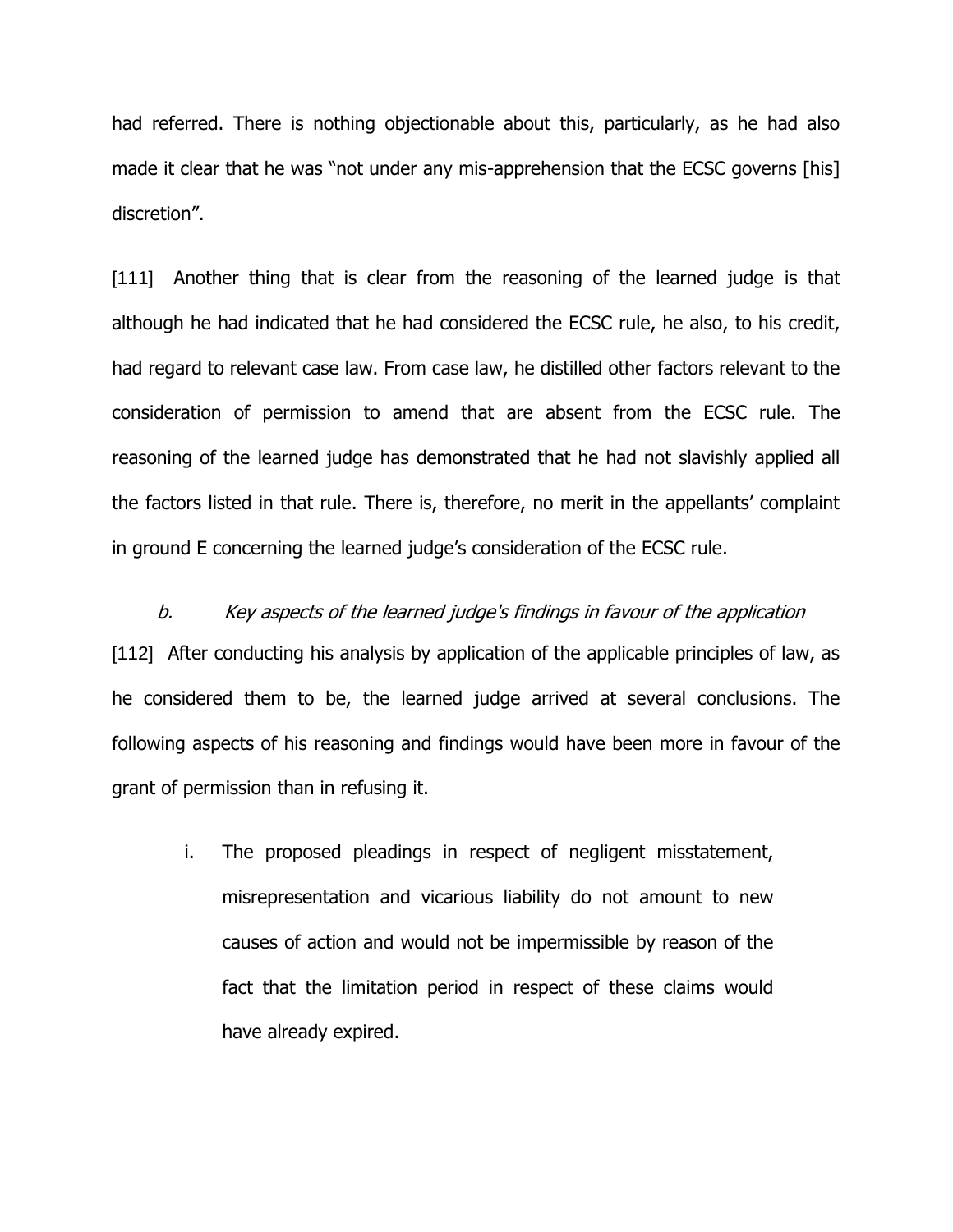- ii. There is no assertion from the respondents that the amendments, which are being proposed, are not being made bona fide and so the issue of bona fides is of no relevance as far as the application is concerned.
- iii. It is appreciated that the respondents could be afforded the opportunity to also amend their pleadings in response if that is deemed necessary.
- iv. The potential prejudice to the respondents might not be as great as that which would be faced by a party responding in the middle of a trial.
- v. The retrial should be considered in the context that the circumstances that arose in this case are not novel but are very unusual and constitute special circumstances.
- vi. The consideration stated in the ECSC rule as to, "(a) how promptly the applicant has applied to the court after becoming aware that the change was one which he or she wished to make, is unhelpful". It would not be a proper exercise of the court's discretion to place much weight on promptness in that sense, without having regard to the fact that the application is being made 14 years after the claim was filed.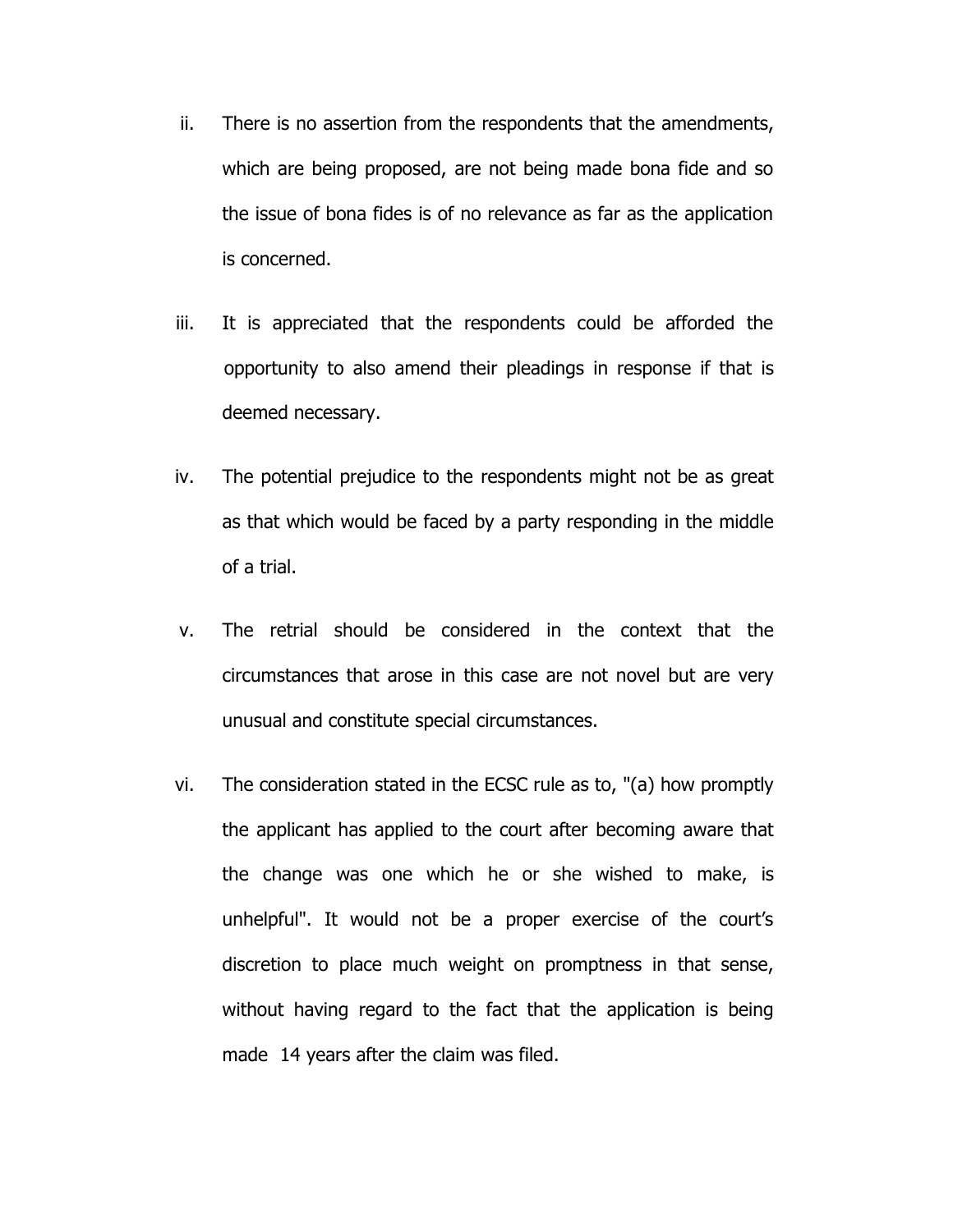- vii. It is not fair to suggest that the appellants are attempting to "renew the fight on an entirely different claim", albeit that the proposed amendments do constitute a nuanced case for the appellants.
- viii. The trial date has been fixed for 15 May to 5 June 2020, and the issue of delay is not of any consequence for purposes of his analysis.
- ix. There is no prejudice to the respondents in the sense that they would not need to obtain additional instructions to face the refined case if the amendments were allowed because the proposed amendments are not new claims.
- c. Key aspects of the learned judge's findings that militate against the grant of permission

[113] The learned judge concluded that, "for the reasons herein before expressed, having considered the overriding objective of enabling the Court to deal with [the] case justly" he would refuse the amendment, except in respect of the claim for interest. These were the key considerations to which he had regard in arriving at that conclusion.

i. The application is coming after a trial in which the respondents had succeeded.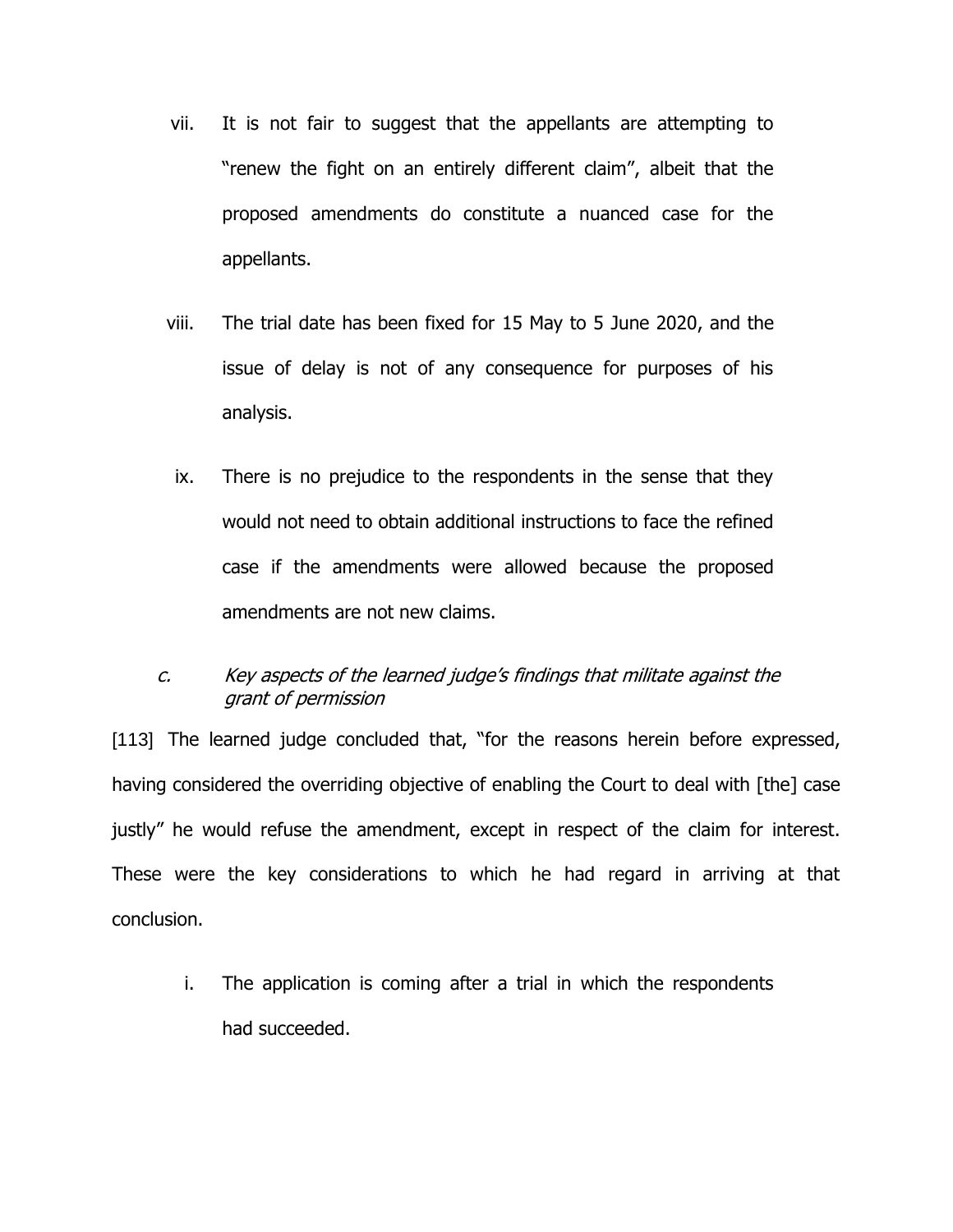- ii. There should be a strong presumption against letting the appellants have the proverbial "second bite of the cherry".
- iii. The appellants have had a reasoned written judgment by a judge who heard the first trial. The fact the judgment had been declared a nullity did not render valueless the findings, opinions and conclusions expressed in it. This now impugned judgment provides the opportunity for counsel to analyse that judgment, and determine how the appellants' case can be bolstered on the retrial by carefully worded amendments.
- iv. The appellants had made extensive amendments prior to the first trial.
- v. There is no prejudice to the appellants in refusing the amendment. Admittedly, they would not be in as advantageous a position as they would like to be, but, that without more, does not amount to prejudice. They would still be able to advance their case as they had at the first trial.
- vi. The appellants have simply decided to take the opportunity of the retrial to seek to reinforce their case.
- vii. Although there is no prejudice to the respondents in the sense that they may not need to obtain new instructions to meet the amended case, and they would be able to respond to the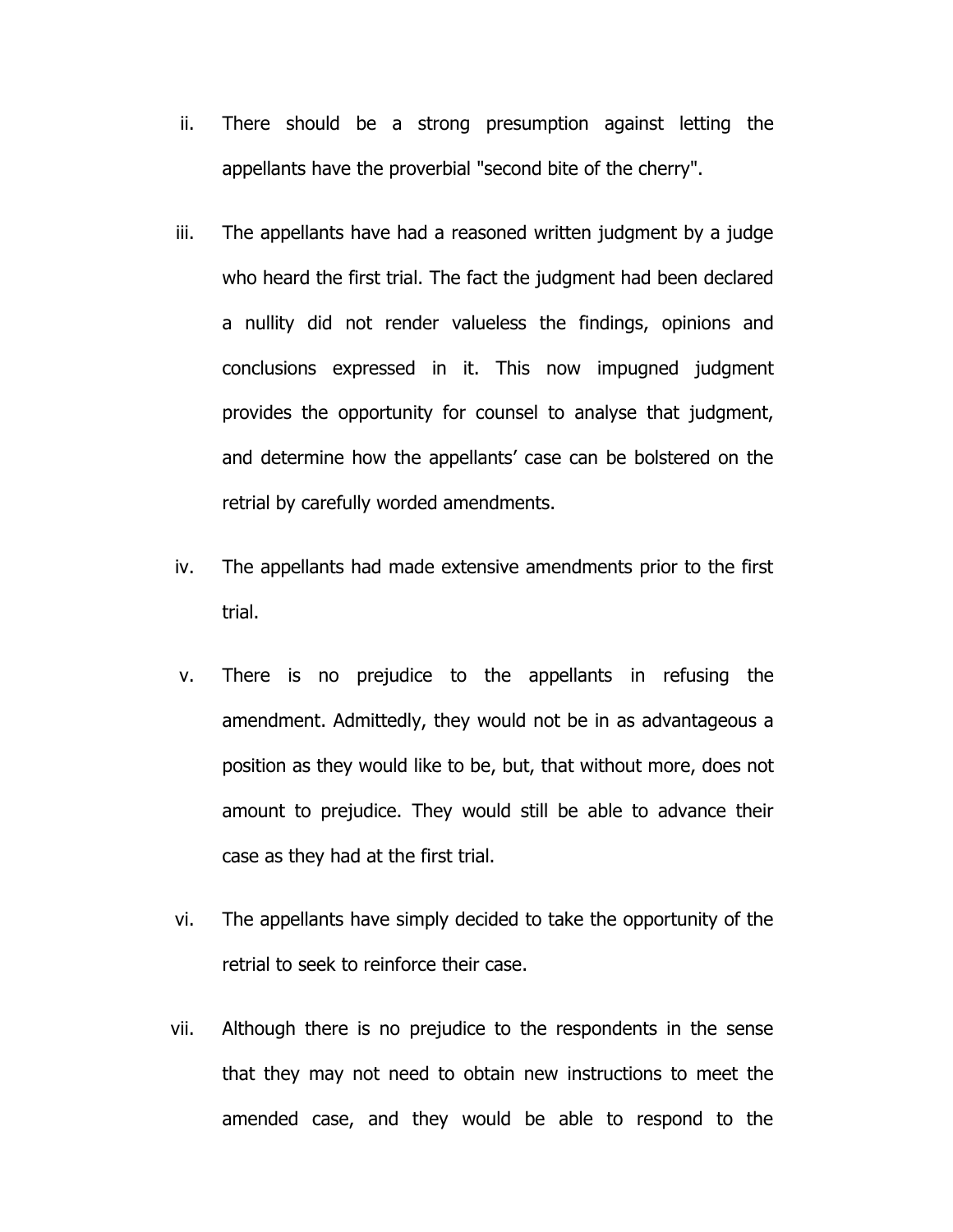amendment, there is the strain of the litigation which a judge is entitled to take into account (following the lead of Lord Griffiths in **Ketteman v Hansel Properties**). Litigation and its results raise the possibility of serious consequences for corporate entities.

- viii. The respondents are facing a new trial due to no fault of their own after a successful judgment. It would not be unreasonable for them to have a legitimate expectation that since they must face a new trial, in these circumstances, then they would meet such an event without having to face new issues, or some issues which may have been somewhat bolstered by virtue of being reformulated, albeit slightly.
- ix. When a retrial is ordered in a case especially in circumstances not arising from a successful appeal on the merits of the case, it is a retrial only in a limited sense in that the parties are bound by their original statement of case unless the court orders otherwise. It is not an opportunity to start afresh.
- x. Unless there are "good reasons" supporting the granting of amendments, it is desirable that the parties proceed on the pleadings as they were at the time of the first trial.
- xi. The court should also be vigilant in order to prevent any litigant from unfairly benefitting from the first trial by using it as a dry run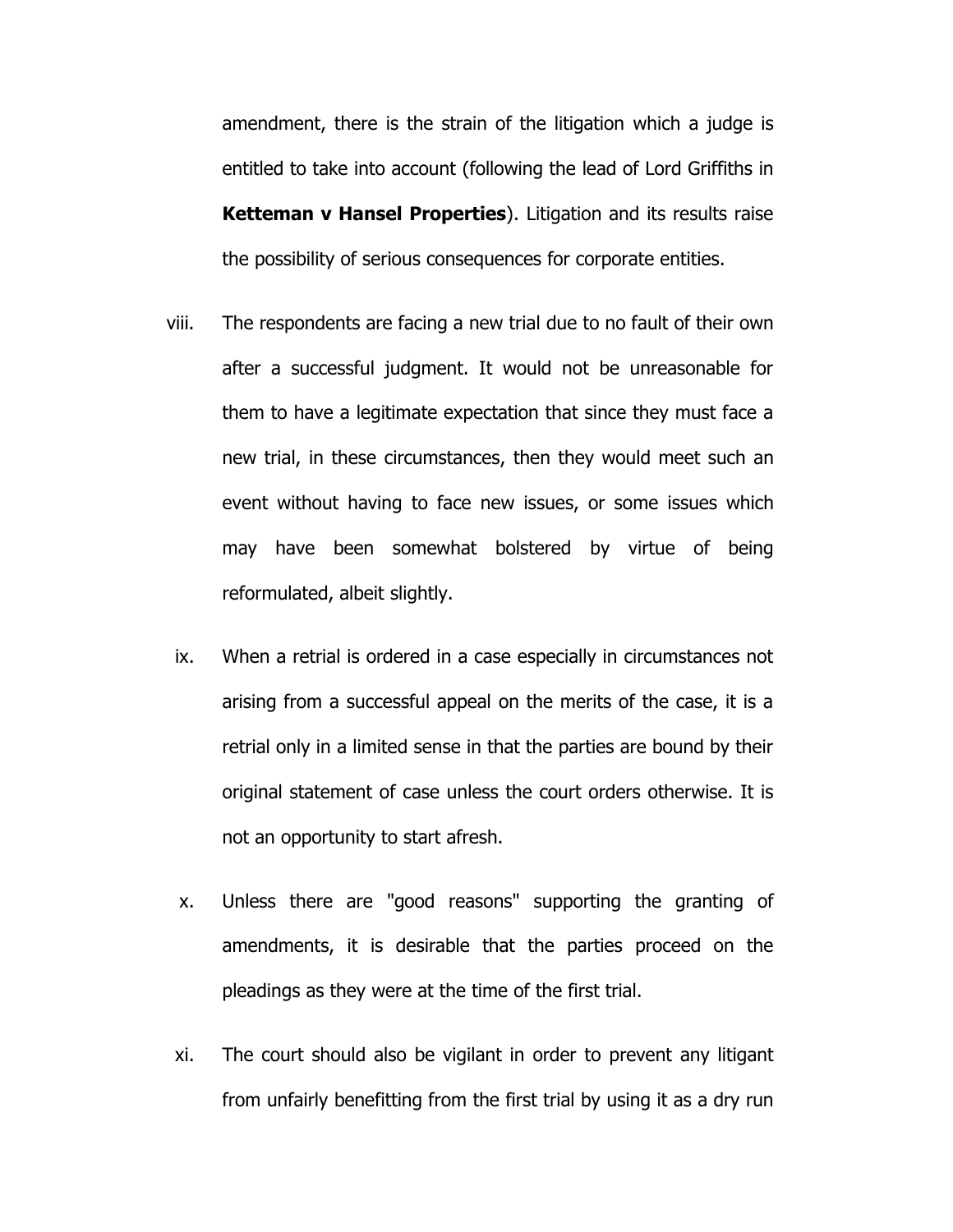or practice run. The court must prevent such a litigant from seeking to gain an advantage, however, small, tactical or otherwise, based on the knowledge obtained from the first trial and the judgment delivered by the court, especially where the claim or any issue in particular in respect of which the amendment is sought was not decided in their favour.

## d. Analysis of the findings of the learned trial judge

[114] It is evident that the reasons that the learned judge advanced for refusing the application are overwhelmingly connected to the fact that the application for amendment is following a trial in which the appellants were adjudged to be unsuccessful. His reasoning does not demonstrate that he had treated with the first trial and the judgment as nullities, therefore, placing the parties in a position as if no trial had taken place, which he ought to have done.

[115] The learned judge's misplaced focus on the fact that there had been a trial in which judgment had been entered against the appellants, led him to adopt what he described as a "more restrictive approach" in considering the application. In fact, he made it clear that he had to be vigilant in the circumstances of the case because it was a retrial and he had to "prevent any litigant from unfairly benefitting from the first trial by using it as a dry run or practice run". He maintained that there was "a strong presumption" against letting the appellants have a proverbial "second bite of the cherry".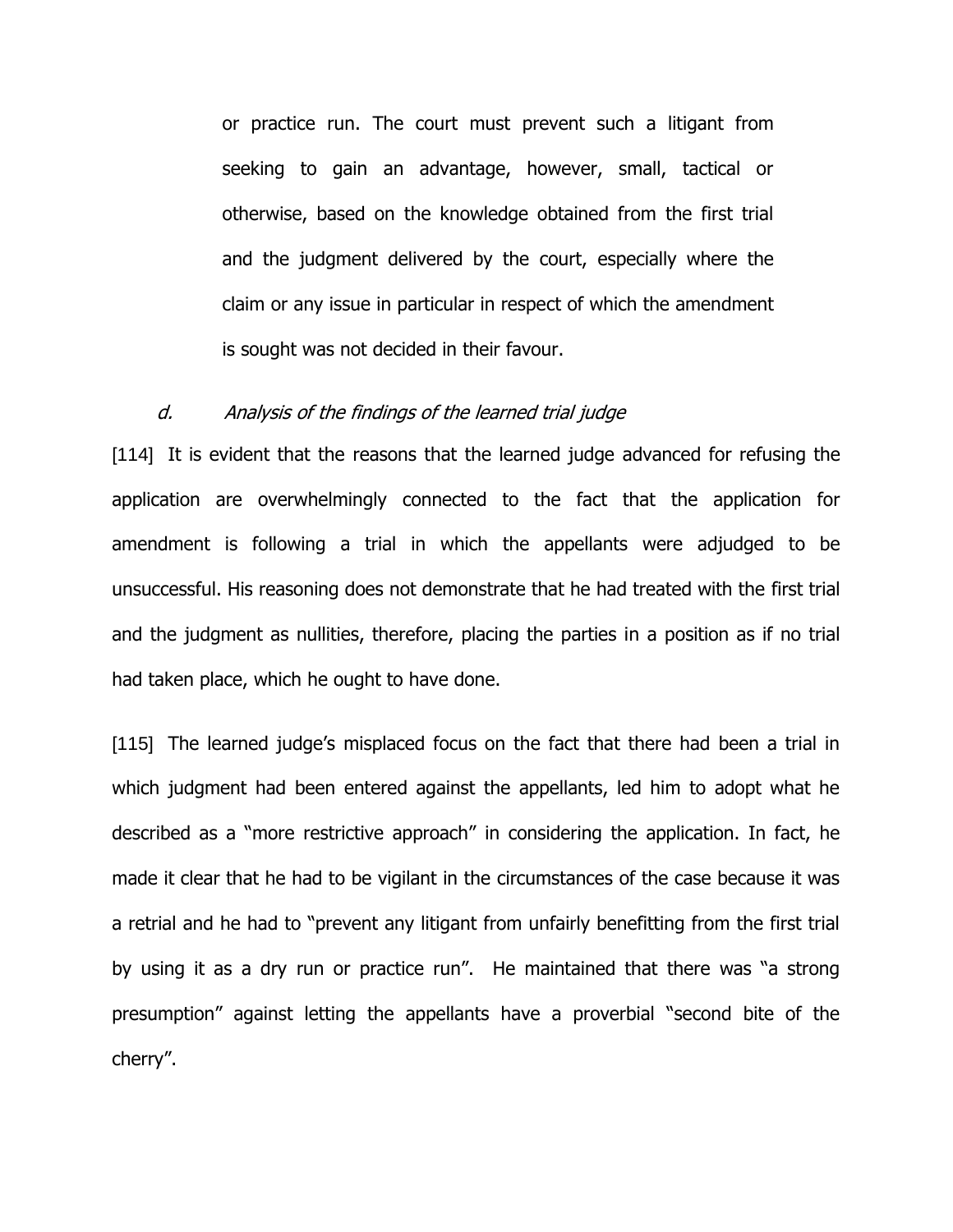[116] The flexible approach that the learned judge had asserted as having commended itself to him as a sensible one was, evidently, restricted or abandoned because of his view that he was considering a case that had already been tried and in which a decision had been made. There is no principle of law (or any universal one, at any rate) that a "more restrictive approach" is to be employed by the court in treating with the question of an amendment of a statement of case on the mere basis that the application is being made pending a retrial. The learned judge's assertion that there ought to be a strong presumption against letting the appellants have the proverbial "second bite of the cherry" because it was a retrial, has nothing in law to commend it in the context of this case.

[117] I do appreciate the appellants' complaint in ground D that the learned judge gave undue weight to the concept (or, in my words, what he perceived to be) a "second bite of the cherry". The decision to remit the case for retrial was one that was taken by the appellate court, without any determination on the merits, and without any restriction imposed on the parties' preparation for the retrial. The question of whether a retrial was presenting an opportunity for "a second bite of the cherry" would, ordinarily, have been one for the appellate court. That issue did not arise for the consideration of this court at the time of treating with the appeal because of the circumstances in which the retrial had to be ordered.

[118] Furthermore, the special focus directed by the learned judge at the fact that there was a retrial in this case was neither appropriate nor fair, given the circumstances that led to the retrial and the reasons for it. The fact that there was a retrial was not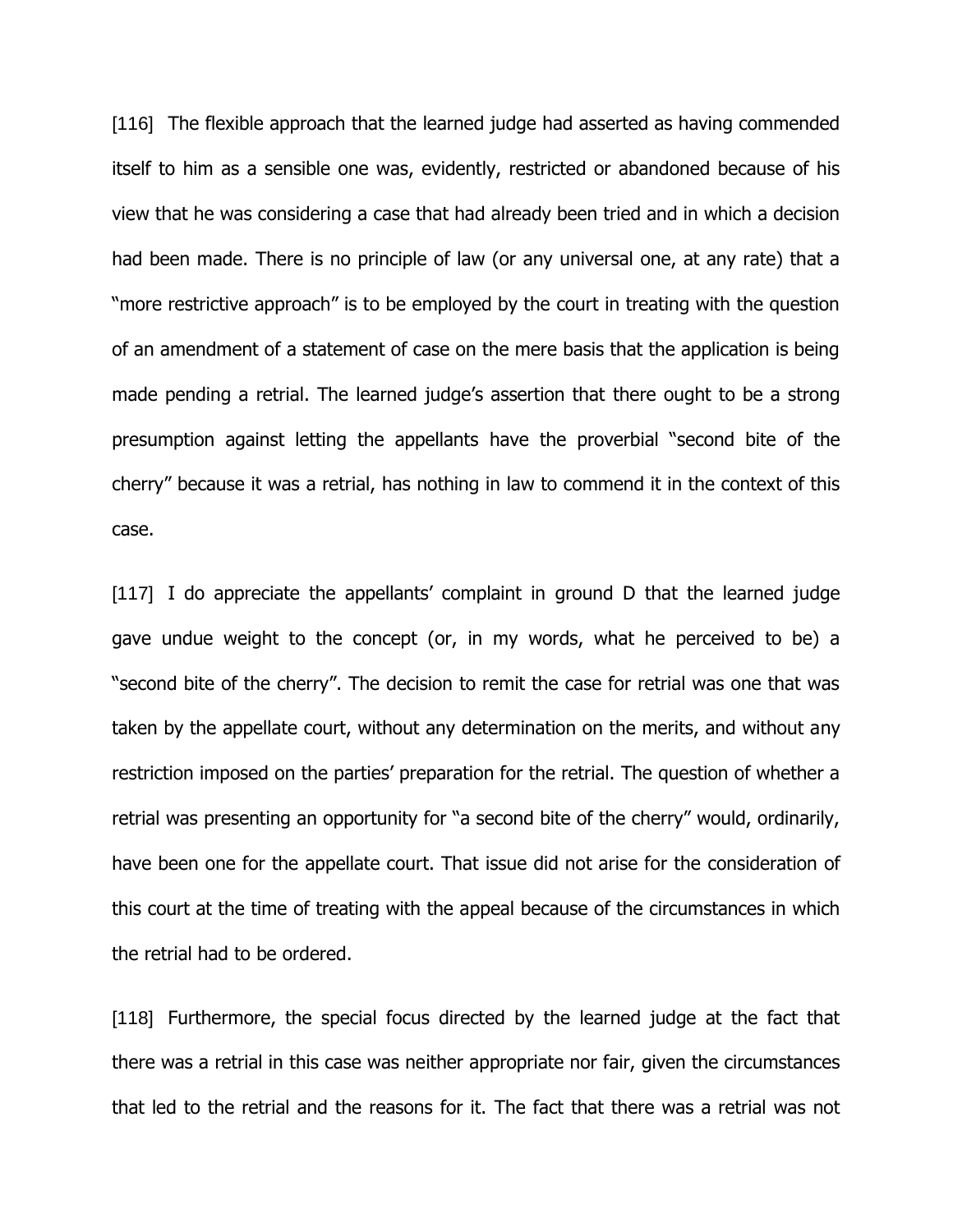the fault of the appellants and neither was it the fault of the respondents. That fact was made abundantly clear by this court in the judgment reported as, **Caricom Investments Limited and others v National Commercial Bank Jamaica Limited and others** [2018] JMCA Civ 23 at paragraph [23].

[119] The learned judge also apparently failed to recognise that the appellants were deprived of their opportunity to successfully challenge the first judgment on its merits because it was declared a nullity. Therefore, the judgment, which was declared a nullity, could not have been properly viewed as being indicative of the strength or weakness of any of the parties' case. The learned judge did not embark on an assessment of the prospect of success of either the original case, from which the appeal had emanated, or the proposed amended statement of case. He was, therefore, wrong to approach his consideration of the application as if there was an existing judgment that represented something of value to the respondents that should be safeguarded by him.

[120] It is settled law that the jurisdiction to grant permission to amend is governed by the overriding objective, with all the considerations that concept embodies. In focusing primarily and substantially on the issue of the retrial, the learned judge ignored some other important considerations that he ought to have weighed in the balance in determining where justice lay. He was required to properly conduct a balancing exercise of all the relevant considerations applicable to the case.

[121] The authorities have established that the foremost consideration is whether the proposed amendment is needed in order to determine the real issues in dispute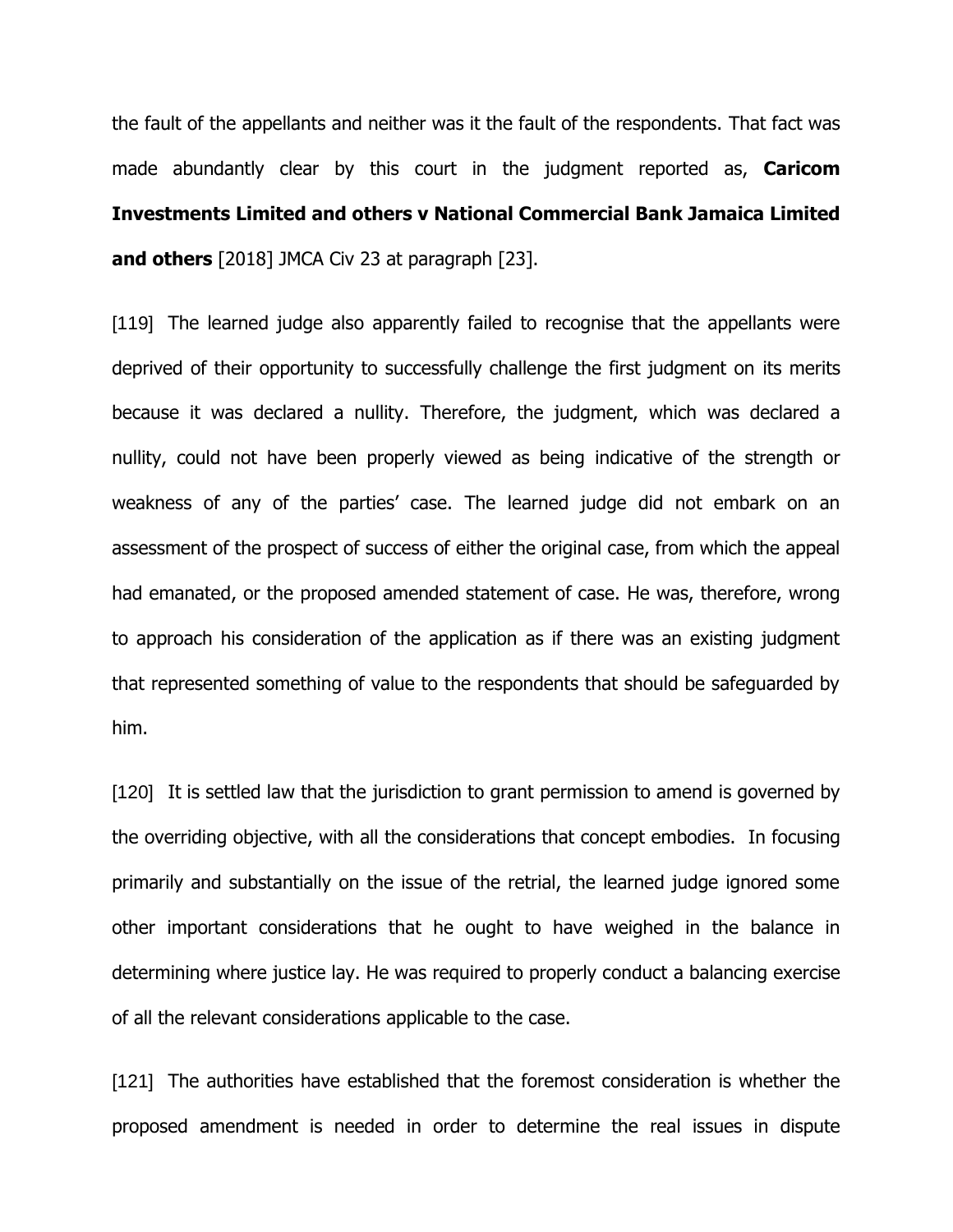between the parties, in the light of all the relevant circumstances. Part of the appellants' complaint in this appeal is that the learned judge erred in according no weight to this consideration. This consideration was, seemingly, not accorded the primacy of place that it deserved in the learned judge's contemplation. The question is whether this is fatal to his decision.

[122] Stuart Sime in his text, A Practical Approach to Civil Procedure, Fifteenth Edition at page 196, paragraph 15.08, noted that, "one view is that disposing of a case justly will mean that amendments should be allowed to enable the real matters in controversy between the parties to be determined". He referenced the case of **Clarapede and Co** 

**v Commercial Union Association** (1883) 32 WR 262, in which Brett MR stated:

"However negligent or careless may have been the first omission, and however late the proposed amendment, the amendment should be allowed if it can be made without injustice to the other side. There is no injustice if the other side can be compensated in costs."

[123] Stuart Sime explained the state of the law as it relates to this consideration at paragraphs 15.09 and 15.10 of his text. He pointed to the case of **Cobbold v London Borough of Greenwich** [1999] EWCA Civ 2074, which he said contained a modern reformulation of Brett MR's dictum in **Clarapede and Co v Commercial Union Association**. Gibson LJ in **Cobbold v London Borough of Greenwich** had said that amendments in general ought to be allowed so that the real dispute between the parties can be adjudicated upon, provided that any prejudice to the other party or parties caused by the amendment can be compensated in costs and the public interest in the efficient administration of justice is not significantly harmed. He further opined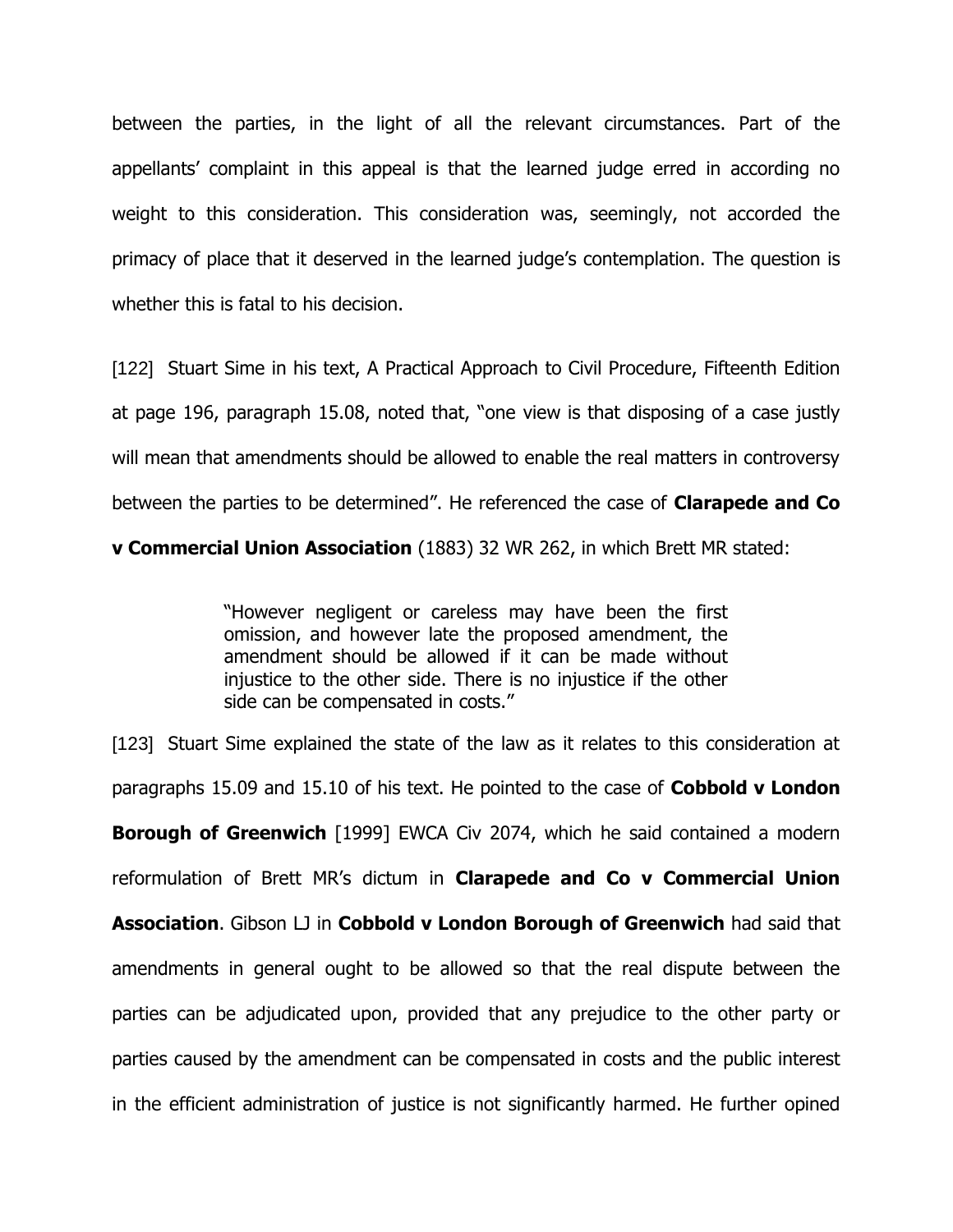that there is always prejudice when a party is not allowed to put forward his real case, provided it is properly arguable. This approach was subsequently declared to be wrong by the Court of Appeal of England and Wales in **Swain-Mason and others v Mills Reeve (a firm)**.

[124] Sime noted that while this approach set out in **Cobbold v London Borough of Greenwich**, "might continue to apply if an application to amend is made in the early stages of litigation, it almost certainly does not apply in the case of late amendments". In support of this proposition, the learned author directed attention to **Ketteman v Hansel Properties,**, in which Lord Griffiths commented on **Clarapede and Co v Commercial Union Association**, in this way:

> "...[W]hatever may have been the rule of conduct a hundred years ago, today it is not the practice invariably to allow a defence which is wholly different from that pleaded to be raised by amendment at the end of the trial even on terms that an adjournment is granted and that the defendant pays all the costs thrown away. There is a clear difference between allowing amendments to clarify the issues in dispute and those that permit a distinct defence to be raised for the first time."

[125] Lord Griffiths went on to state that the court must consider where justice lies, and that there may be many factors that bear on the exercise of the learned judge's discretion. The learned judge, as will be shown below, relied heavily on other factors enunciated by Lord Griffiths in **Ketteman v Hansel Properties** in disposing of the application.

[126] It follows from the authorities that even though amendments should be allowed to enable the real matters in controversy between the parties to be determined, it is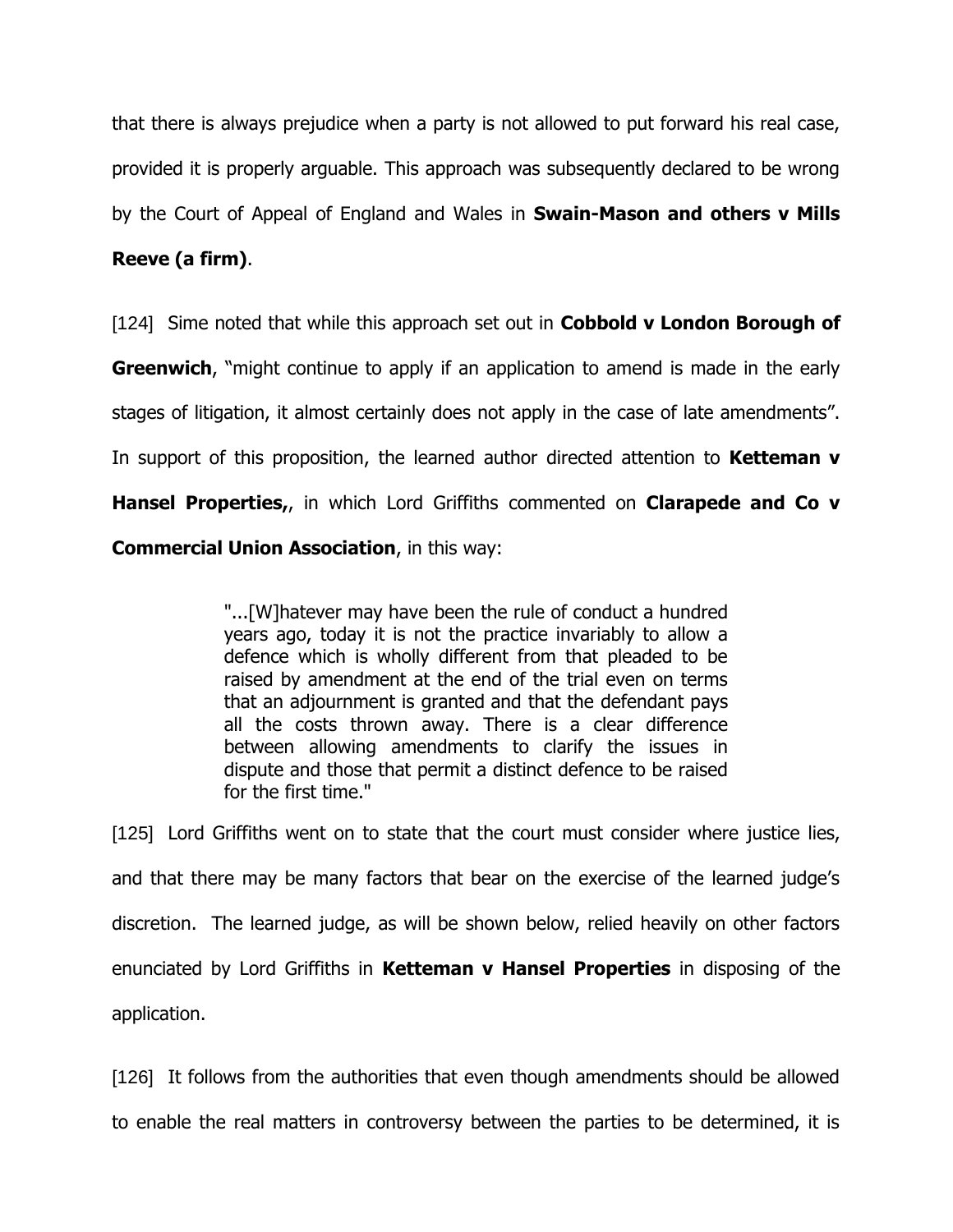not, in and of itself, determinative of the matter since other factors have to be considered, including the stage of the proceedings. Nevertheless, it is an important consideration to be weighed in the balance with other relevant considerations in determining where justice lies. In this case, it would have been one for prime consideration in light of the fact that the trial date was six months away and the learned judge's conclusion that the respondents would not have had to obtain fresh instructions to meet the amendment.

[127] I concluded that the learned judge had not demonstrated that he had accorded any weight or any adequate weight to this important consideration. I accepted the arguments of the appellants, and agree with Brooks JA, that the learned judge erred in this regard. That, however, is not, in and of itself, fatal to the decision. Other factors will have to be considered.

[128] A second related consideration that the appellants contended had not been accorded any or any adequate weight by the learned judge is that "it is desirable that every point which a party reasonably wants to put forward in the proceedings is aired". Neuberger J (as he then was) voiced this consideration in persuasive terms in **Charlesworth v Relay Roads Ltd** at page [401]. He stated, in part:

> "**As is so often the case where a party applies to amend a pleading or to call evidence for which permission is needed, the justice of the case can be said to involve two competing factors. The first factor is that it is desirable that every point which a party reasonably wants to put forward in the proceedings is aired: a party prevented from advancing evidence and/or argument on a point (other than a hopeless one) will understandably feel that an injustice has**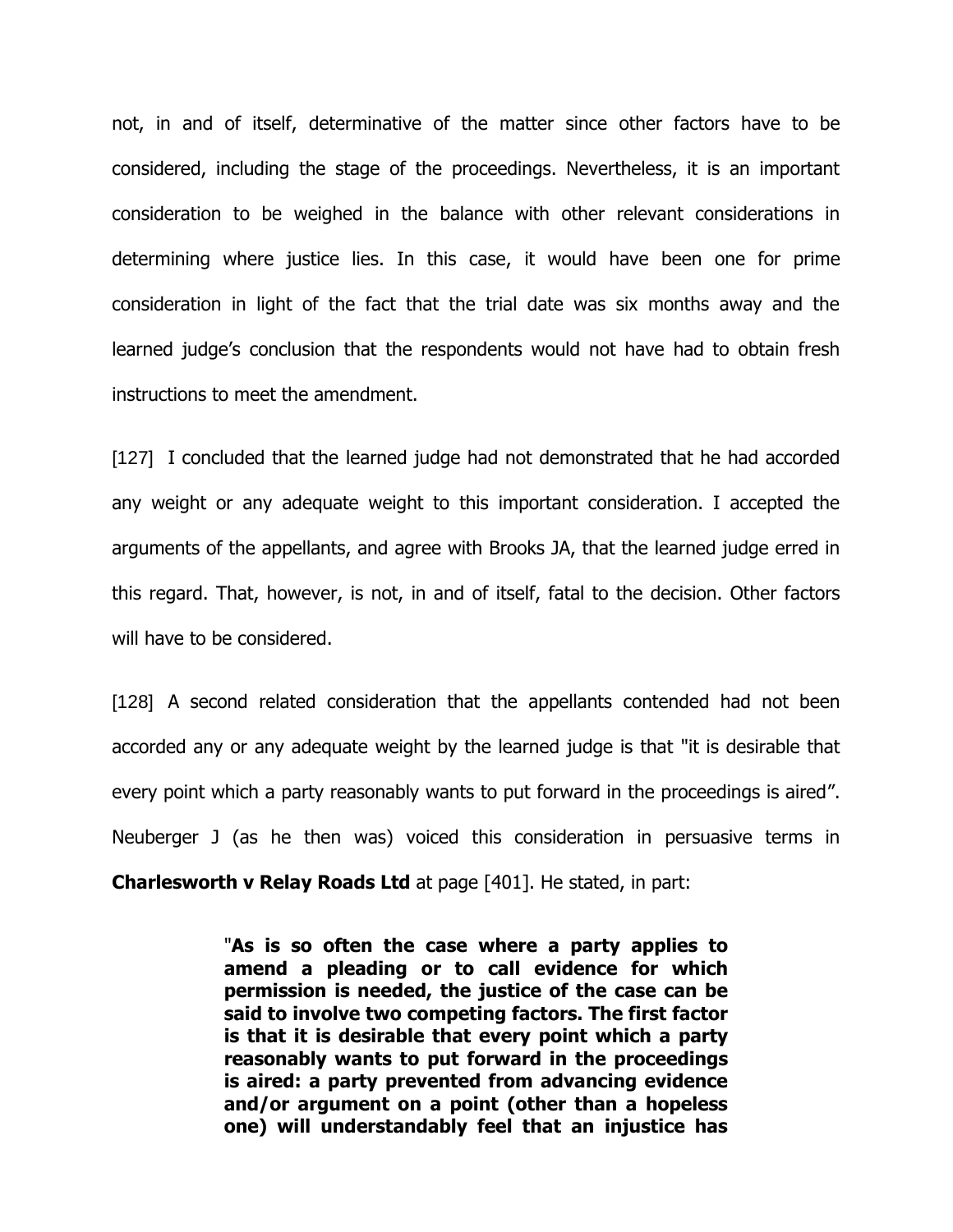**been perpetrated on him, at least if he loses and has reason to believe that he may have won if he had been allowed to plead, call evidence on, and/or argue the point**. Particularly where the other party can be compensated in costs for any damage suffered as a result of a late application being granted, there is obviously a powerful case to be made out that justice indicates that the amendment should be permitted." (Emphasis added)

[129] The appellants contended that the learned judge ought to have given the "greatest weight" to the above principles stated by Neuberger J and wrongly gave greater weight to other factors in denying the application. It could not be said that this argument is without merit. This is particularly so in the light of the learned judge's own admission that, the amendment did not give rise to a new claim; the appellants' case was not a "new fight"; the application did not lack bona fides; and the appellants, "would not be in as advantageous a position as they would like to be ..." if the amendment was granted.

[130] A refusal of the permission would mean that the appellants would be shut out from airing their case and from placing all the issues in controversy for resolution by the court. This would have been in the absence of a definitive finding by the learned judge that their proposed amended case is without a prospect of success. Also, given the definitive findings that the appellants are not advancing a new case and that the respondents would not be prejudiced in the sense that they would not be able to meet the amended statement of case, with the trial date some way away, it would seem that, in those circumstances, to prevent the appellants from putting that case before the court "would impose an impediment on their access to the court which would require justification" (see **The Jamaica Railway Corporation v Mark Azan** (unreported),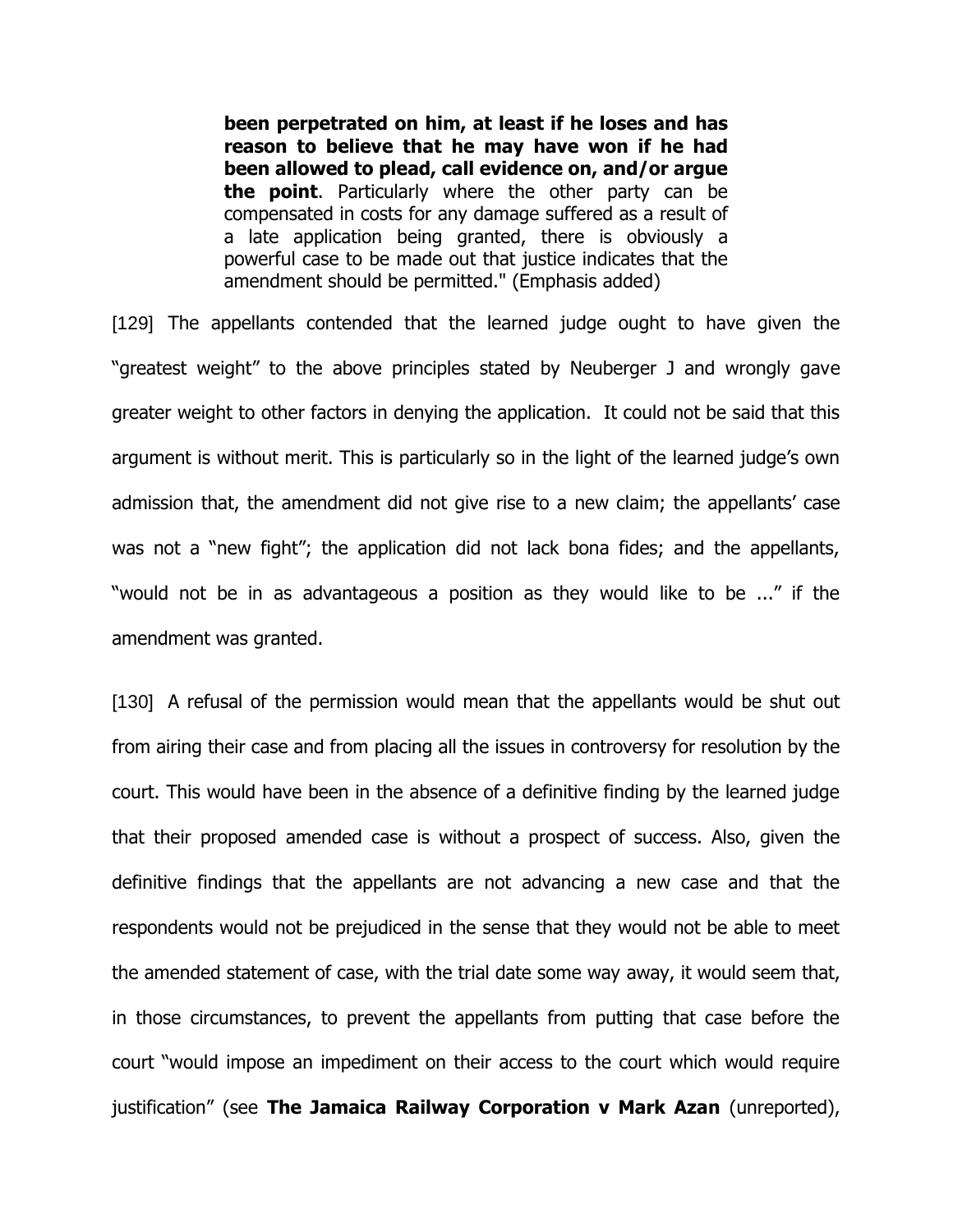Court of Appeal, Jamaica, Supreme Court Civil Appeal No 115/2005, judgment delivered 16 February 2006, per K Harrison JA).

[131] Against this background, the learned judge's finding that there was no prejudice to the appellants is difficult to accept. Any denial or curtailment of access to the machinery of justice is inherently prejudicial; the pivotal question is whether there is justification for such a restriction.

[132] The learned judge had not demonstrated that he had attached any or any adequate weight to this consideration of the desirability of the appellants to air their whole case or to put forward their best case. The question now arises as to whether there is any justification for his failure to do so. The resolution of this question would depend on whether there are more weighty considerations that would have overridden that consideration.

[133] It is observed that the learned judge was more content to adopt and apply the other competing factor enunciated by Neuberger J in the same case of **Charlesworth v Relay Roads Ltd** and which was earlier articulated by Lord Griffiths in **Ketteman v Hansel Properties**. Neuberger J expressed the competing principle in this way:

> "On the other hand, even where, in purely financial terms, the other party can be said to be compensated for a late amendment or late evidence by an appropriate award of costs, it can often be unfair in terms of the strain of litigation, legitimate expectation, the efficient conduct of the case in question, and the interests of other litigants whose cases are waiting to be heard, if such an application succeeds."

[134] In **Ketteman v Hansel Properties**, Lord Griffiths posited at page 220: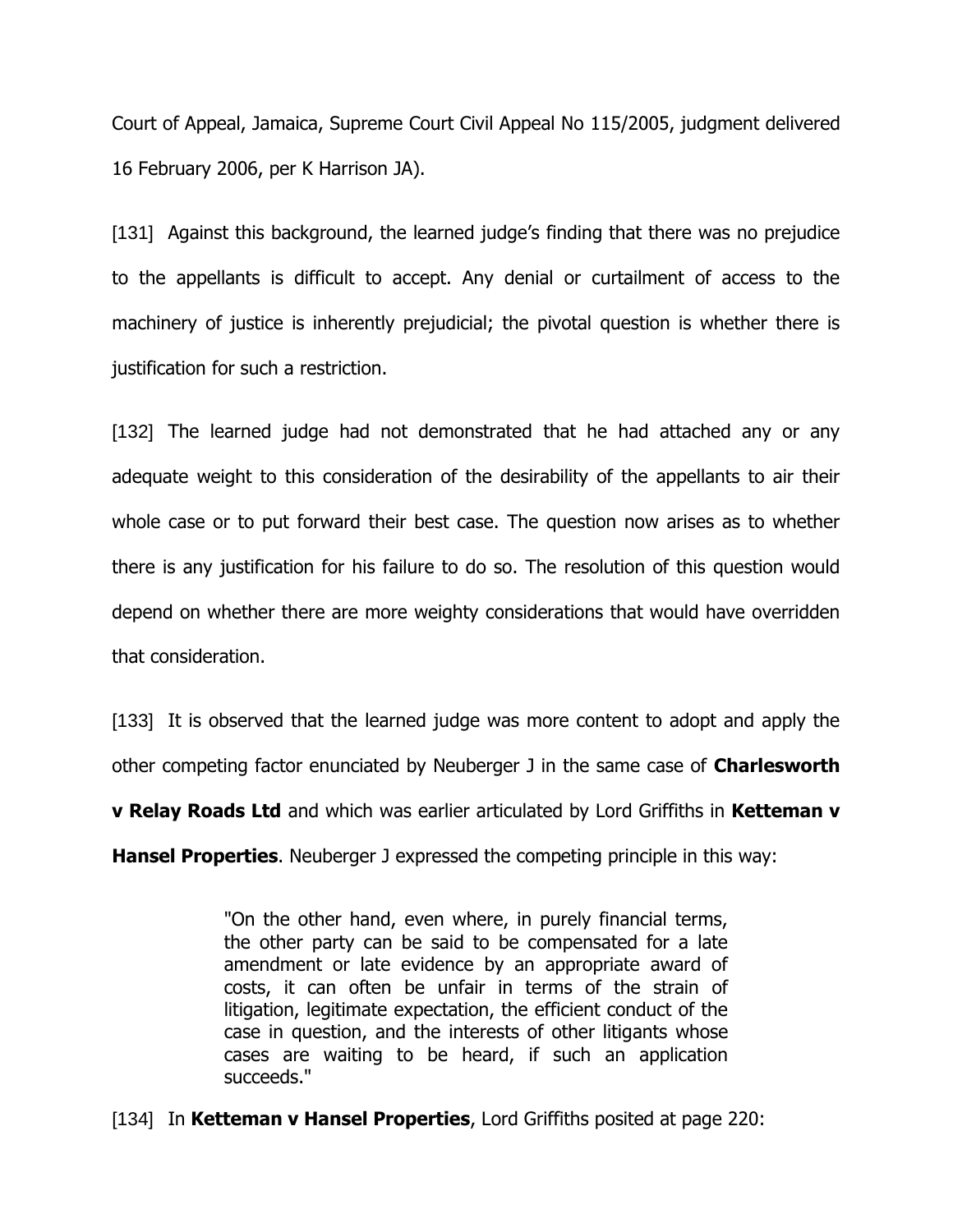"Whether an amendment should be granted is a matter for the discretion of the trial judge and he should be guided in the exercise of the discretion by his assessment of where justice lies. Many and diverse factors will bear upon the exercise of this discretion. I do not think it possible to enumerate them all or wise to attempt to do so. **But justice cannot always be measured in terms of money and in my view a judge is entitled to weigh in the balance the strain the litigation imposes on litigants, particularly if they are personal litigants rather than business corporations, the anxieties occasioned by facing new issues, the raising of false hopes, and the legitimate expectation that the trial will determine the issues one way or the other.** Furthermore to allow an amendment before a trial begins is quite different from allowing it at the end of the trial to give an apparently unsuccessful defendant an opportunity to renew the fight on an entirely different defence." (Emphasis added)

[135] The learned judge endorsed this view of Lord Griffiths and applied it with some modification, as he put it, to the facts before him. It was his attraction to this principle that led him to give effect to such considerations of the strain of litigation on, and the legitimate expectation of, the respondents, as explained by him in paragraphs [34] and

[35] of his judgment.

[136] After applying those considerations, the learned judge refused the application thereby depriving the appellants of the benefit of the principle stated in **Charlesworth** 

**v Relay Roads Ltd**, that it is desirable that every point which a party reasonably wants to put forward in the proceedings is aired.

[137] The learned judge had declared the principles on which he relied but had not demonstrated the proper application of them, in several respects. In the first place, the dicta of Lord Griffiths in **Ketteman v Hansel Properties** established the need for there to be a balancing exercise of the relevant considerations that are applicable to the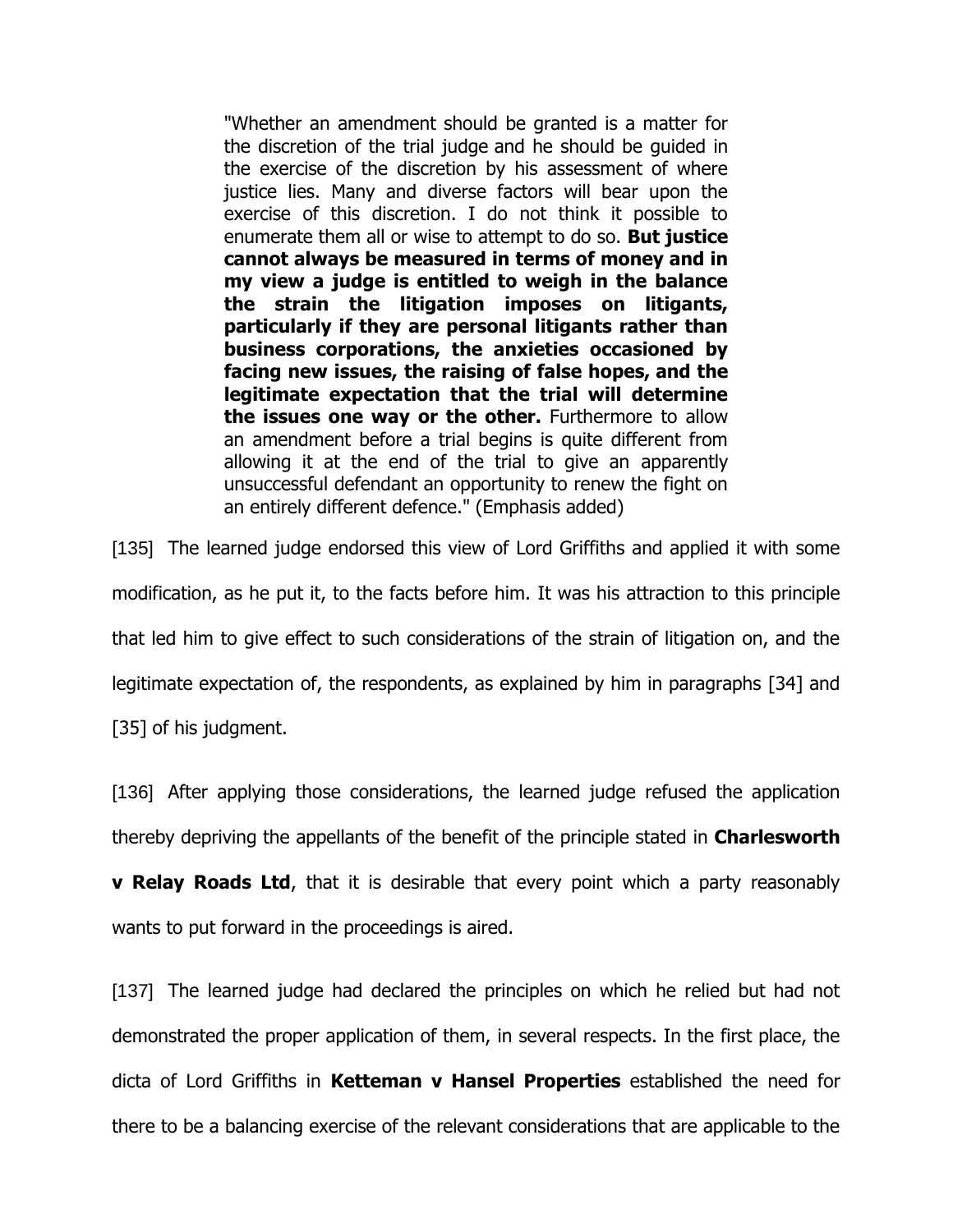circumstances of the case. The strain of litigation and legitimate expectation are but two of the factors that the court is entitled to *weigh in the balance* in determining where justice lies, if the circumstances of the case give rise to such a consideration. As Lord Griffiths, himself, correctly noted, many and diverse factors will bear on the exercise of this discretion.

[138] One would have expected to see the consideration given by the learned judge to the relevant competing principles and his reason for concluding that the strain of litigation and the respondents' legitimate expectation to face the original case at the trial would have overridden them all, when viewed collectively. This demonstration of the balancing exercise would have been required in this case for several reasons.

[139] The first reason would be the fact that the respondents are not personal litigants, who were the ones that were particularly within the contemplation of Lord Griffiths. It is the learned judge who modified the principle and extended it to corporate entities.

[140] Secondly, as observed by Brooks JA, there was no evidence from the respondents (and nothing obvious in the circumstances, I would add) that provided a proper basis for the learned judge to find that it would have been unfair to grant the amendment due to the strain of litigation. The learned judge had accepted counsel for the appellants' argument that the respondents would not be prejudiced in the sense that they would not need to obtain new instructions to meet the newly adjusted case. The respondents provided no evidence to the contrary but, by way of submissions, argued that they were prejudiced because there were new claims being brought. The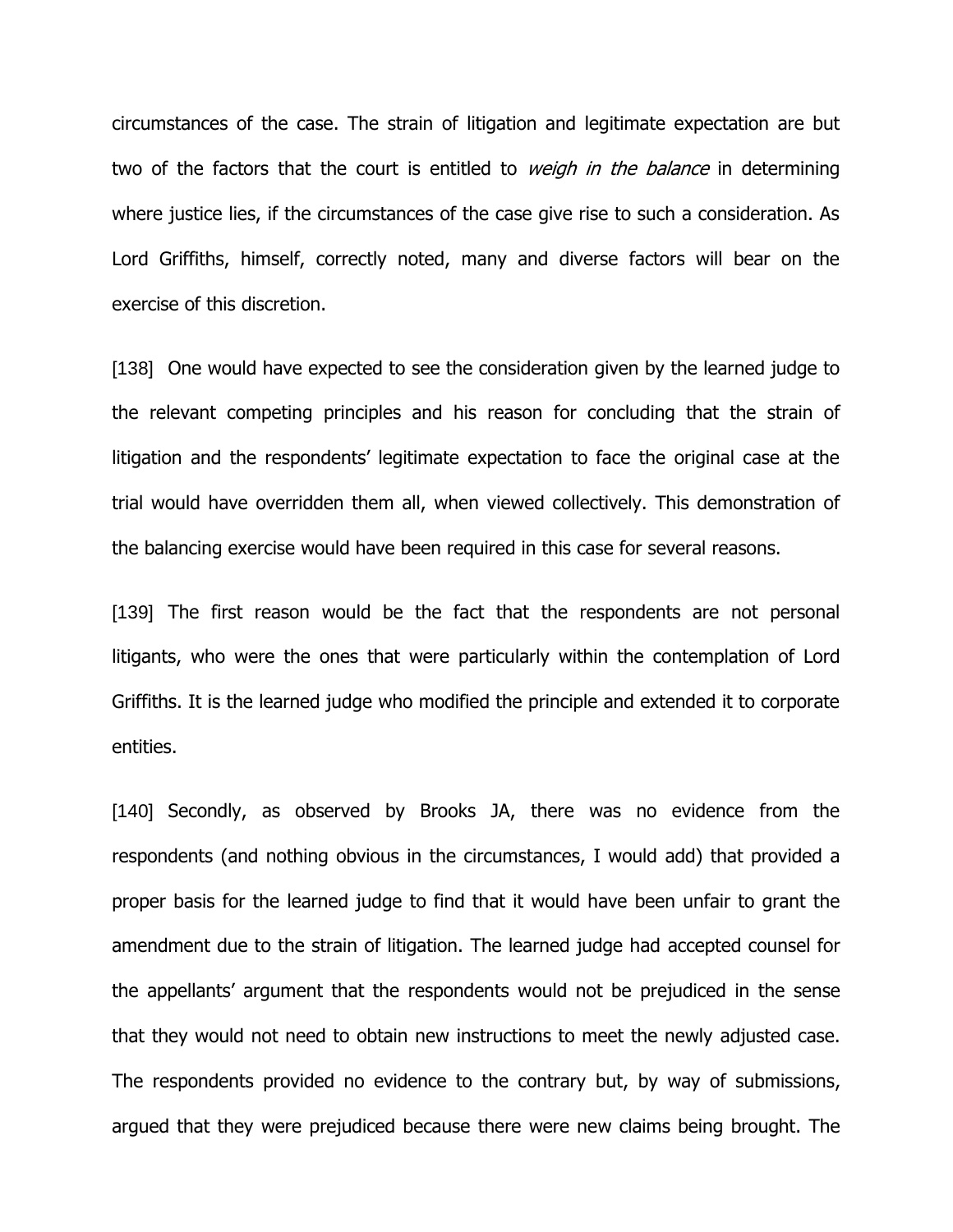learned judge rejected those submissions. He found that the case was only nuanced or slightly reformulated. This would suggest that there was no great or significant change in the issues by the proposed amendments. In the end, the learned judge accepted that there is nothing to say that the respondents would be unable to meet, what he viewed, as the slightly nuanced case that would result from the amendment. He, therefore, found them not likely to be prejudiced on that account. There is no counter-notice of appeal relating to this finding.

[141] The third reason (which is closely connected to the second) is that there was no indication that the learned judge had given consideration as to whether the respondents could have been compensated in costs, even though this is no longer determinative of granting an amendment. It, nevertheless, remains, a relevant consideration as the modern approach enunciated in the cases have shown. Neuberger J, for instance, in stating the other competing principle, to which the appellants contended that the learned judge should have accorded the greatest weight, made the point that, "particularly where the other party can be compensated in costs for any damage suffered as a result of a late application being granted, there is obviously a powerful case to be made out that justice indicates that the amendment should be permitted".

[142] Lord Griffiths' opinion in **Ketteman v Hansel Properties** was that, "... justice cannot always be measured in terms of money" and, so, there will be cases in which it would be unfair to grant the amendment with compensation in costs. At the end of the day, the question must be what is just. Compensation in costs may not be in keeping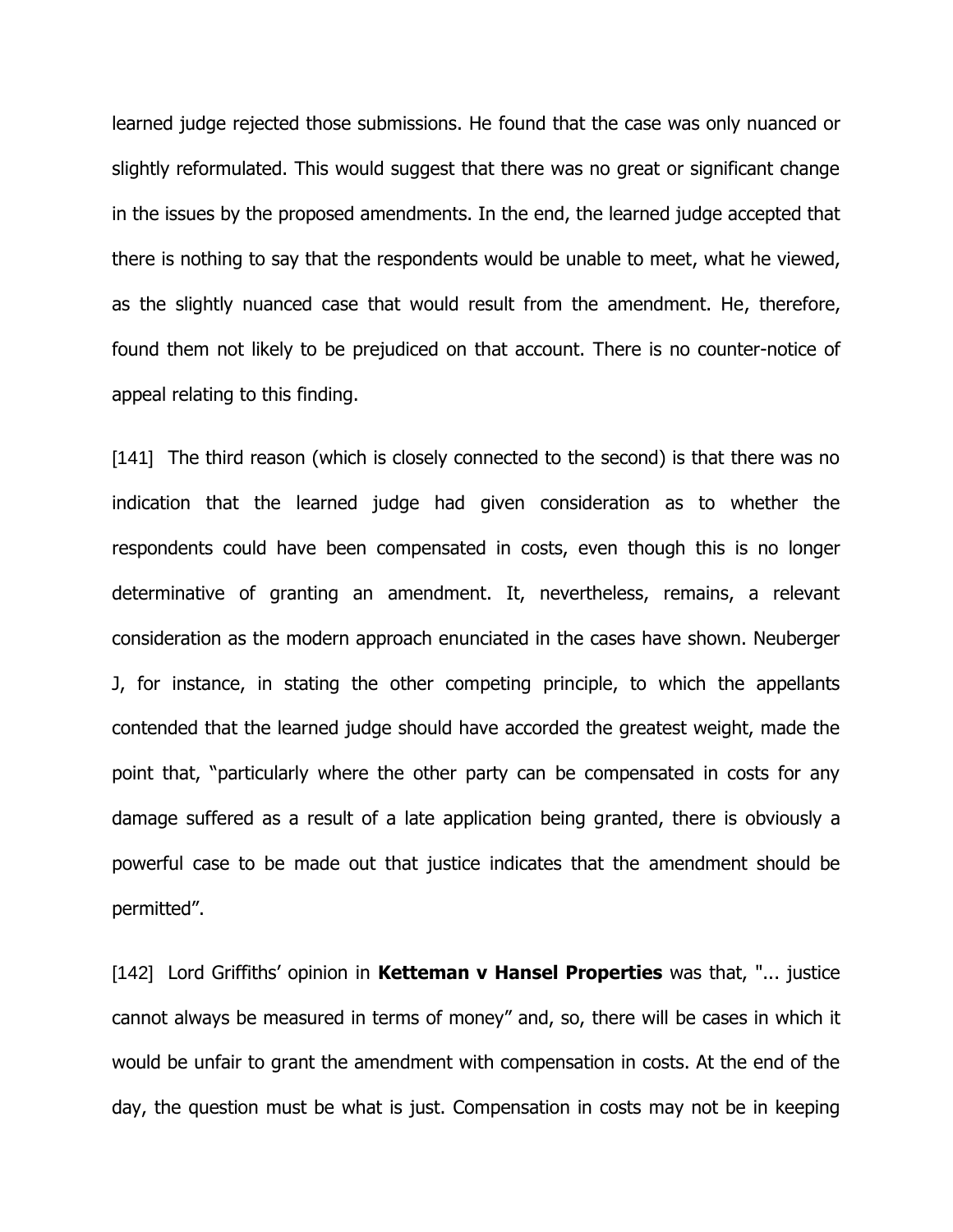with the overriding objective to deal with the case justly or it may well be so. There is no indication that the learned judge, before deciding to refuse the application, had given thought to this alternative consideration in determining what was best in keeping with the overriding objective.

[143] Another relevant principle that would have had a bearing on the weight to be accorded to the strain of litigation and the legitimate expectation of the respondents, in the sense used by the learned judge, relates to the stage of the proceedings the amendment was being sought. The authorities as well as the ECSC rule illustrate that the question of whether the trial date could still be met, if the permission to amend was granted, was a material consideration for the learned judge. Also, the cases on which the learned judge relied, that raised the strain of litigation as a consideration, all involved applications for permission to amend that were made after the trial had commenced. The stage at which the amendments were to be made in those cases would have been at a much later stage than in this case. In **Ketteman v Hansel Properties,** for instance, the amendment was made during closing speeches.

[144] In this case, the trial had not begun, and there was no "apparently unsuccessful" party. Also, the learned judge found that the appellants were not advancing a new claim or putting forward a new fight as in the case of **Ketteman v Hansel Properties.** It was also clear to the learned judge that the trial date would not have been jeopardised as deduced from his reasoning at paragraph [39] of his judgment. He, however, failed to attach any, or any sufficient, weight to that factor. This was a factor of relatively significant importance that ought to have been weighed in the balance with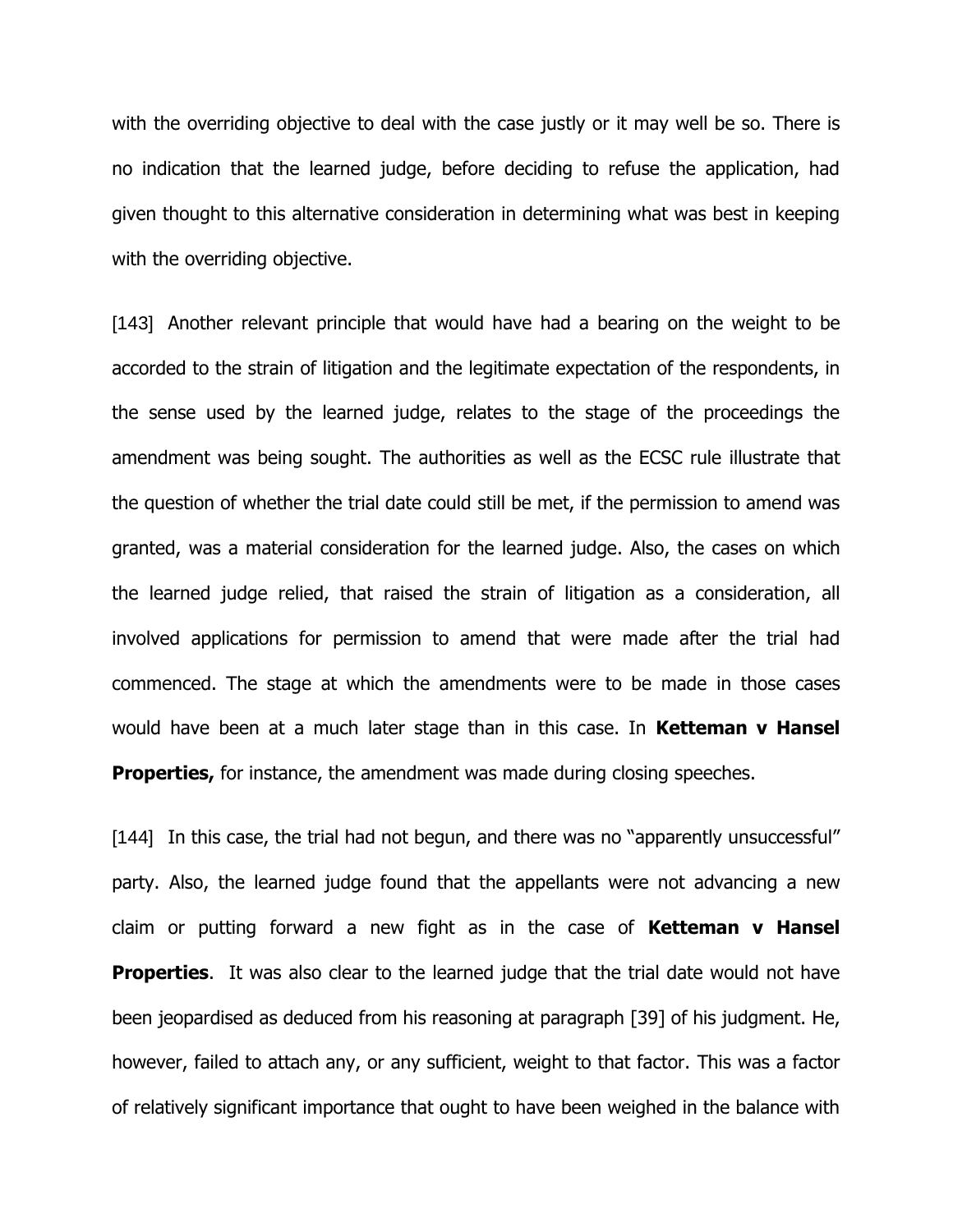other factors. By failing to give the appropriate weight to that consideration, it cannot be said that the learned judge had regard to all relevant considerations that would be in keeping with the overriding objective.

[145] The authorities have also established that the court must also consider the interests of, or prejudice to other litigants, waiting for their cases to be heard as well as the interests of the administration of justice, generally. In arriving at his decision to refuse the application, the learned judge did not make a finding that the grant of the amendment would have been detrimental to these interests. He opined that it would not be a proper exercise of the court's discretion to place much weight on promptitude in the sense used in the ECSC rule, without having regard to the fact that the application was being made 14 years after the claim. Therefore, he attached no weight to the issue of delay. That disregard for the question of delay coupled with the absence of any finding concerning the effect the grant of the amendment would have had on other litigants and the administration of justice, would have tipped the scale in favour of the grant of permission.

[146] I concluded that the learned judge erred by not correctly applying the relevant law to the peculiar circumstances of the case before him. He failed to take into account some relevant considerations of significant import along with those that would have been in favour of the grant of permission on the basis of his findings. Those were (a) the necessity of the proposed amendments in the determination of the real issues in dispute between the parties; (b) the desirability that the appellants be given access to the machinery of the court to air their full case in the absence of prejudice to the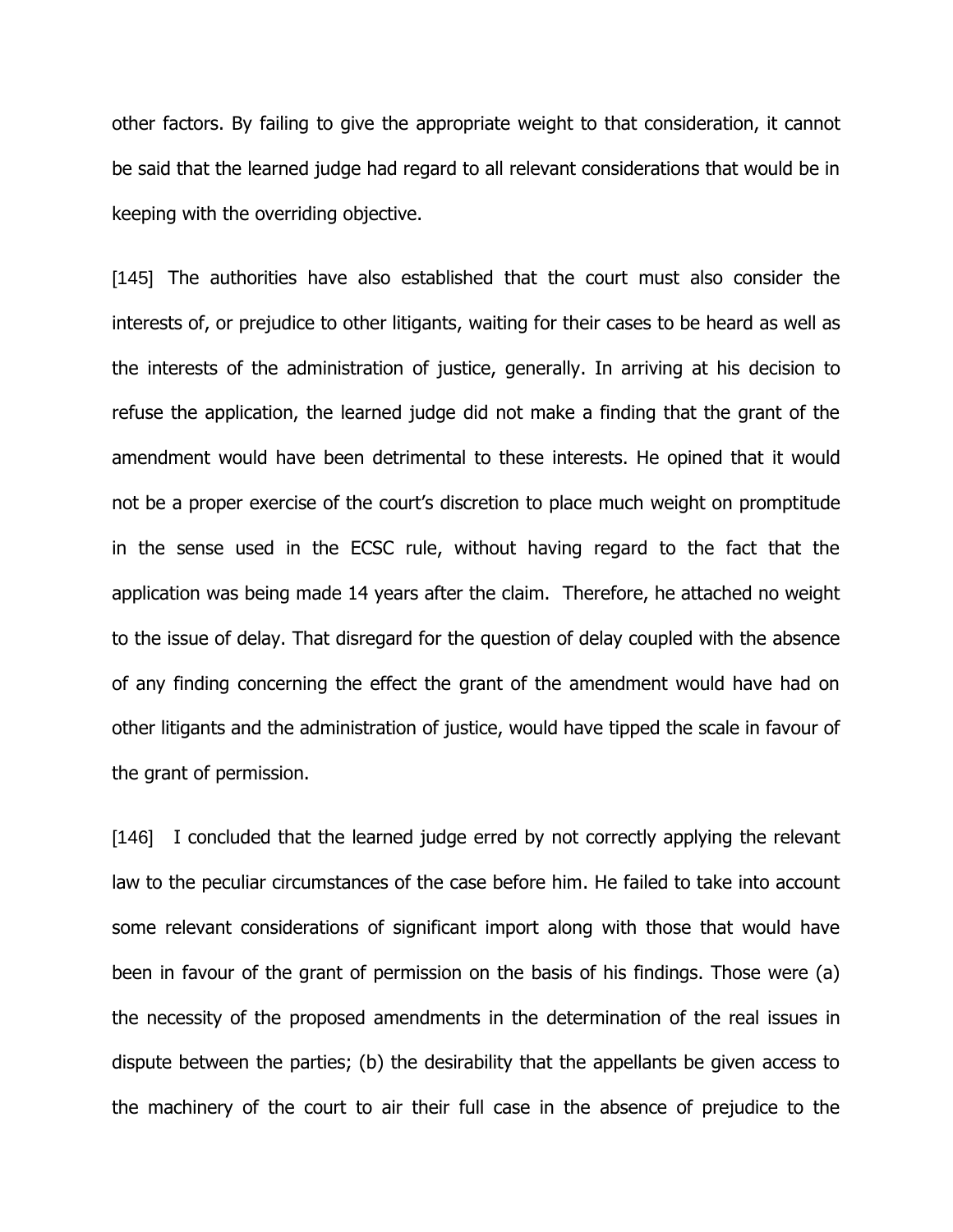respondents and other litigants; (c) the prejudice to the appellants in denying this access in the absence of justification; (d) compensation in costs as an alternative to refusal of the amendment; and (e) the fact that the trial date could have been met if the amendment were granted.

[147] On the other hand, the learned judge wrongly took into account some irrelevant considerations in his approach to the application, especially matters pertaining to the invalidated trial and judgment. In so doing, he failed to properly weigh and/or to accord appropriate weight to relevant factors that were crucial to his determination of the matter and more in favour of the grant of permission than refusing it.

[148] When all other factors that the learned judge took into account are weighed in the balance and accorded the appropriate weight that each deserved, the overwhelming weight of the relevant factors that he ought to have taken into account, based on what was argued before him, would have been in favour of granting the amendment than refusing it. There was no evidence or anything in the circumstances that would justify the obviously significant weight that he had accorded to the factors of strain of litigation on the respondents and their legitimate expectation not to face new or reformulated issues at the retrial. I endorsed the views of Brooks JA, expressed at paragraph [29] above, that there is nothing inherently wrong for a party to use the opportunity presented by a retrial to re-align his case.

[149] Accordingly, the learned judge's conclusion that the overriding objective to deal with the case justly necessitated a refusal, cannot be accepted. This amounted to an error of law, which would justify interference by this court with his decision.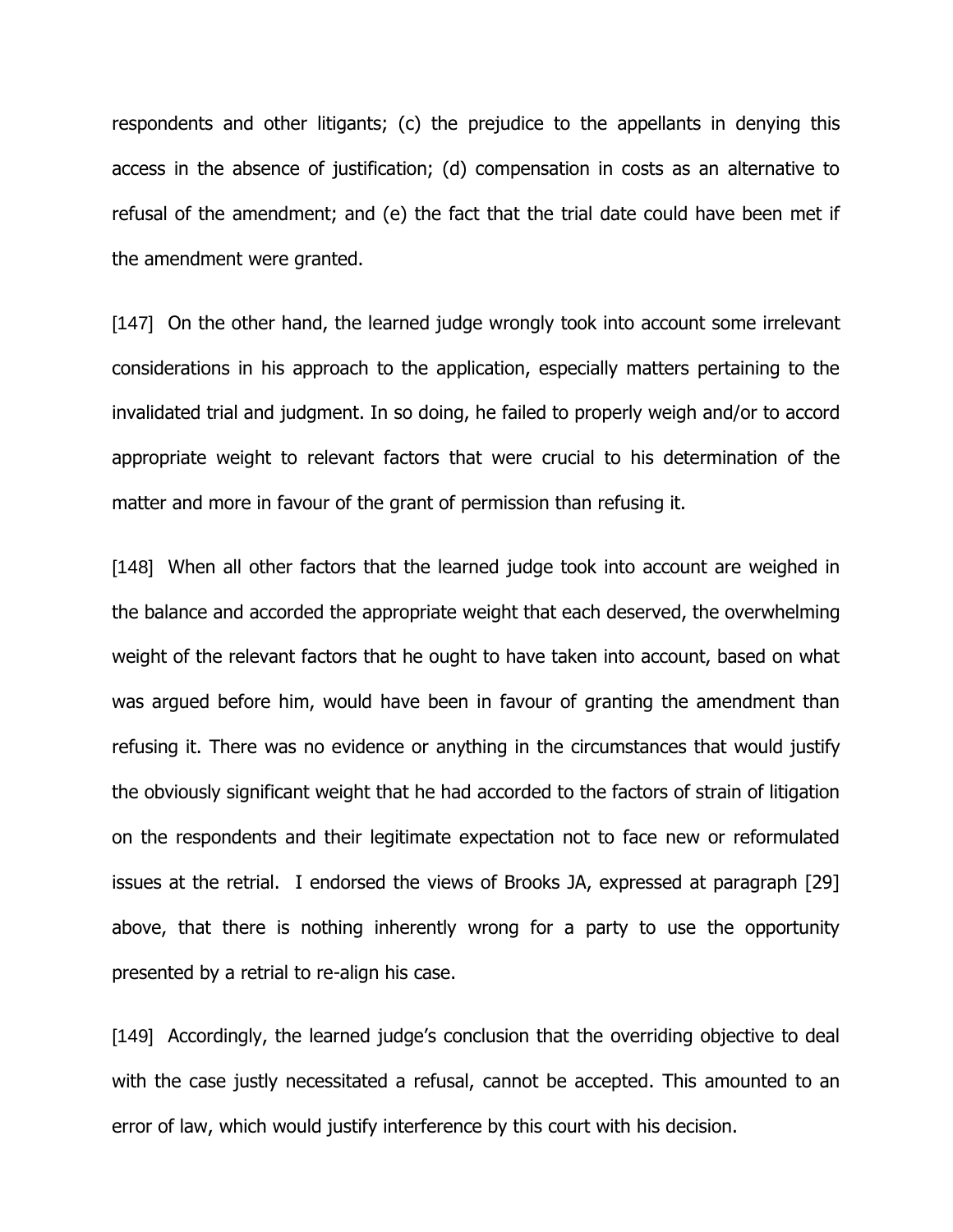#### **The witness statement issue - Ground Q**

[150] In treating with the issues surrounding the application for permission to amend, I found that the assertions of the appellants in ground of appeal Q, and their submissions in support of that ground, had a bearing on the application for permission to amend. Ground Q evoked much disquiet on my part.

[151] The complaint of the appellants in ground Q was that the restriction placed on the appellants by the learned judge, to stand by the witness statements that were originally filed, "was unreasonable and palpably wrong". They submitted that having regard to the fact that there has been no trial or judgment in this case, the court is entitled to grant permission to file additional witness statements. To order otherwise, they said, "is an unreasonable fetter of the learned [j]udge's discretion". For three critical reasons, I agreed with Brooks JA that the contention of the appellants in this ground should be rejected.

[152] In the first place, the application before the learned judge did not include an application for an order permitting the filing of new or additional witness statements. There is also nothing on the record showing any order from the learned judge relative to that ground from which an appeal could lie.

[153] Secondly, the appellants, in stating that there had been no trial and, so, they are entitled to file witness statements, are not correct. They seemed to have failed to realise that the fact that the trial before R Anderson J had been declared a nullity does not affect other orders that had already been made or steps already taken in the case prior to the first trial. Those orders include orders for the filing and exchange of witness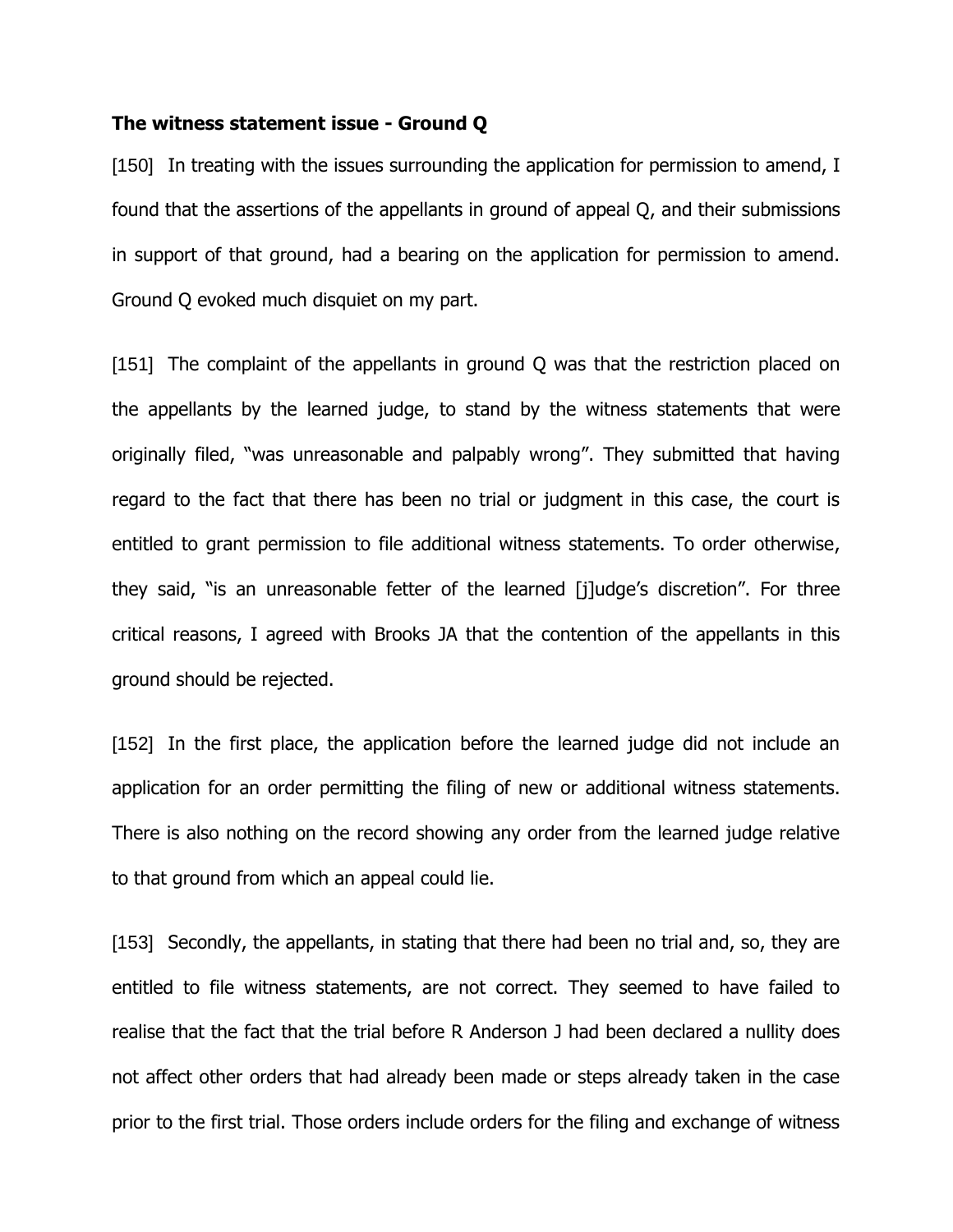statements. It was not the entire proceeding that was declared a nullity. They are, therefore, not at liberty to file additional witness statements as they should think fit.

[154] Finally, and even more importantly, the appellants ought not to have taken this point on appeal in the light of the case advanced by them below, and on this appeal, as it relates to likely prejudice to the respondents. The appellants, through their counsel, maintained that the respondents would not be prejudiced by the proposed amendments as they were not bringing any new case and were not seeking to rely on any new evidence. They had applied for the evidence of Mr Aird to be admitted at the retrial, which was granted.

[155] As Brooks JA noted in paragraph [43], the learned judge "was, perhaps, lulled into not considering the issue of evidence, by assurances from counsel for the appellants, who addressed him". He referred to paragraph [32] of the judgment of the learned judge, and noted that the learned judge's record of those submissions "foreshadowed some of the assurances contained in some of the grounds of the appeal". Again, at paragraph [59], he alluded to the potential prejudice to the respondents that an application to adduce further evidence could cause, given the death of Mr Aird.

[156] I share Brooks JA's concern for the potential prejudice to the respondents, if an application were to be pursued by the appellants to adduce additional or new evidence at the retrial. I have, however, taken my observations even further than my learned brother.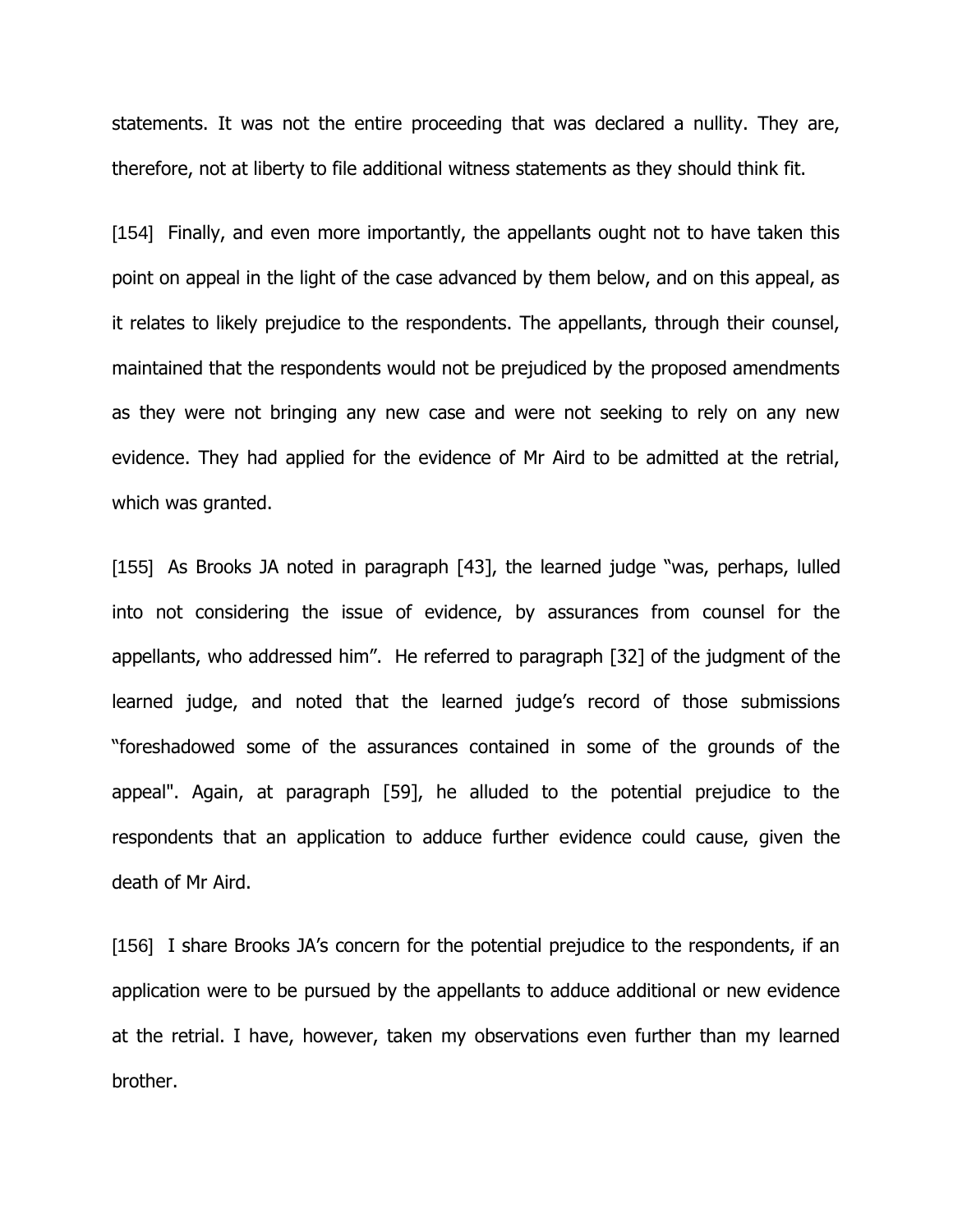[157] To my mind, this complaint of the appellants on the appeal has managed to raise questions as to the sincerity and reliability of their assertions that the amendments would require no new evidence. There is no question that if new evidence is to be adduced, following the grant of the amendment, there is a real possibility that the respondents could be prejudiced in the light of the death of Mr Aird, their critical witness.

[158] It became apparent to me that although the appellants' counsel had asserted that no new evidence would be led, they had not arrived at a settled decision that they will not seek to change the evidential basis of their case in the court below. This would be after almost 15 years. I formed the view that the only reason, for the appellants' obvious desire to be able to adduce additional evidence, at this time, must be as a result of their proposed amended statement of case.

[159] The conduct of the appellants in raising this issue on appeal, having given the assurances to the court down below that no new evidence would be adduced that could prejudice the respondents in the presentation of their case, should not pass the close scrutiny of this court, in deciding how the application to amend should finally be disposed of. I have taken it into account in treating with the application for permission to amend.

## **This court's treatment of the application for permission to amend**

[160] Having ruled that the learned judge erred in the exercise of his discretion this court was entitled to exercise its own independent discretion and substitute its own decision, bearing in mind, of course, the limitations imposed by rule 1.16(3)(b) of the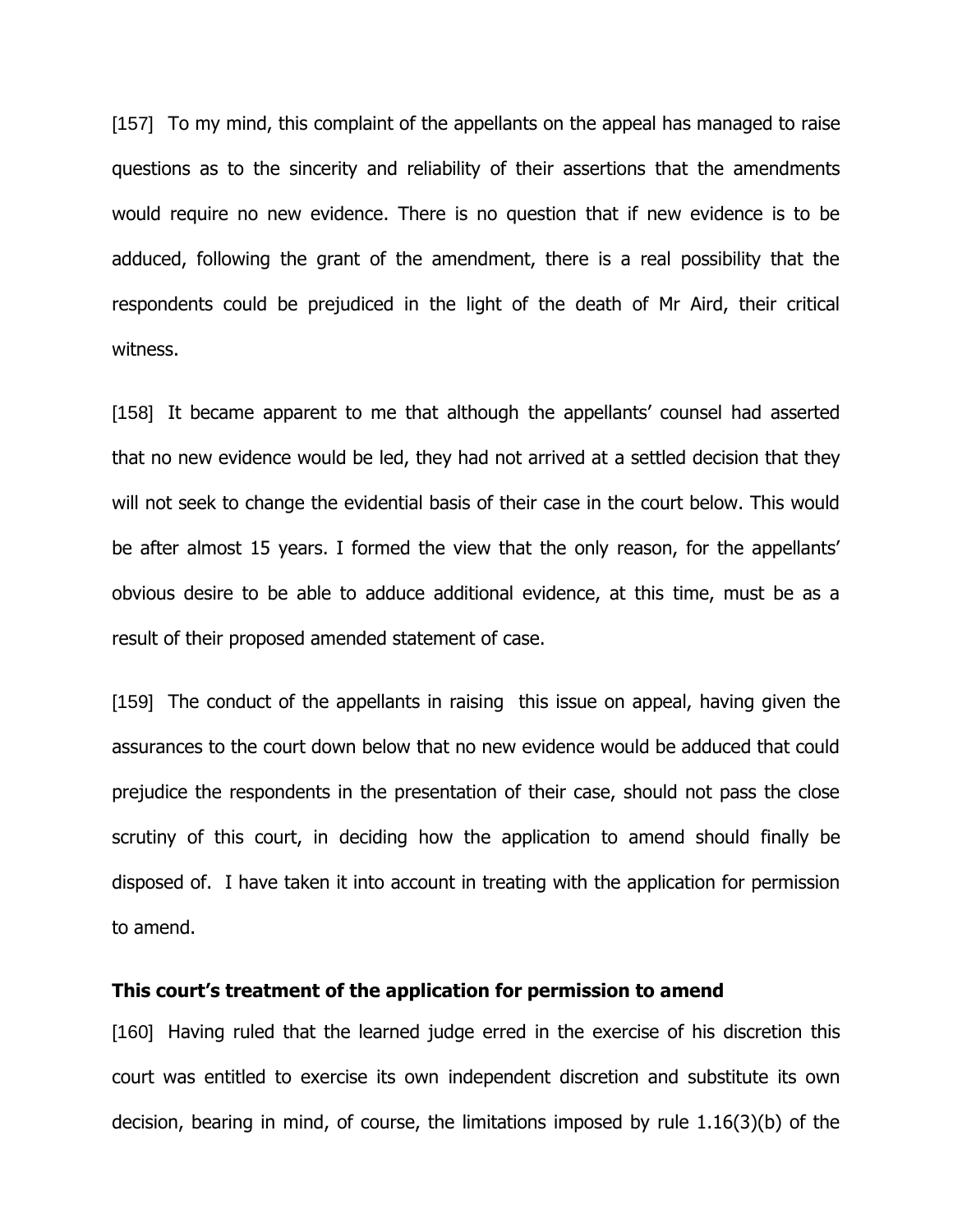Court of Appeal Rules, 2002 ("the CAR"). This caveat had caused me not to have regard to other factors that, in my opinion, should have been considered in the court below but which were never raised, such as the prospect of success of the proposed amendment.

[161] An approach that should consistently be adopted by our courts in treating with applications of this nature is that indicated by the learned author of Zuckerman on Civil Procedure Principles of Practice, Third Edition, 2013 at page 308, paragraph 7.47, and endorsed by this court in **Jamaican Redevelopment Foundation, INC v Clive Banton and another** [2019] JMCA Civ 12, that:

> "...**judges must be astute to correct sloppy practice and to avoid at all costs 'slipping back to the bad old days when courts took a relaxed attitude to the need for compliance with rules and court orders'. The court's approach to late amendments cannot be radically different from the approach to enforcing compliance with any other process requirements and to case management generally**." (Emphasis added)

K Harrison JA made a similar point in **The Jamaica Railway Corporation v Mark Azan**, which I would endorse, that, in the final analysis, the court in determining whether or not to grant such an application, ought to apply the overriding objective and the general powers of case management.

[162] This approach is accepted as being applicable to applications for amendments because they do arise, from time to time, due to the failure of a party to comply with the rules of court with regards to pleadings in the initiation of its case. That is the situation in this case. In the case of claimants, which the appellants are down below, rule 8.9(1) of the CPR specifically provides that a claimant must include in his claim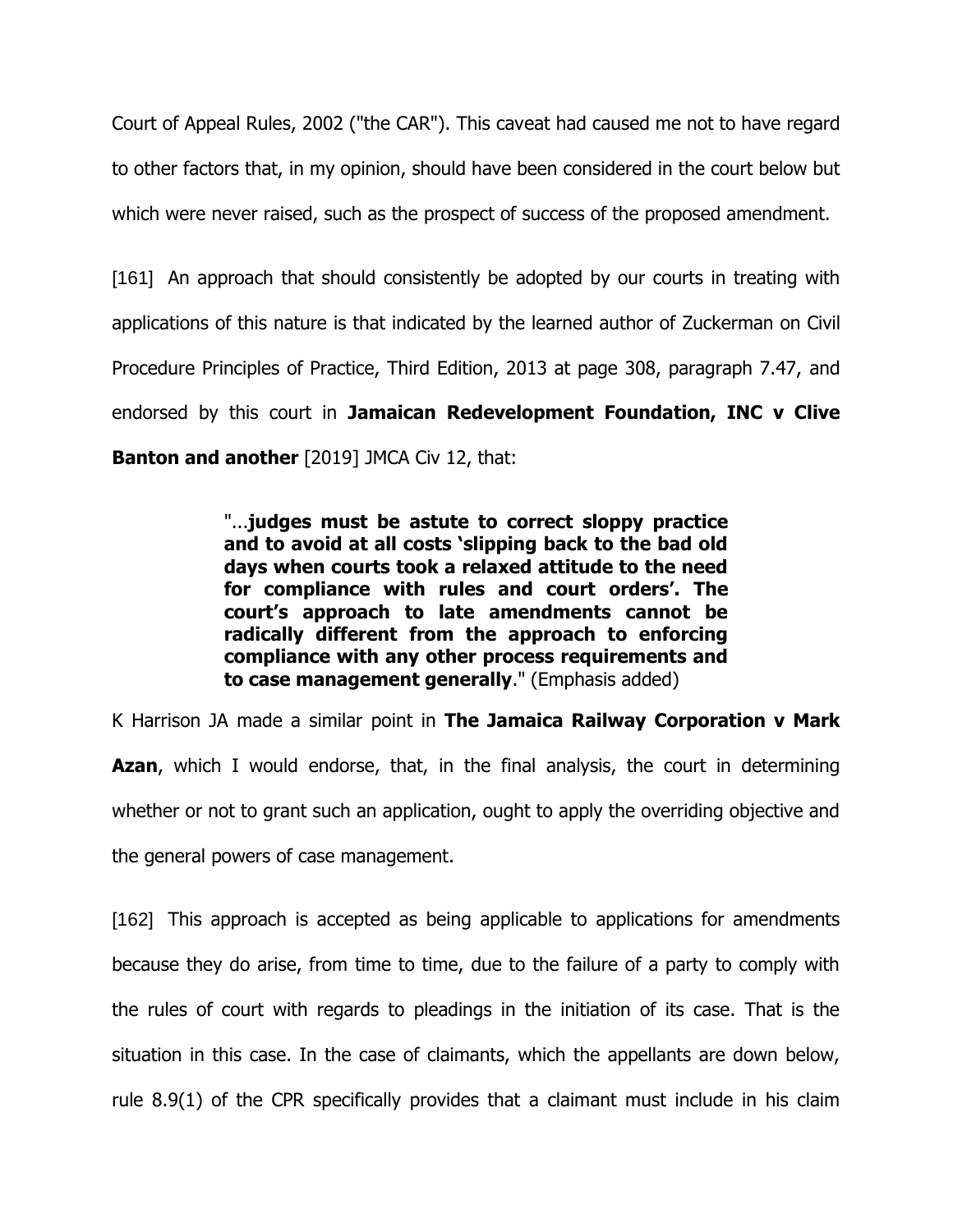form or particulars of claim a statement of all the facts on which he relies. In the light of the history of this case, it is clear that the appellants have been grossly noncompliant with this rule. This has resulted in them trying to fix their case, for over a decade, by seeking permission from the court to make adjustments to their pleadings. They have advanced no explanation for their failure to formulate their case at an earlier stage of the proceedings, given the previous extensive amendments that were made and the extensive amendments that were being sought in this appeal. This is a relevant consideration.

[163] Having taken into account all the circumstances of the case, including its colourful history, and the conduct of the appellants in the preparation of their case leading to this appeal as well as the case on the appeal, I formed the view that justice demands that the respondents be compensated in costs, if the permission to amend should be granted. These compensatory costs should have included, in my view, a portion of the costs of the appeal.

## **a. The issue of costs**

[164] My position on the issue of costs as compensation for the grant of the permission to amend in this case is rooted in the duty of the court to persistently and vigilantly manage the cases brought before it, in keeping with the ethos of the new procedural regime encapsulated by the overriding objective. This is in the interest of preserving the authority and effectiveness of the administration of justice. As already established, applications for amendments fall within the realm of the exercise of the case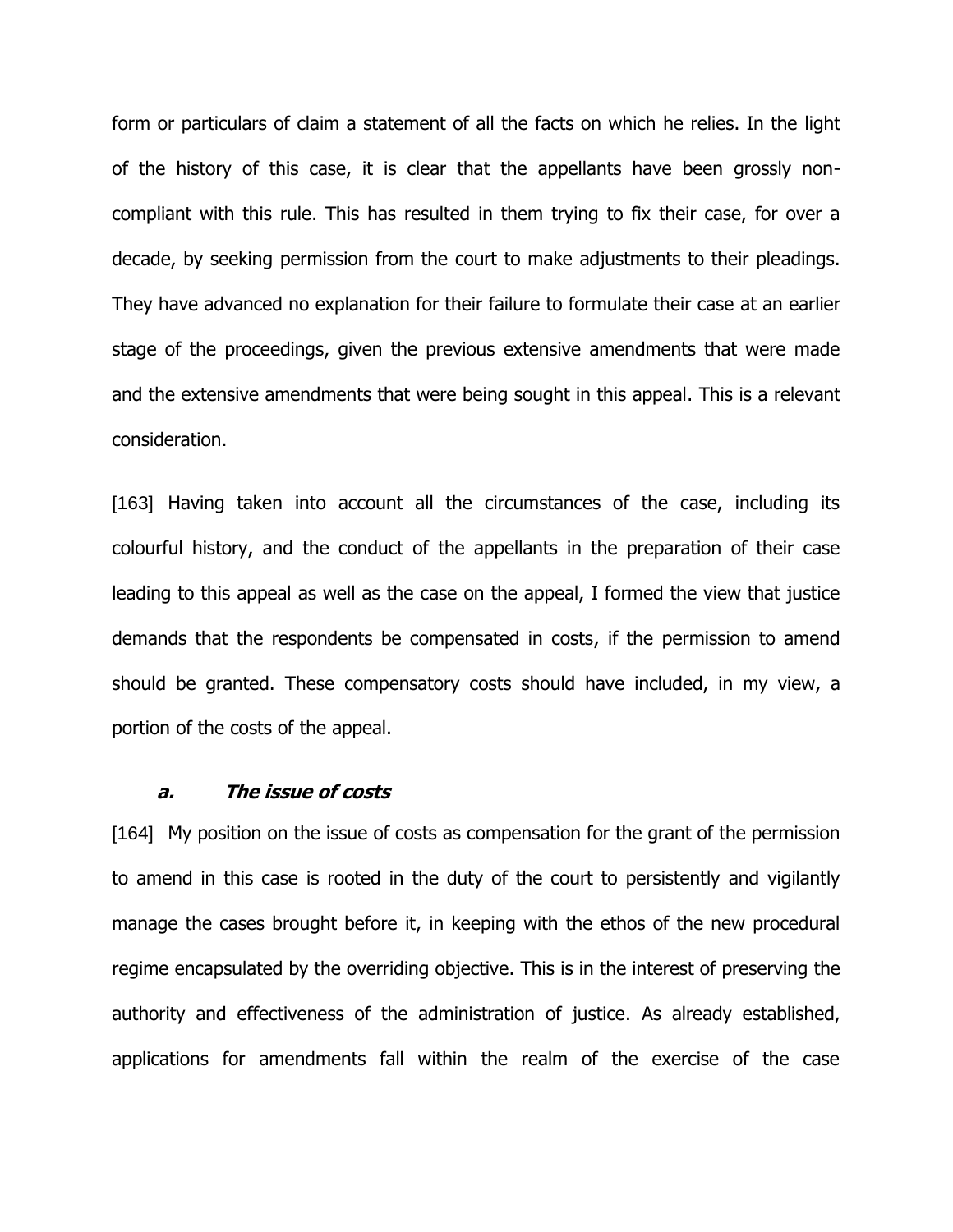management powers of the court. Consequent on the error of the learned judge, the rehearing of the application for permission to amend by this court is no exception.

[165] The appellants' desire to amend their statement of case and, in all probability, their evidence, as revealed by ground of appeal Q, has led to this appeal. The appellate process is a continuation of the appellants' continued pursuit to straighten out their case, following their failure to comply with rule 8.9(1) of the CPR. The appellants have also failed in their duty to expeditiously prepare their case for trial. As a result, the respondents have not only been exposed to fresh proceedings in the court below for an amendment but have also been carried along with the application to the appellate process. The respondents had incurred expenses and costs to instruct counsel to respond and defend this appeal, it being all part and parcel of the direct consequences of the appellants' application to amend their statement of case for the fourth time. The fact that the respondents had incurred costs down below, and may incur costs to respond to the amendment, is no different from the fact that they had incurred costs to defend the appeal, brought by the appellants in order to secure this late amendment.

[166] They should not be disadvantaged for responding to this appeal, which emanated solely from the appellants' belated desire to fix their case after almost 15 years of litigation. The costs so incurred are occasioned by the late amendment.

[167] Rule 2.15 of the CAR provides that in relation to a civil appeal, the court has the powers set out in rule 1.7, and in addition, all the powers and duties of the Supreme Court including, in particular, the powers set out in Part 26 of the CPR. Rule 1.7(3) provides that when the court makes an order or gives directions, it may make it subject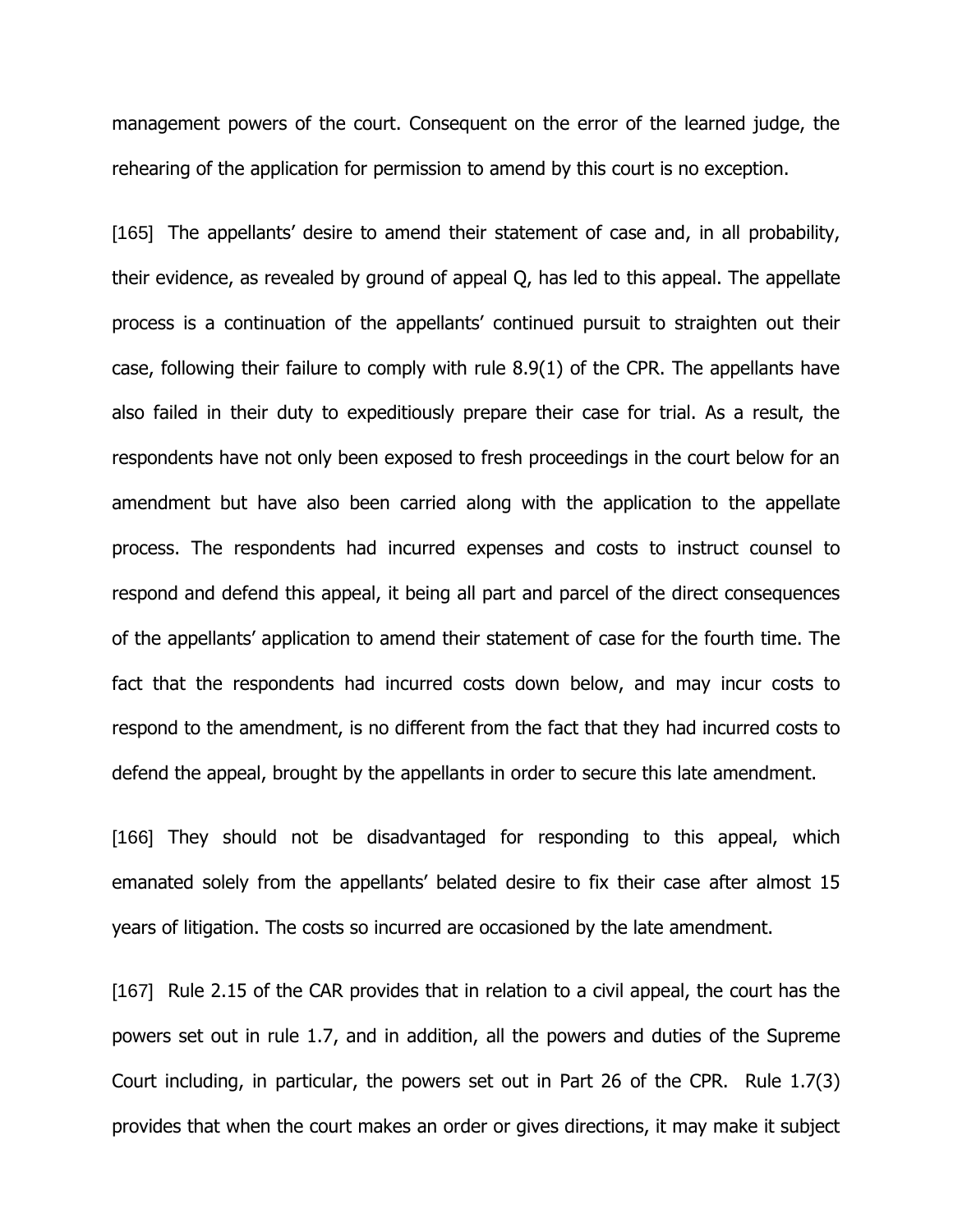to conditions and may also stipulate the consequences for failure to comply with those conditions. The conditions, which the court may impose, include requiring, "a party to pay all or part of the costs of the proceedings..." (see rule 1.7(4)(d) of the CAR). The court in this case, has not only made orders but has given directions for the future conduct of the proceedings. It was entitled to do so on condition, which could include the award of costs and could also have stipulated the sanctions for the failure of the appellants to abide by those conditions.

[168] This basis for the award of costs, as part of the court's case management powers, is separate and distinct from the regime established by Parts 64 and 65 of the CPR. This basis does not, in my view, depend on any issue of success on the appeal. So, the fact that rule 65.8(3) of the CPR is not applicable to this court, as correctly pointed out by Brooks JA, does not affect the power of the court to make an order for costs against a successful appellant on an application to amend his statement of case, if the circumstances so warrant.

[169] The discretion of the court to award costs, as compensation for prejudice that has resulted or is likely to result from an amendment, is not taken away because rule 65.8(3) is not applicable to this court. The inapplicability of rule 65.8(3) only means that it is not mandatory that the appellants pay the costs of the appeal to the respondents in the absence of special circumstances. The question in this court of who should pay the costs in those proceedings to which rule 65.8(3) applies, is one, at large, for the discretion of the court.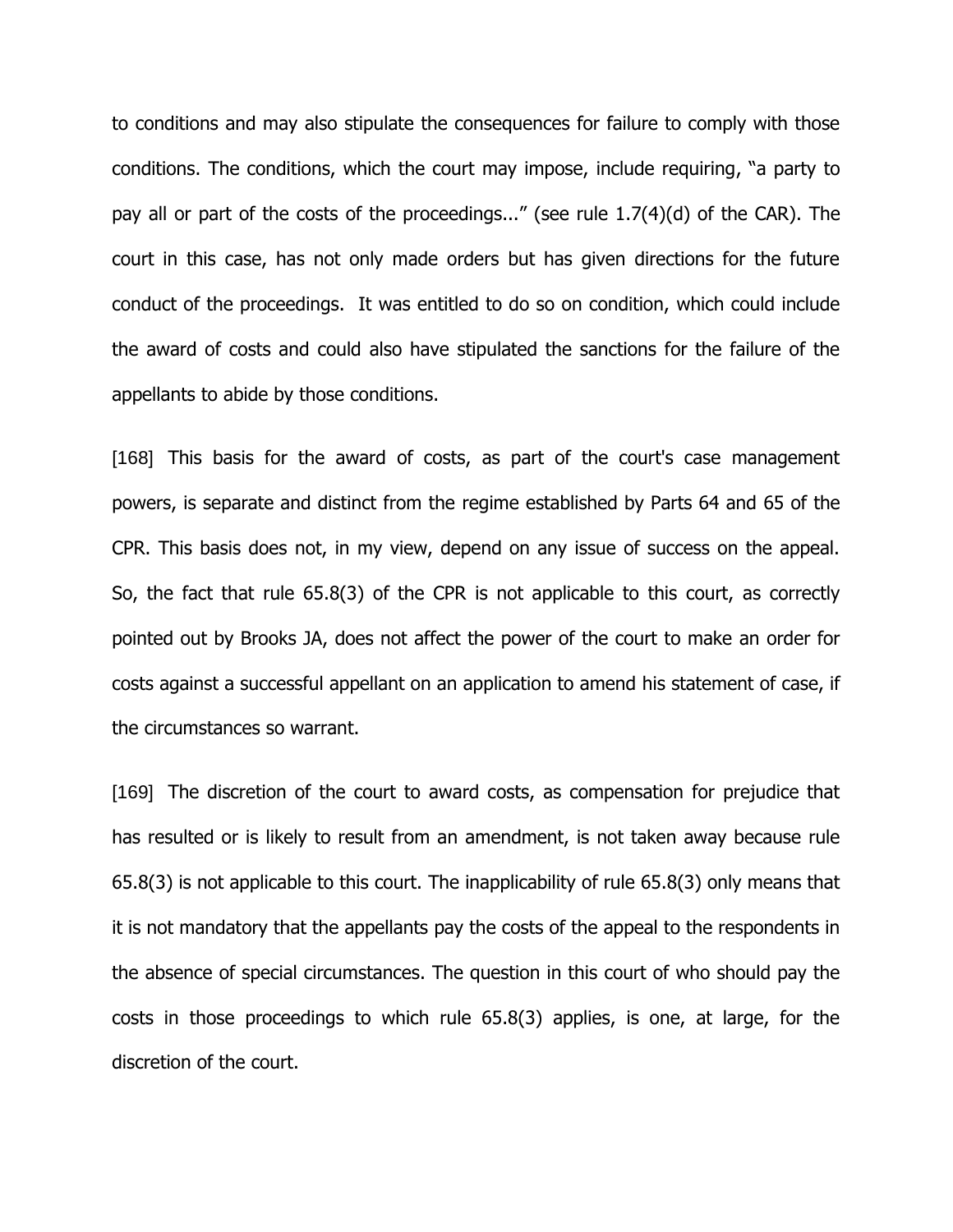[170] By way of an alternative analysis, Brooks JA has referred to rules 64.6(4) and 64.6(5) at paragraph [73] of the judgment. There is no need for me to repeat those provisions here. In arriving at my decision, I was also particularly, attracted to rule  $64.6(4)(a)$ , which empowers the court to have regard to the conduct of the parties, both before and during the proceedings, in considering who should pay the costs of proceedings.

[171] Rule 64.6(4)(d) is also applicable to my observations concerning ground of appeal Q, which failed. In my view, it was not reasonable for the appellants to have raised that issue on appeal, particularly, in the light of the assurances given by them and reflected in their grounds of appeal that there is no new fact or evidence sought to be relied upon by them. This position taken by the appellants led Brooks JA to deal with the issue of new evidence, if it should arise after the appeal, in paragraphs [59]-[62] above. This, is in an effort to seek to deal with the recognised potential prejudice to the respondents, if the appellants were to pursue an application to adduce new or additional evidence in the court below. While there was no good reason for me to disagree with the approach of my brother, I was still left with a measure of unease, as to whether the respondents are sufficiently safeguarded from potential prejudice or risk of injustice that could result from the grant of the permission to amend.

[172] I formed the view, after considering all the circumstances of this case, that be it by virtue of (a) the common law principle that permits compensation for the late amendment by way of costs; (b) the exercise of the case management powers of the court under rule 1.7 of the CAR; (c) rule 64.6(4) of the CPR; or (d) all of those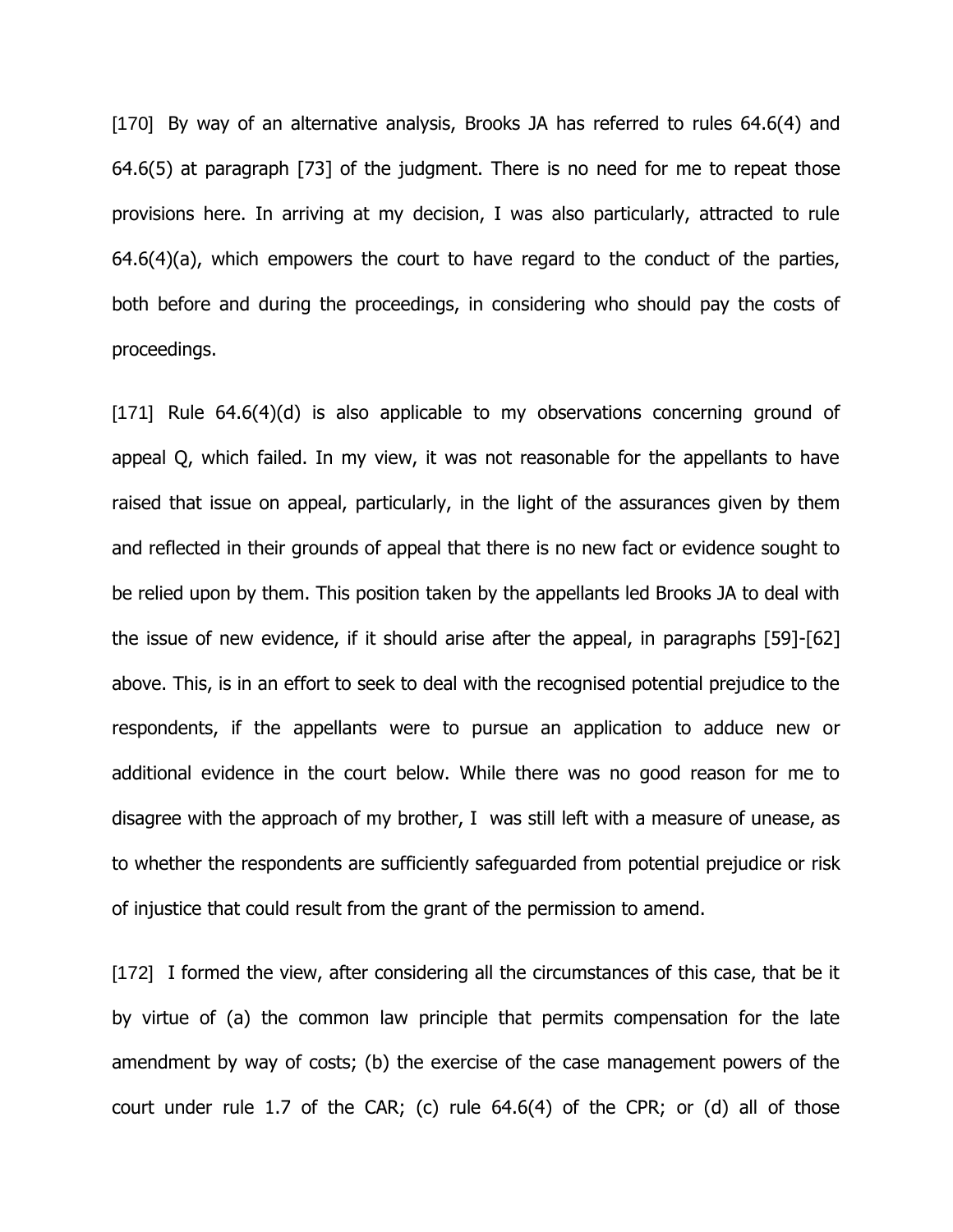considerations combined, the appellants should have been ordered to pay a portion of the costs of appeal to the respondents. In my opinion, anywhere between 1/3 and 1/2 of the costs of the appeal would have been fair and reasonable. The fact that the respondents are not the "successful" party on the appeal is irrelevant to this consideration. A costs order, including a portion for the appeal, would be more in keeping with the overriding objective to deal with the case justly.

## **Conclusion**

[173] I agreed that there was sufficient basis to allow the appeal in relation to the application to amend, given the error of the learned judge. Based on the matters raised before him and the authorities he considered, the balance was more in favour of the grant of the permission. There was nothing to preclude him from granting it, even on terms as to costs, as the authorities reviewed by him have demonstrated. I would have granted permission with a costs order relating to the appeal in favour of the respondents. I also believed that, as a condition, the appellants should have paid a portion of the costs ordered to be paid before the date fixed for the retrial to commence before they should be permitted to advance the newly amended case at trial. The unprecedented conduct of the appellants in the presentation of their case, the need to minimize or eliminate the risk of prejudice to the respondents and the interests of the administration of justice, generally, demanded nothing less.

[174] It was for the foregoing reasons, and with much diffidence, that I found myself unable to accept the conclusion of my brother that there should be no order for costs of the appeal.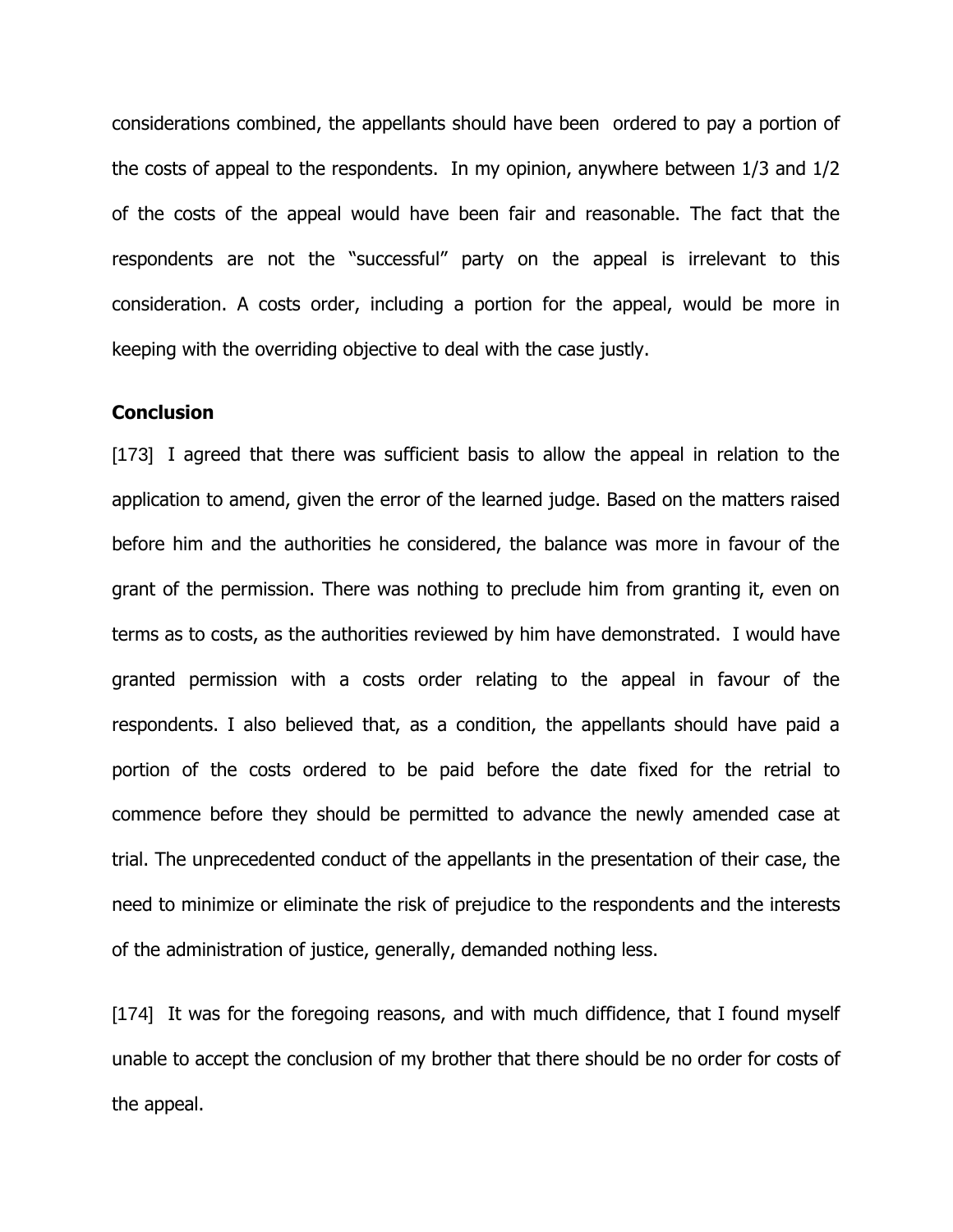#### **STRAW JA**

[175] I have read in draft the judgments of both my learned brother and sister. Both have arrived at the same conclusions in relation to the appeal and counter-appeal, albeit by slightly different emphases on certain aspects of the relevant factors pertinent to applications for amendments. I do adopt in entirety the reasoning of my brother, Brooks JA, in relation to the disposition of this matter including his reasoning in relation to the award of costs. I found his reasoning to be sufficient in expressing my own views on the matter.

[176] However, in her usual scholarly approach, my sister McDonald-Bishop JA has made some additional detailed analysis in relation to the failure of the trial judge to properly consider and balance all the necessary factors relevant to the application that was before him. In particular, McDonald-Bishop JA found at paragraphs [128] to [132] and [141] of her judgment that Laing J failed to properly give weight to the principle as expounded by Neuberger J in **Charlesworth v Relay Roads Ltd (in liquidation) and others** [1999] EWCA Civ 1894, "that it is desirable that every point which a party reasonably wants to put forward in the proceedings is aired". I concur with her reasoning on this point.

[177] I also concur with her reasoning at paragraphs  $[141]$  and  $[142]$  on the issue that the learned judge failed to properly consider whether compensation in costs could be an alternative to the refusal of the amendment. While he does refer to this principle as set out by Neuberger J in **Charlesworth** and Lord Griffiths in **Ketteman v Hansel Properties** [1987] 1 AC 189 at paragraphs [24] and [34] of his judgment, I do agree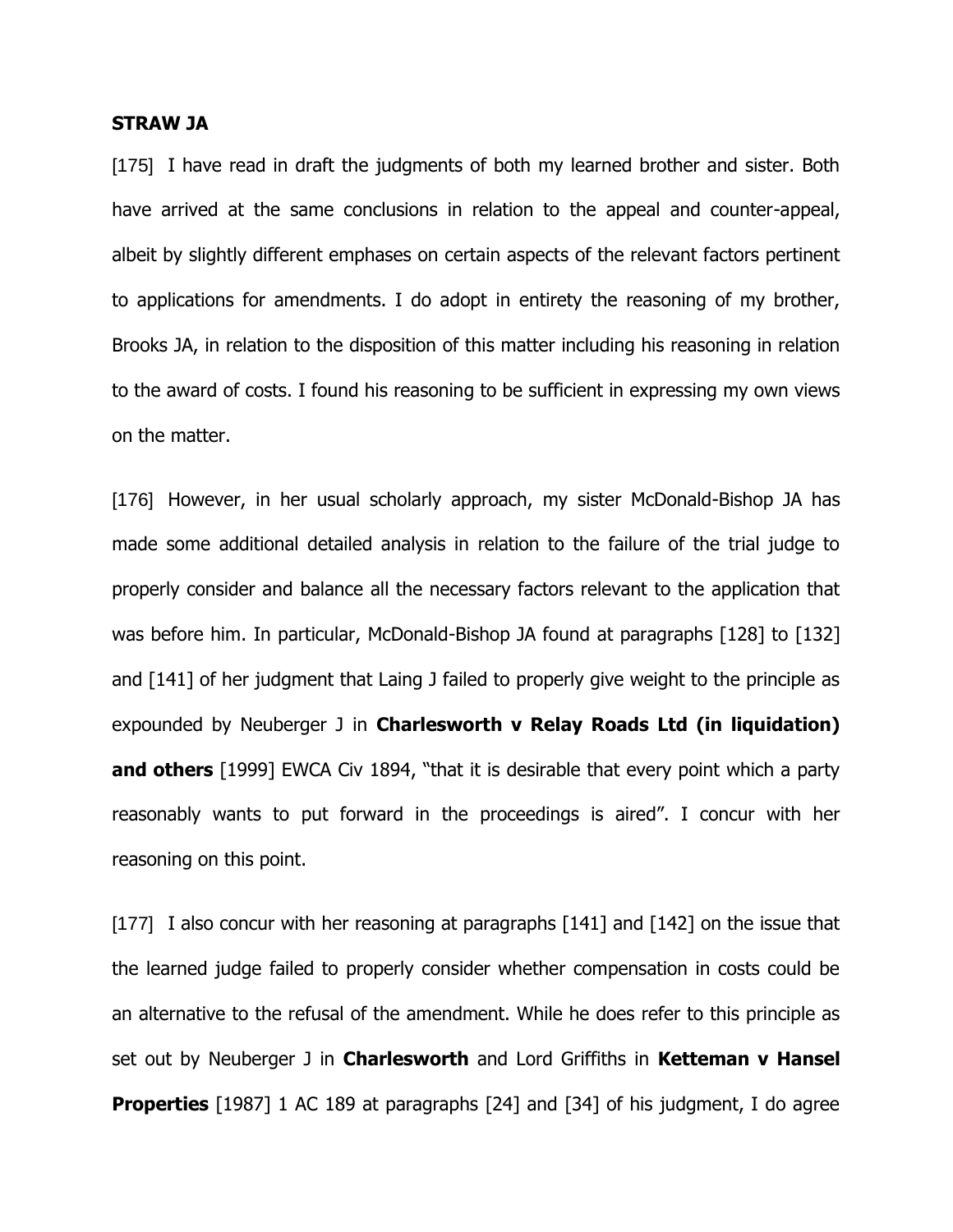with her conclusion that there is no indication that he gave specific thought to its application in the circumstances that were before him. The pertinent passages from the above-mentioned judgements are quoted at paragraphs [38], [45] to [46] of the judgment of Brooks JA and paragraphs [133] and [134] of the judgment of McDonald-Bishop JA.

[178] Finally, I feel compelled to reiterate the comments of McDonald-Bishop JA, that the issues before the learned judge were novel (see paras [87], [89] and [90] of her judgment) as they involved unusual circumstances, bearing in mind the history of the proceedings. I do agree also, as acknowledged by my sister, that the learned judge made a valiant effort to grapple with the" issues thrown up for his consideration", albeit, he failed in the long run to properly balance all the relevant factors in coming to his decision.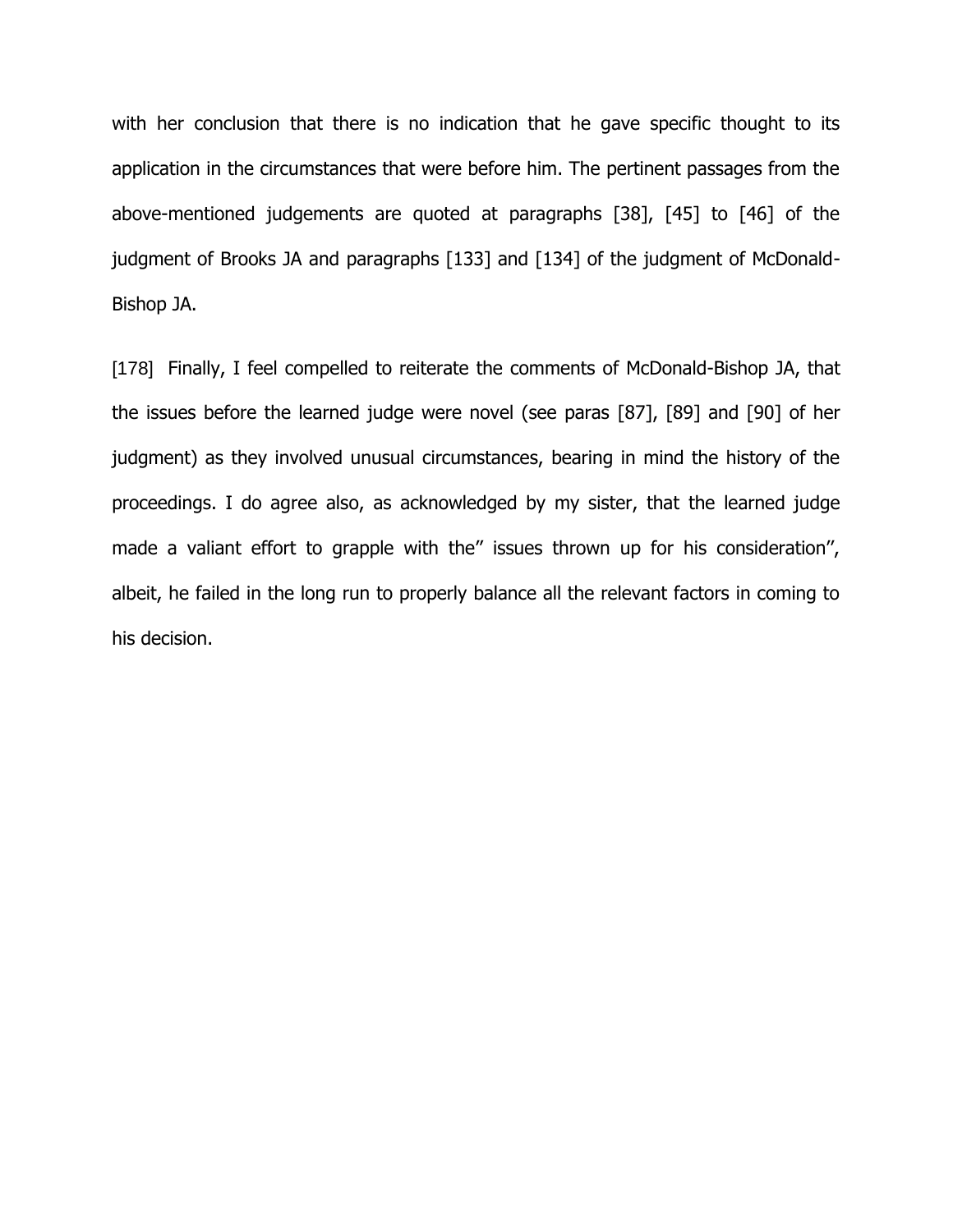## **Appendix**

# **Proposed amended paragraphs 7(1) to 7(8)**

- "7. (1)During the negotiations, in order to induce the Claimants to enter into the Agreement for Sale, the Defendants (whether singular, together and/or through their servants and/or agents) made the following representation(s) (party oral and partly in writing) to the Claimants:
	- a) By advertisement published on or about February 1993 the Defendant(s) stated that the said lands were "suitable for resort development";
	- b) In the Agreement for Sale eventually signed by the parties on 3 May 1993, the Defendants described the said lands as "Hotel Property";
	- c) By the terms set out in the Agreement for Sale eventually signed by the parties on 3 May 1993, the Defendants represented that they were the beneficial owners of the said lands and had a right to sell the said lands to include lands which comprised the sewerage plan and entrance as follows:
		- i. Lot 41 registered at Volume 1230 Folio 801 of the Register Book of Titles;
		- ii. Lot 1 registered at Volume 1220 Folio 921 of the Register Book of Titles;
		- iii. lot 51 registered at Volume 1230 Folio 811 of the Register Book of Titles;
		- iv. Lot 52 registered at Volume 1230 Folio 812 of the Register Book of Titles;
	- d) That all the said lands were free from incumbrances other than the restrictive covenants and easements (if any) endorsed on the Certificates of Title and such easements as are obvious and apparent: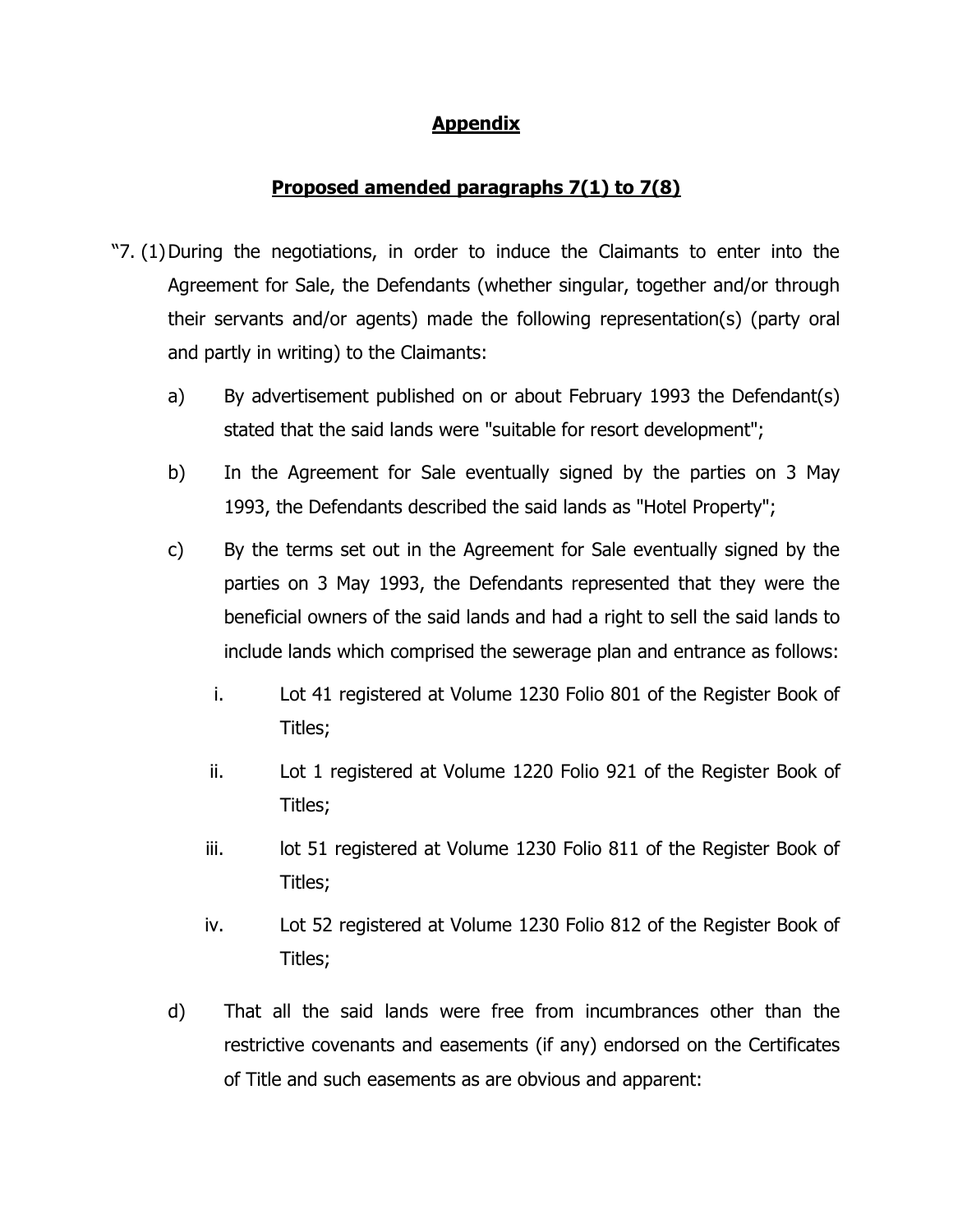- e) That the duplicate Certificate of Title for properties listed at 8(b)(i) to (iv) were lost; and/or
- f) That immediately after registration of the ownership of the said lands to the Claimants, the Defendants would at their expense apply for new Certificates of Title to be issued for lands referred to in Special Conditions 4 and 5 as follows:
	- i. Lot 41 registered at Volume 1230 Folio 801 of the Register Book of Titles;
	- ii. Lot 1 registered at Volume 1220 Folio 921 of the Register Book of Titles;
	- iii. Lot 51 registered at Volume 1230 Folio 811 of the Register Book of Titles;
	- iv. Lot 52 registered at Volume 1230 Folio 812 of the Register Book of Titles.
- 7. (2) Induced by and acting in reliance on each of the representations and/or acting in good faith on the said representations, the Claimants entered into the Agreement for Sale dated 3 May 1993 with the Defendants and paid the full purchase price.
- 7. (3) Further, at all times material to the making of the representations, the Defendants intended and they knew or ought to have known that the Claimants would rely on their representations and would be induced into signing the Agreement for Sale dated 3 May 1993. In the premises, the Defendants were under a duty of care in making of the said representations to the Claimants and/or to act in good faith in their performance of the said Agreement for Sale.
- 7. (4) In fact, each of the representations was false and/or amounted to false and/or negligent misstatement in that: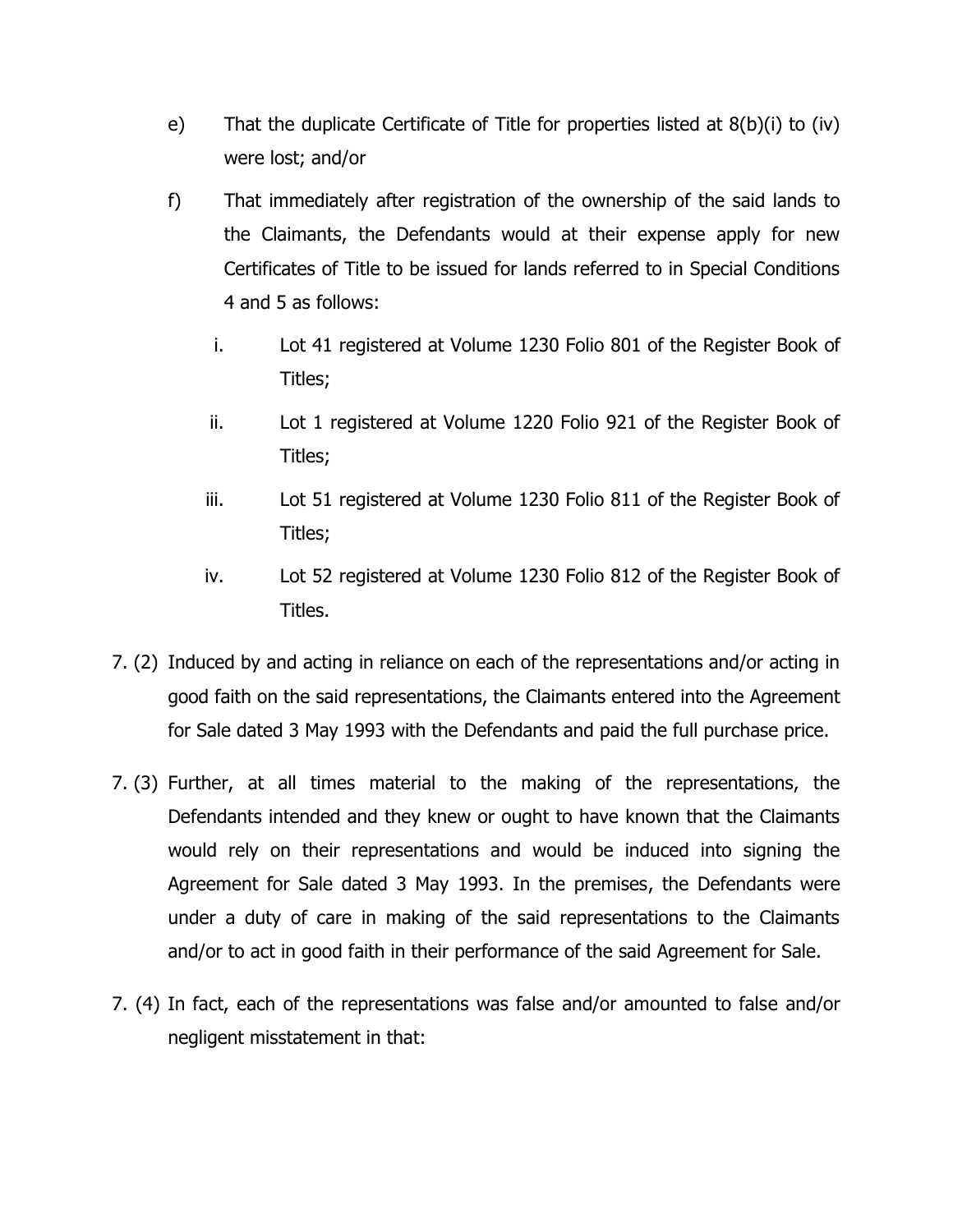- a) The said lands as conveyed to the Claimants were not "suitable for resort development" as set out in advertisement published on or about February 1993 by the Defendant(s);
- b) The said lands as conveyed to the Claimants were not in fact "Hotel Property" as described by Defendants in the Agreement of Sale.
- c) The Defendants were not the beneficial owners of the said lands and had no right to sell and/or had no right to exercise power of sale over the said lands to include lands which comprised the sewerage plant and/or entrance as follows:
	- i. Lot 41 registered at Volume 1230 Folio 801 of the Registered Book of Titles.
	- ii. Lot 1 registered at Volume 1220 Folio 921 of the Register Book of Titles;
	- iii. Lot 51 registered at Volume 1230 Folio 811 of the Register Book of Titles;
	- iv. Lot 52 registered at Volume 1230 Folio 812 of the Register Book of Titles.
- d) That not all the said lands were free from encumbrances other than the restrictive covenants and easements (if any) endorsed on the Certificates of Title and such easements as are obvious and apparent;
- e) That the duplicate Certificates of Titles for lands listed at 7. (1) (c) (i) to (iv) were not lost;
- f) The Defendants either were incapable of applying or did not all their expense apply for new Certificates of Titles to be issued for lands referred to in Special Conditions 4 and 5 of the Agreement for Sale as follows:
	- i. Lot 41 registered at Volume 1230 Folio 801 of the Registered Book of Titles.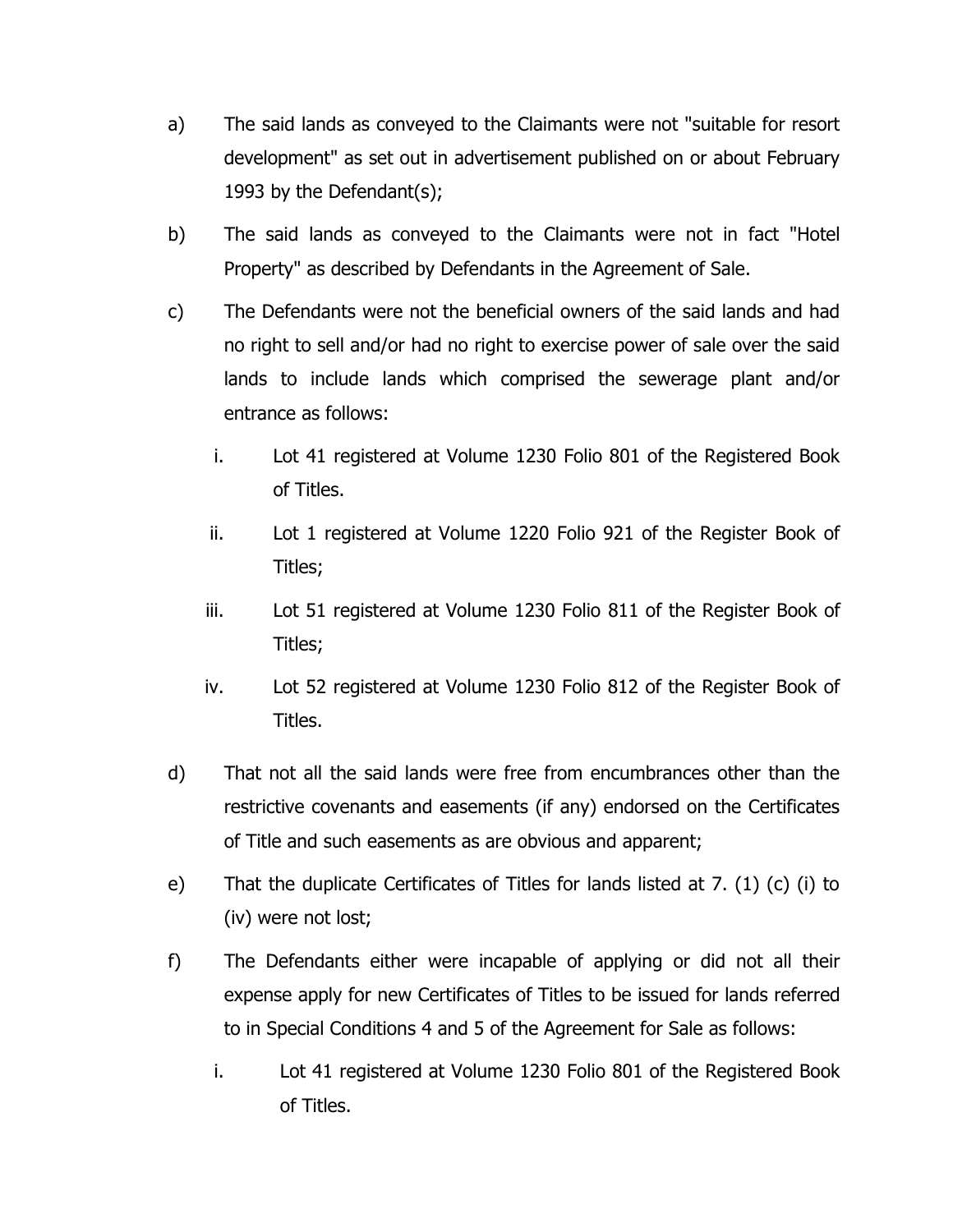- ii. Lot 1 registered at Volume 1220 Folio 921 of the Register Book of Titles;
- iii. Lot 51 registered at Volume 1230 Folio 811 of the Register Book of Titles;
- iv. Lot 52 registered at Volume 1230 Folio 812 of the Register Book of **Titles**
- g) The Certificates of Titles registered at Volume 1230 Folios 801, 811, 812 and Volume 1220 Folio 921 and Volume 1229 Folio 161 of Registered Book Titles were the subject of a suit between Rio Blanco Development Company Limited and the  $1<sup>st</sup>$ and 3<sup>rd</sup> Defendants herein (**C.L.1994/R.021**);
- h) That Caveat No. 1060272 had been lodged against the Certificate of Titles registered at Volume 1229 Folio 161; and/or
- i) By the Judgment of Mr. Justice James in Suit No. C.L.R. 021/1994, Rio Blanco Development Bank Company Ltd v National Commercial Bank (Jamaica) Ltd. and Karl Aird in which the Claimants were not parties, His Lordship found that the parcels of land registered at Volume 1220 Folio 921, Volume 1220 Folio 921, Volume 1230 Folios 801, 811, 812 and 860 did not form part of the security given to the 1st Defendant. It was also realized that the sewerage plant for the hotel is situate on premises which Court had determined that the Defendants did not have the right to sell.
- 7. (5) The Defendants made the representations knowing that they were false or were reckless, not caring whether the said representations were true or false and/or acted in bad faith with respect to the representations and/or in the performance of the Agreement for Sale. Further or in the alternative, the Defendants were guilty of negligence in making the said representations.
- 7. (6) The Claimants will aver that the  $1<sup>st</sup>$  Defendant had duty [sic] to act in good faith in the performance of the Agreement for Sale in circumstances where the 1st